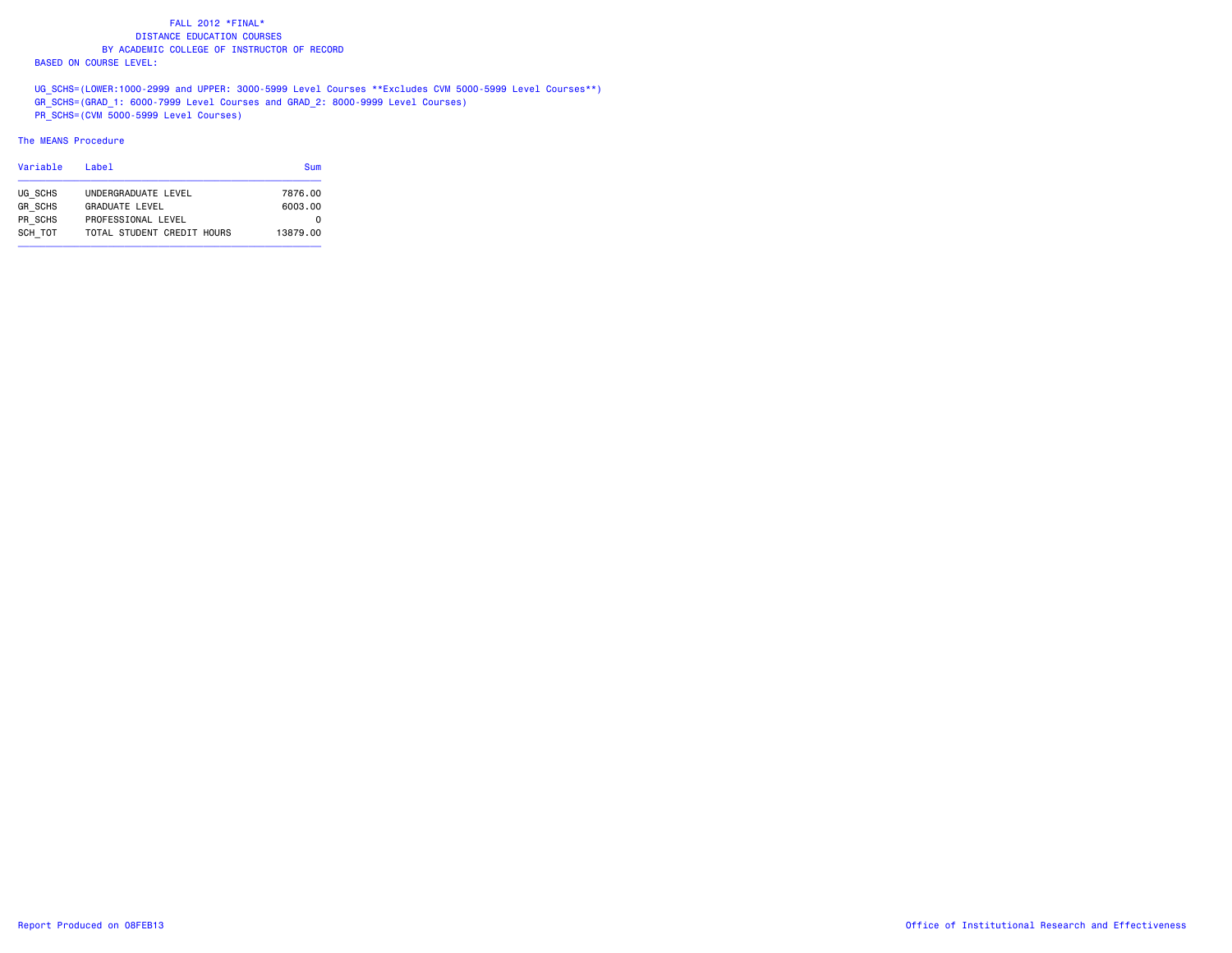### The MEANS Procedure

| PZRIRED PWRCRED PCOLL CODE | N<br><b>Obs</b> | Variable       | Label                      | <b>Sum</b>  |
|----------------------------|-----------------|----------------|----------------------------|-------------|
| AG & LIFE SCIENCES         | 30              | UG SCHS        | UNDERGRADUATE LEVEL        | 558.0000000 |
|                            |                 | GR SCHS        | <b>GRADUATE LEVEL</b>      | 339.0000000 |
|                            |                 | SCH TOT        | TOTAL STUDENT CREDIT HOURS | 897,0000000 |
| ARCHITECTURE, ART & DESIGN | 5               | UG SCHS        | UNDERGRADUATE LEVEL        | 195.0000000 |
|                            |                 | <b>GR SCHS</b> | <b>GRADUATE LEVEL</b>      | 18.0000000  |
|                            |                 | SCH TOT        | TOTAL STUDENT CREDIT HOURS | 213,0000000 |
| ARTS & SCIENCES            | 145             | UG SCHS        | UNDERGRADUATE LEVEL        | 4516.00     |
|                            |                 | GR SCHS        | <b>GRADUATE LEVEL</b>      | 1934.00     |
|                            |                 | SCH TOT        | TOTAL STUDENT CREDIT HOURS | 6450.00     |
| <b>BUSINESS</b>            | 70              | UG SCHS        | UNDERGRADUATE LEVEL        | 768.0000000 |
|                            |                 | GR SCHS        | <b>GRADUATE LEVEL</b>      | 1293.00     |
|                            |                 | SCH TOT        | TOTAL STUDENT CREDIT HOURS | 2061.00     |
| EDUCATION                  | 82              | UG SCHS        | UNDERGRADUATE LEVEL        | 1839.00     |
|                            |                 | GR SCHS        | <b>GRADUATE LEVEL</b>      | 1589.00     |
|                            |                 | SCH TOT        | TOTAL STUDENT CREDIT HOURS | 3428.00     |
| ENGINEERING                | 65              | UG SCHS        | UNDERGRADUATE LEVEL        | $\mathbf 0$ |
|                            |                 | GR SCHS        | <b>GRADUATE LEVEL</b>      | 763,0000000 |
|                            |                 | SCH TOT        | TOTAL STUDENT CREDIT HOURS | 763.0000000 |
| FOREST RESOURCES           | 10              | UG SCHS        | UNDERGRADUATE LEVEL        | $\mathbf 0$ |
|                            |                 | GR SCHS        | <b>GRADUATE LEVEL</b>      | 67,0000000  |
|                            |                 | SCH TOT        | TOTAL STUDENT CREDIT HOURS | 67,0000000  |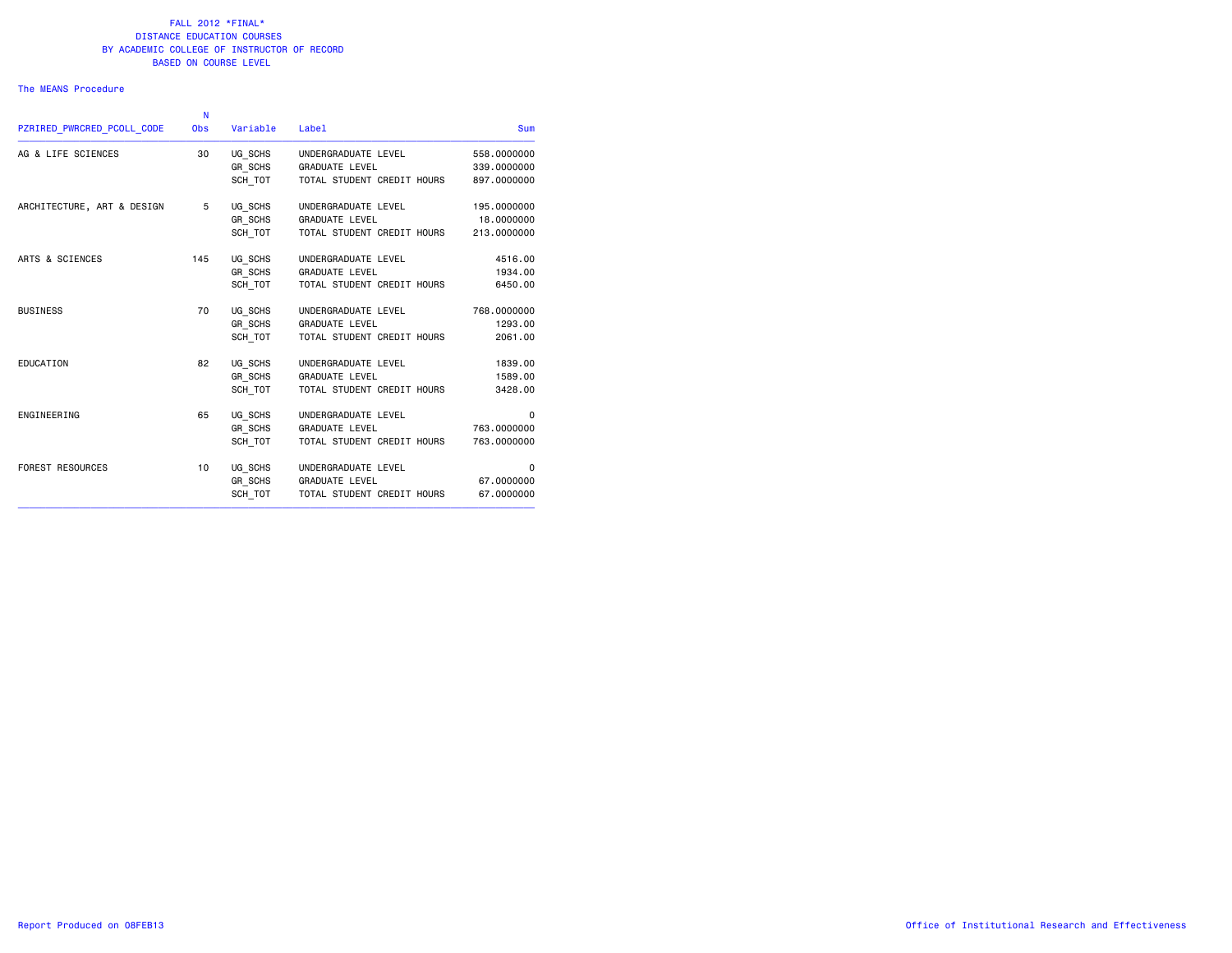## ACADEMIC COLLEGE=AG & LIFE SCIENCES

| ACADEMIC DEPARTMENT         | UG SCHS | <b>GR SCHS</b> | <b>TOTAL</b> |
|-----------------------------|---------|----------------|--------------|
| Agricultural Economics      | 0.00    | 21.00          | 21.00        |
| Food Sci Nutr & Health Prom | 351.00  | 297.00         | 648.00       |
| Human Sciences              | 33.00   | 21.00          | 54.00        |
| Landscape Architecture      | 168.00  | 0.00           | 168.00       |
| Plant & Soil Sciences       | 6.00    | 0.00           | 6.00         |
|                             |         |                |              |
|                             | 558.00  | 339.00         | 897.00       |
|                             |         |                |              |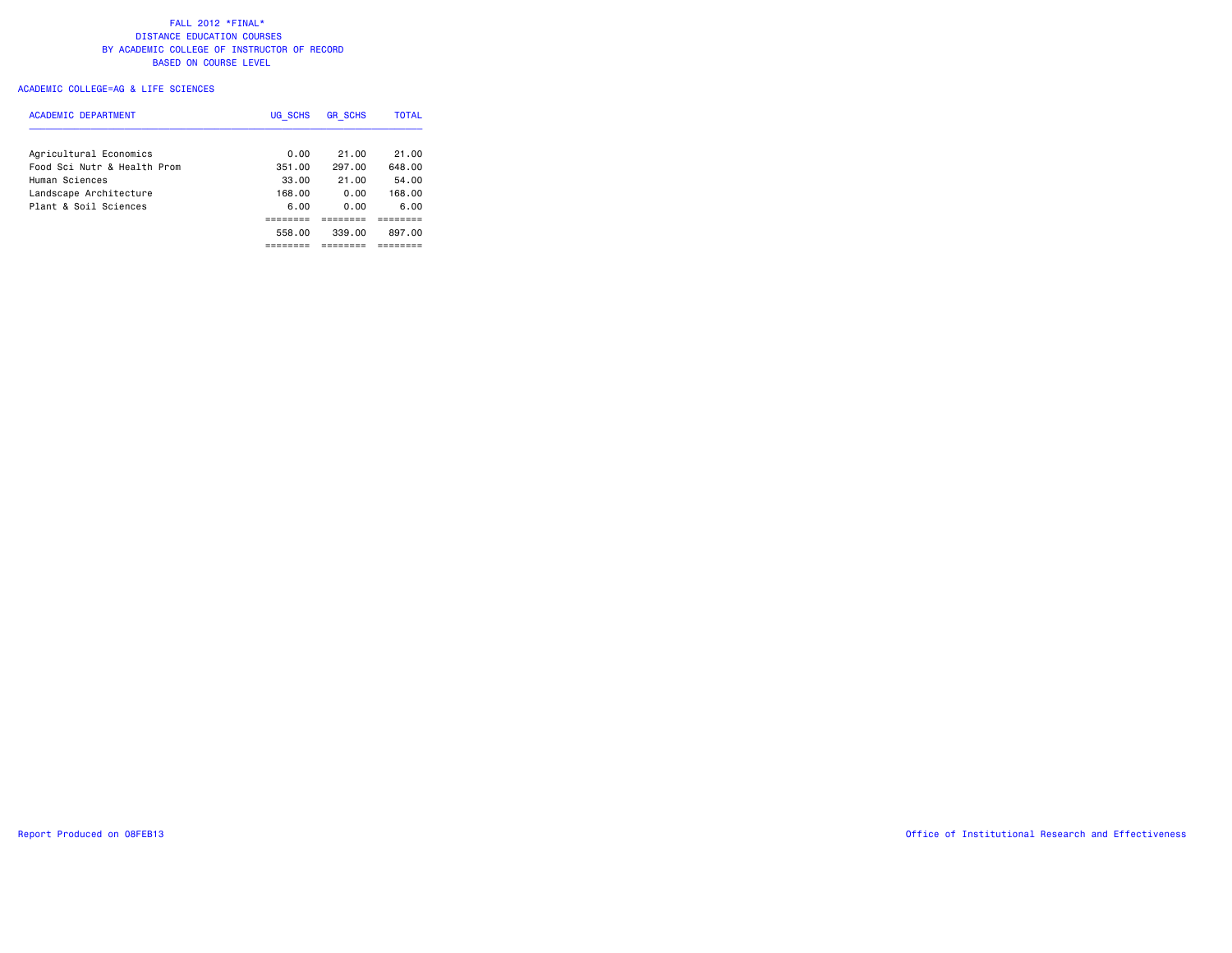# ACADEMIC COLLEGE=ARCHITECTURE, ART & DESIGN

| ACADEMIC DEPARTMENT           | UG SCHS | <b>GR SCHS</b> | <b>TOTAL</b> |
|-------------------------------|---------|----------------|--------------|
| Architecture                  | 60.00   | 0.00           | 60.00        |
| Art AAD                       | 90.00   | 0.00           | 90.00        |
| Building Construction Science | 0.00    | 18.00          | 18.00        |
| Design                        | 45.00   | 0.00           | 45.00        |
|                               | ------  |                |              |
|                               | 195,00  | 18.00          | 213.00       |
|                               |         |                |              |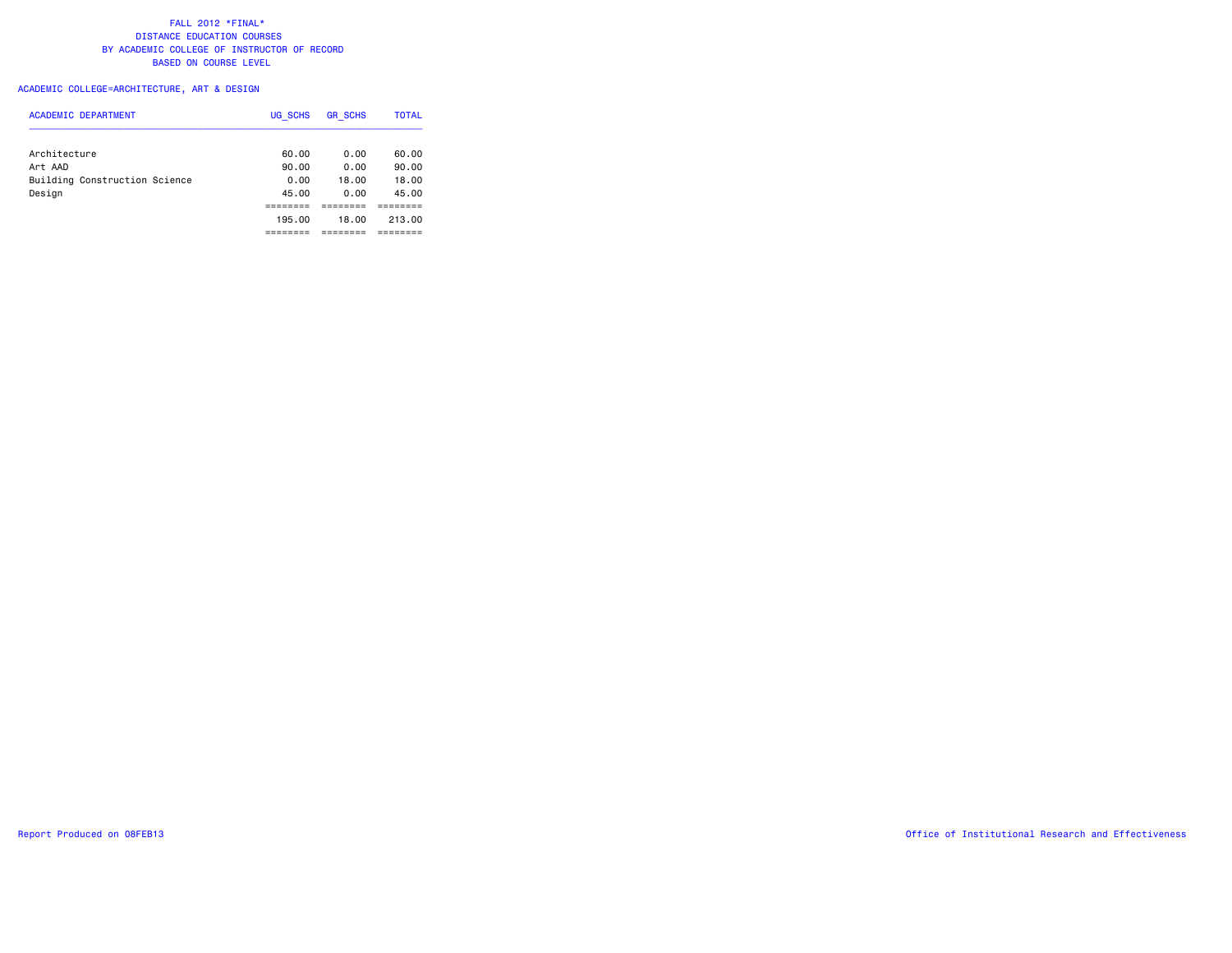| <b>ACADEMIC DEPARTMENT</b> | UG SCHS  | <b>GR SCHS</b> | <b>TOTAL</b> |  |  |
|----------------------------|----------|----------------|--------------|--|--|
| <b>Biological Sciences</b> | 0.00     | 413.00         | 413.00       |  |  |
| Chemistry                  | 0.00     | 12.00          | 12.00        |  |  |
| Communication              | 468.00   | 33.00          | 501.00       |  |  |
| English                    | 192.00   | 9.00           | 201.00       |  |  |
| Geosciences                | 1975.00  | 1341.00        | 3316.00      |  |  |
| History                    | 378.00   | 6.00           | 384.00       |  |  |
| Math & Statistics          | 558.00   | 0.00           | 558.00       |  |  |
| Philosophy & Religion      | 3,00     | 0.00           | 3.00         |  |  |
| Political Sci & Pub Admin  | 0.00     | 120.00         | 120.00       |  |  |
| Psychology                 | 318.00   | 0.00           | 318.00       |  |  |
| Sociology                  | 624.00   | 0.00           | 624.00       |  |  |
|                            |          |                |              |  |  |
|                            | 4516.00  | 1934.00        | 6450.00      |  |  |
|                            | ======== | ========       | ========     |  |  |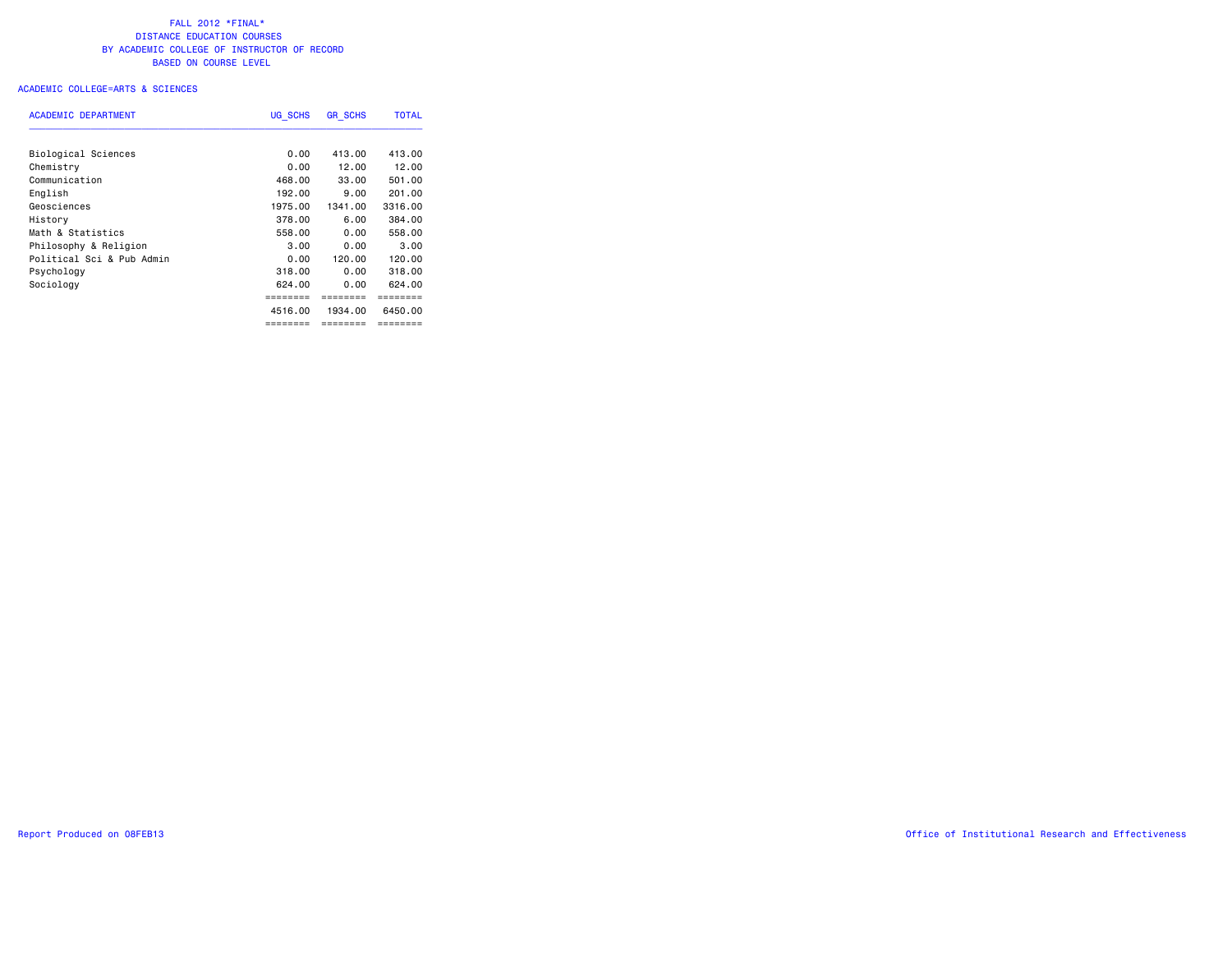| <b>ACADEMIC DEPARTMENT</b>     | UG SCHS | <b>GR SCHS</b> | <b>TOTAL</b> |
|--------------------------------|---------|----------------|--------------|
|                                |         |                |              |
| Accounting                     | 111.00  | 82.00          | 193.00       |
| Finance & Economics            | 522.00  | 285.00         | 807.00       |
| Management & Info Systems      | 72.00   | 443.00         | 515.00       |
| Marketing, Quan Anal &Bus. Law | 63.00   | 483.00         | 546.00       |
|                                |         |                |              |
|                                | 768.00  | 1293.00        | 2061.00      |
|                                |         |                |              |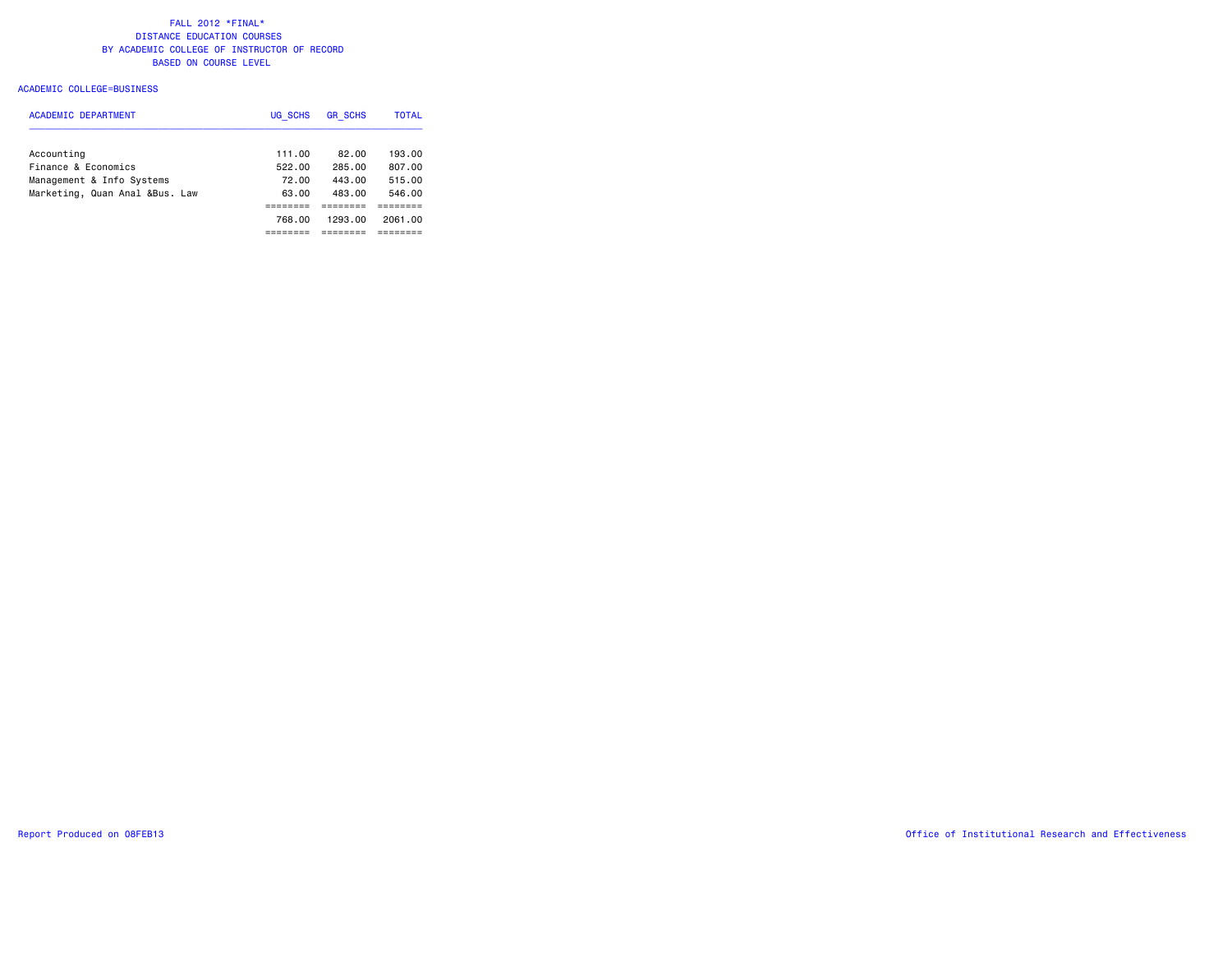### ACADEMIC COLLEGE=EDUCATION

| <b>ACADEMIC DEPARTMENT</b>           | UG SCHS | <b>GR SCHS</b> | <b>TOTAL</b> |
|--------------------------------------|---------|----------------|--------------|
| Counseling & Educational Psychology  | 0.00    | 107.00         | 107.00       |
| Curriculum, Instruction & Special Ed | 1026.00 | 657.00         | 1683.00      |
| Instructnl Systems & Wkfrc Develop   | 534.00  | 318.00         | 852.00       |
| Kinesiology                          | 156.00  | 0.00           | 156.00       |
| Leadership and Foundations           | 72.00   | 507.00         | 579.00       |
| Music                                | 51.00   | 0.00           | 51.00        |
|                                      |         |                |              |
|                                      | 1839.00 | 1589.00        | 3428.00      |
|                                      |         |                | -------      |

Report Produced on 08FEB13 Office of Institutional Research and Effectiveness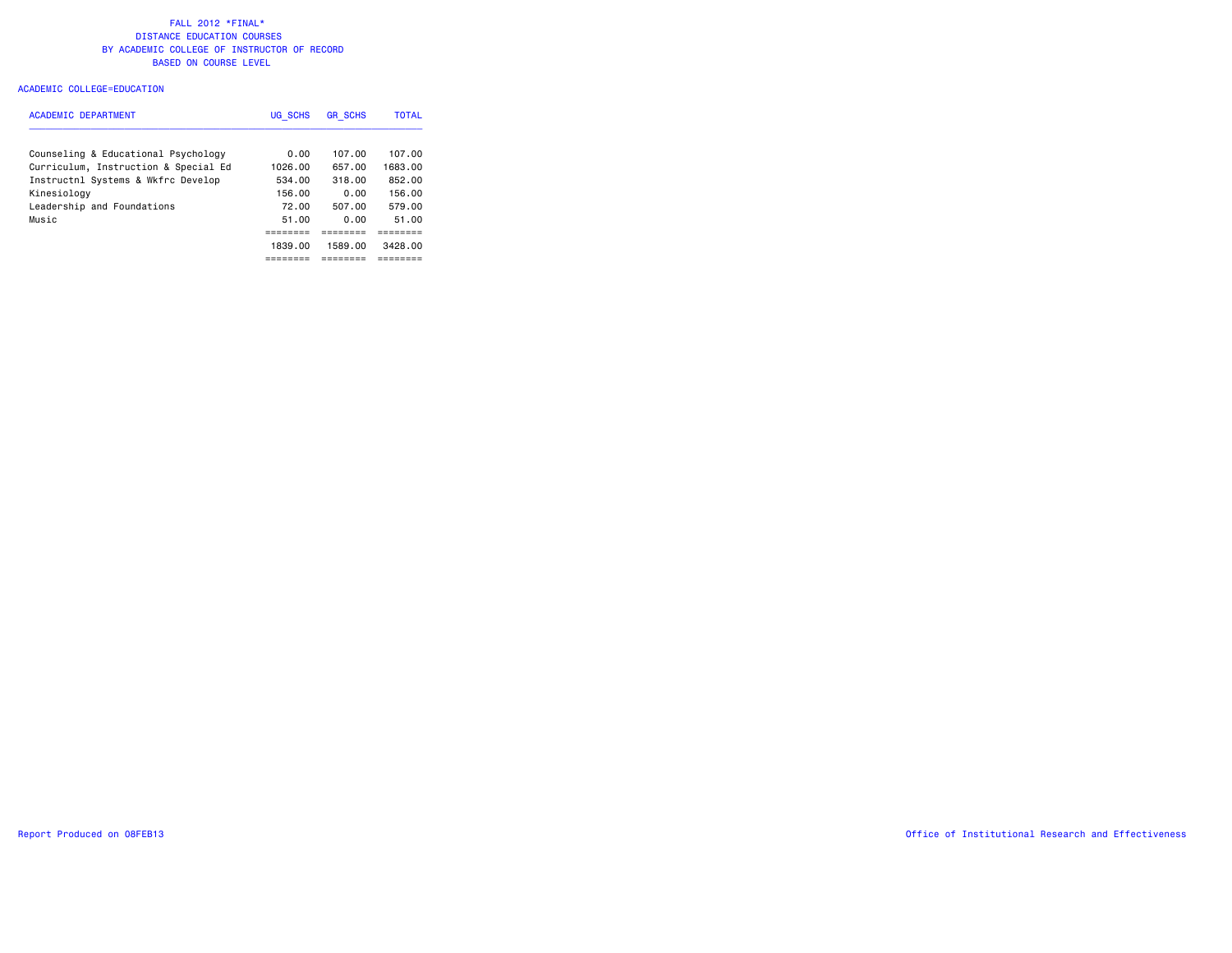### ACADEMIC COLLEGE=ENGINEERING

| <b>ACADEMIC DEPARTMENT</b> | UG SCHS | <b>GR SCHS</b> | <b>TOTAL</b> |
|----------------------------|---------|----------------|--------------|
| Aerospace Engineering      | 0.00    | 53.00          | 53.00        |
| Civil & Environmental Engr | 0.00    | 270.00         | 270.00       |
| Computer Science & Engr    | 0.00    | 33.00          | 33.00        |
| Electrical & Computer Engr | 0.00    | 73.00          | 73.00        |
| Industrial & Systems Engr  | 0.00    | 301.00         | 301.00       |
| Mechanical Engineering     | 0.00    | 33.00          | 33.00        |
|                            |         |                |              |
|                            | 0.00    | 763.00         | 763.00       |
|                            |         |                |              |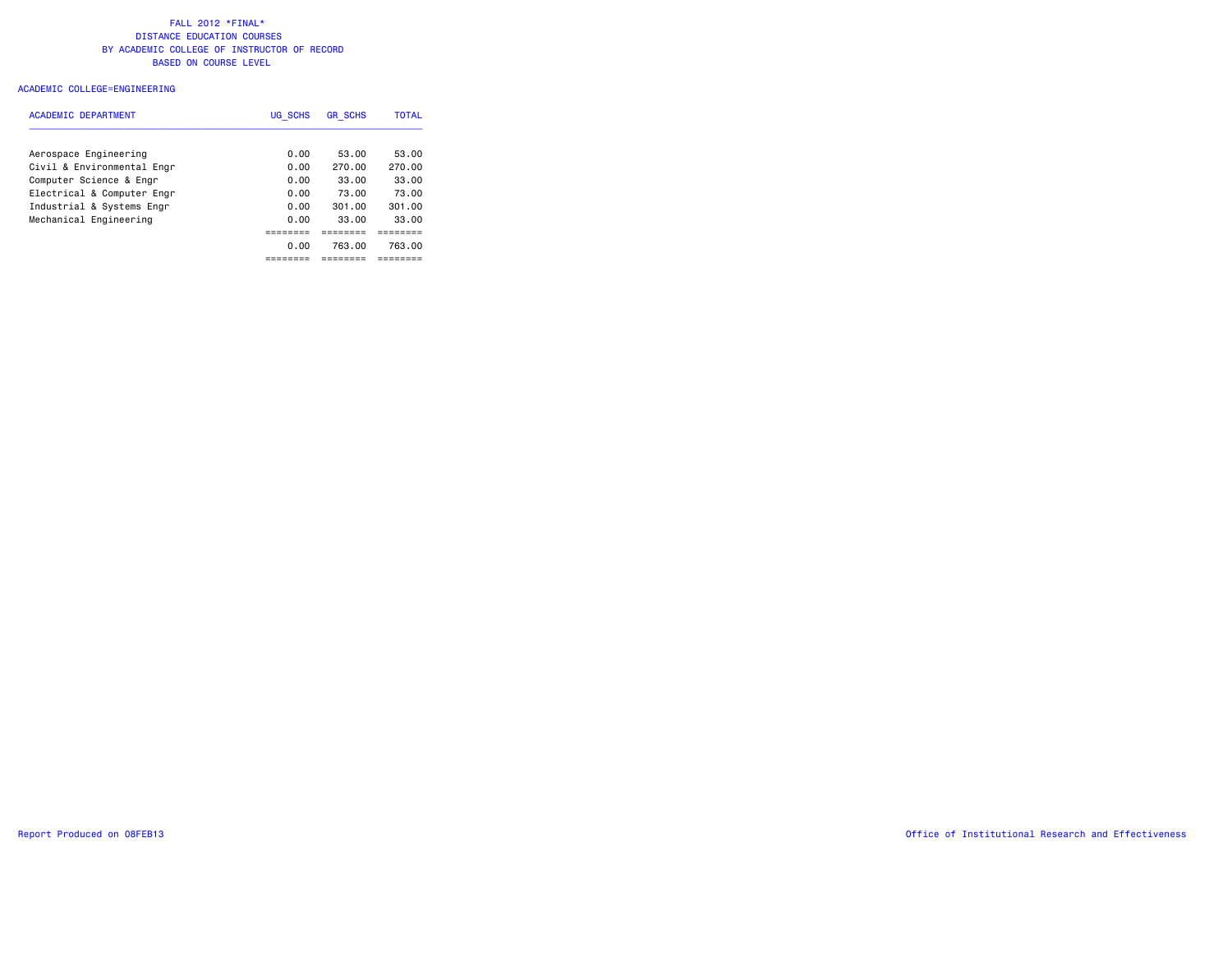### ACADEMIC COLLEGE=FOREST RESOURCES

| <b>ACADEMIC DEPARTMENT</b> | UG SCHS  | <b>GR SCHS</b> | <b>TOTAL</b> |
|----------------------------|----------|----------------|--------------|
|                            |          |                |              |
| Forestry                   | 0.00     | 67.00          | 67.00        |
|                            |          |                |              |
|                            | 0.00     | 67.00          | 67.00        |
|                            | -------- |                |              |
|                            |          |                |              |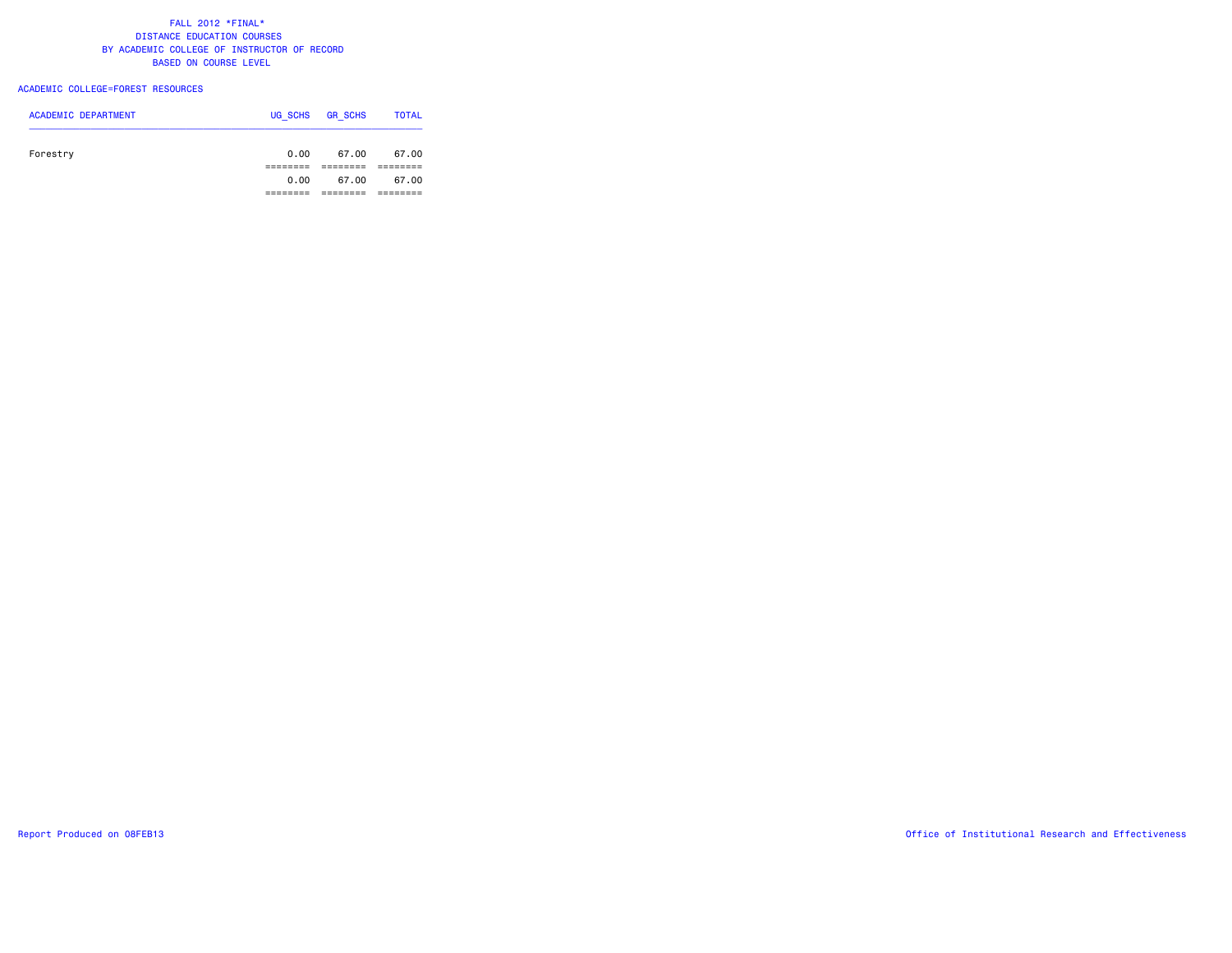### ACADEMIC COLLEGE=AG & LIFE SCIENCES

| <b>ACADEMIC DEPARTMENT</b>                                                        | Instructor Name | Rank            | <b>Tenure</b><br><b>Status</b> | <b>Course</b><br>Cip# | <b>CRN</b> | Course #              |     | Sec Type Del |                     | Title                  | Prim<br><b>Sec</b> | Inst<br>Per  | Total<br>Enroll          | UG<br><b>SCHS</b>       | <b>GR</b><br><b>SCHS</b>             | <b>TOTAL</b><br><b>SCHS</b> |
|-----------------------------------------------------------------------------------|-----------------|-----------------|--------------------------------|-----------------------|------------|-----------------------|-----|--------------|---------------------|------------------------|--------------------|--------------|--------------------------|-------------------------|--------------------------------------|-----------------------------|
| Agricultural Economics                                                            | Barnes, James   | Ext Assist Prof | Non-Ten Track                  | 520601                |            | 36317 AEC 6353        | 501 | C            | 0                   | Intro to Regional Ec P |                    | $\mathbf{1}$ | 7.00                     | 0.00                    | 21.00                                | 21.00                       |
|                                                                                   |                 |                 |                                |                       |            |                       |     |              |                     |                        |                    |              | 7.00                     | 0.00                    | 21.00                                | 21.00                       |
| ==========================<br>Agricultural Economics<br>------------------------- |                 |                 |                                |                       |            |                       |     |              |                     |                        |                    |              | ======<br>7.00<br>====== | ========<br>0.00<br>$=$ | ========<br>21.00<br><b>EDEDEDER</b> | ========<br>21.00           |
| Food Sci Nutr & Health Pr Hall, Michael                                           |                 | Lecturer        | Non-Ten Track                  | 190501                |            | 33869 FNH 8563        | 501 | C            | $\mathsf{o}$        | Prin Epic & Hlth Sci P |                    | $\mathbf{1}$ | 19.00                    | 0.00                    | 57.00                                | 57.00                       |
|                                                                                   |                 |                 |                                |                       |            | 36145 FNH 8563        | 502 | $\mathsf{C}$ | 0                   | Prin Epic & Hlth Sci P |                    | $\mathbf{1}$ | 10.00                    | 0.00                    | 30.00                                | 30.00                       |
|                                                                                   |                 |                 |                                |                       |            |                       |     |              |                     |                        |                    |              | 29.00                    | 0.00                    | 87.00                                | 87.00                       |
|                                                                                   | Haque, Zahur    | Professor       | Tenured                        | 190502                |            | 33861 FNH 4253        | 501 | C            | 0                   | Nutritional Biochem P  |                    | $\mathbf{1}$ | 3.00                     | 9.00                    | 0.00                                 | 9.00                        |
|                                                                                   |                 |                 |                                |                       |            |                       |     |              |                     |                        |                    |              | 3.00                     | 9.00                    | 0.00                                 | 9.00                        |
|                                                                                   | Hunt, Barry     | Professor       | Tenured                        | 190501                |            | 33866 FNH 8513        | 501 | C            | 0                   | Theory Pract in Hlt P  |                    | $\mathbf{1}$ | 19.00                    | 0.00                    | 57.00                                | 57.00                       |
|                                                                                   |                 |                 |                                |                       | 33870      | FNH 8623              | 501 | C            | 0                   | Cur Issues School He P |                    | $\mathbf{1}$ | 8.00                     | 0.00                    | 24.00                                | 24.00                       |
|                                                                                   |                 |                 |                                | 190599                | 36475      | <b>FNH 7000</b>       | 501 | Ι.           | 0                   | Directed Indiv Study P |                    | $\mathbf{1}$ | 1.00                     | 0.00                    | 3.00                                 | 3.00                        |
|                                                                                   |                 |                 |                                |                       |            | 36476 FNH 7000        | 502 | Ι.           | $\mathsf{o}$        | Directed Indiv Study P |                    | $\mathbf{1}$ | 1.00                     | 0.00                    | 3.00                                 | 3.00                        |
|                                                                                   |                 |                 |                                |                       |            | 36477 FNH 7000        | 503 | Ι.           | $\mathsf{o}$        | Directed Indiv Study P |                    | $\mathbf{1}$ | 1.00                     | 0.00                    | 3.00                                 | 3.00                        |
|                                                                                   |                 |                 |                                |                       | 36478      | <b>FNH 7000</b>       | 504 | $\mathbf I$  | $\mathsf{o}$        | Directed Indiv Study P |                    | $\mathbf{1}$ | 1.00                     | 0.00                    | 3.00                                 | 3.00                        |
|                                                                                   |                 |                 |                                |                       | 36479      | <b>FNH 7000</b>       | 505 | $\mathbf{I}$ | $\mathsf{o}$        | Directed Indiv Study P |                    | $\mathbf{1}$ | 1.00                     | 0.00                    | 3.00                                 | 3.00                        |
|                                                                                   |                 |                 |                                |                       |            | 36606 FNH 7000        | 506 | $\mathbf I$  | $\mathsf{o}$        | Directed Indiv Study P |                    | $\mathbf{1}$ | 1.00                     | 0.00                    | 3.00                                 | 3.00                        |
|                                                                                   |                 |                 |                                |                       |            |                       |     |              |                     |                        |                    |              | 33.00                    | 0.00                    | 99.00                                | 99.00                       |
|                                                                                   | Khan, Fauzia    | Lecturer        | Non-Ten Track                  | 190501                |            | 33862 FNH 4353        | 501 | C            | 0                   | Nutrition/ Life Cycl P |                    | $\mathbf{1}$ | 3.00                     | 9.00                    | 0.00                                 | 9.00                        |
|                                                                                   |                 |                 |                                |                       |            |                       |     |              |                     |                        |                    |              | 3.00                     | 9.00                    | 0.00                                 | 9.00                        |
|                                                                                   | Matich, June    | Lecturer        | Non-Ten Track                  | 190501                |            | 34097 FNH 2293        | 555 | M            | $\mathsf{O}\xspace$ | Indiv & Family Nutri P |                    | $\mathbf{1}$ | 5.00                     | 15.00                   | 0.00                                 | 15.00                       |
|                                                                                   |                 |                 |                                |                       |            |                       |     |              |                     |                        |                    |              | 5.00                     | 15.00                   | 0.00                                 | 15.00                       |
|                                                                                   | Pylate, Leah    | Lecturer        | Non-Ten Track                  | 190501                |            | 33859 FNH 3163        | 501 | C            | 0                   | Basic Principle Heal P |                    | $\mathbf{1}$ | 29.00                    | 87.00                   | 0.00                                 | 87.00                       |
|                                                                                   |                 |                 |                                |                       |            |                       |     |              |                     |                        |                    |              | 29.00                    | 87.00                   | 0.00                                 | 87.00                       |
|                                                                                   | Silva, Juan     | Professor       | Tenured                        | 020301                | 34105      | FNH 4583              | 555 | м            | $\Omega$            | Food Preservation Te P |                    | $\mathbf{1}$ | 9.00                     | 27.00                   | 0.00                                 | 27.00                       |
|                                                                                   |                 |                 |                                | 190599                | 34100      | <b>FNH 4553</b>       | 555 | М            | 0                   | Curr Issues Food Sci P |                    | $\mathbf{1}$ | 3.00                     | 9.00                    | 0.00                                 | 9.00                        |
|                                                                                   |                 |                 |                                |                       |            | 34102 FNH 4563        | 555 | M            | $\mathsf{o}$        | Food Prods Eval        | P                  | $\mathbf{1}$ | 3.00                     | 9.00                    | 0.00                                 | 9.00                        |
|                                                                                   |                 |                 |                                |                       |            |                       |     |              |                     |                        |                    |              | 15.00                    | 45.00                   | 0.00                                 | 45.00                       |
|                                                                                   | Street, Susan   | Lecturer        | Non-Ten Track                  | 190501                | 33857      | FNH 2283              | 501 | C            | 0                   | Child Health Nutriti P |                    | $\mathbf{1}$ | 23.00                    | 69.00                   | 0.00                                 | 69.00                       |
|                                                                                   |                 |                 |                                |                       | 33858      | FNH 2293              | 501 | C            | 0                   | Indiv & Family Nutri P |                    | $\mathbf{1}$ | 21.00                    | 63.00                   | 0.00                                 | 63.00                       |
|                                                                                   |                 |                 |                                | 190503                | 33940      | HS 2283               | 501 | C            | $\mathsf{o}$        | Child Health & Ntr     | $\mathsf{P}$       | $\mathbf{1}$ | 10.00                    | 30.00                   | 0.00                                 | 30.00                       |
|                                                                                   |                 |                 |                                |                       |            | 33941 HS 2293         | 501 | C            | $\mathsf{o}$        | Indiv & Family Nutri P |                    | $\mathbf{1}$ | 5.00                     | 15.00                   | 0.00                                 | 15.00                       |
|                                                                                   |                 |                 |                                |                       |            |                       |     |              |                     |                        |                    |              | 59.00                    | 177.00                  | 0.00                                 | 177.00                      |
|                                                                                   | Thompson, Amy   | Lecturer        | Non-Ten Track                  |                       |            | 190501 33868 FNH 8543 | 501 | C            | $\Omega$            | Health Ed for Divers P |                    |              | 1 11.00                  | 0.00                    | 33.00                                | 33.00                       |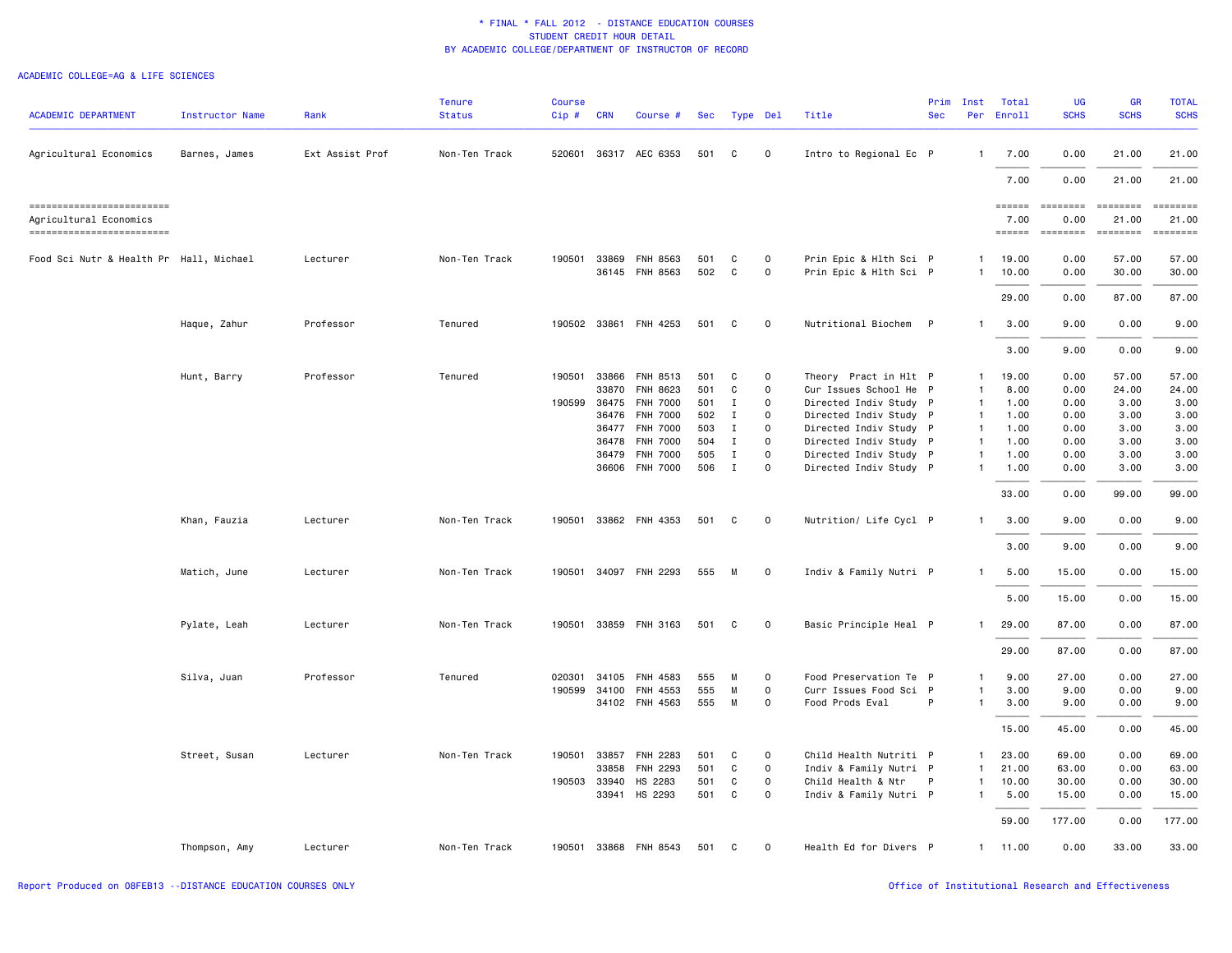#### ACADEMIC COLLEGE=AG & LIFE SCIENCES

| <b>ACADEMIC DEPARTMENT</b>                                                           | Instructor Name  | Rank           | <b>Tenure</b><br><b>Status</b> | <b>Course</b><br>Cip# | <b>CRN</b> | Course #                         | Sec        |              | Type Del            | Title                                | Prim<br><b>Sec</b> | Inst<br>Per        | Total<br>Enroll                          | <b>UG</b><br><b>SCHS</b>                                 | GR<br><b>SCHS</b>                     | <b>TOTAL</b><br><b>SCHS</b>                                                                      |
|--------------------------------------------------------------------------------------|------------------|----------------|--------------------------------|-----------------------|------------|----------------------------------|------------|--------------|---------------------|--------------------------------------|--------------------|--------------------|------------------------------------------|----------------------------------------------------------|---------------------------------------|--------------------------------------------------------------------------------------------------|
|                                                                                      |                  |                |                                |                       |            |                                  |            |              |                     |                                      |                    |                    | 11.00                                    | 0.00                                                     | 33.00                                 | 33.00                                                                                            |
| Food Sci Nutr & Health Pr White, Kelly                                               |                  | Lecturer       | Non-Ten Track                  | 190501                |            | 33860 FNH 4223<br>33863 FNH 6223 | 501<br>501 | C<br>C       | $\Omega$<br>0       | Sports Nutrition<br>Sports Nutrition | P<br>P             | -1<br>$\mathbf{1}$ | 3.00<br>7.00                             | 9.00<br>0.00                                             | 0.00<br>21.00                         | 9.00<br>21.00                                                                                    |
|                                                                                      |                  |                |                                |                       |            |                                  |            |              |                     |                                      |                    |                    | 10.00                                    | 9.00                                                     | 21.00                                 | 30.00                                                                                            |
|                                                                                      | Williams, Ronald | Assistant Prof | Ten Track                      | 190501                | 33867      | FNH 8523                         | 501        | C            | $\mathbf 0$         | Health Promotion Tec P               |                    | $\mathbf{1}$       | 19.00                                    | 0.00                                                     | 57.00                                 | 57.00                                                                                            |
|                                                                                      |                  |                |                                |                       |            |                                  |            |              |                     |                                      |                    |                    | 19.00                                    | 0.00                                                     | 57.00                                 | 57.00                                                                                            |
| -------------------------<br>Food Sci Nutr & Health Pr<br>-------------------------- |                  |                |                                |                       |            |                                  |            |              |                     |                                      |                    |                    | $=$ = = = = =<br>216.00<br><b>EEEEEE</b> | ========<br>351.00<br>========                           | ========<br>297.00<br>$=$ ========    | $=$ =======<br>648.00<br>$\qquad \qquad \equiv \equiv \equiv \equiv \equiv \equiv \equiv \equiv$ |
| Human Sciences                                                                       | Fason, Angel     | Instructor     | Non-Ten Track                  |                       |            | 200201 33942 HS 2803             | 501        | В            | $\mathsf{O}\xspace$ | Pre-Natal&Infant Dev P               |                    |                    | 1 11.00                                  | 33.00                                                    | 0.00                                  | 33.00                                                                                            |
|                                                                                      |                  |                |                                |                       |            |                                  |            |              |                     |                                      |                    |                    | 11.00                                    | 33.00                                                    | 0.00                                  | 33.00                                                                                            |
|                                                                                      | White, Ronnie    | Ext Prof       | Non-Ten Track                  | 131301                |            | 35522 AIS 8523                   | 501        | <sub>c</sub> | $\mathsf{o}$        | Tch Out-Of-Sch AIS                   | P                  | $\mathbf{1}$       | 7.00                                     | 0.00                                                     | 21.00                                 | 21.00                                                                                            |
|                                                                                      |                  |                |                                |                       |            |                                  |            |              |                     |                                      |                    |                    | 7.00                                     | 0.00                                                     | 21.00                                 | 21.00                                                                                            |
| -------------------------<br>Human Sciences<br>--------------------------            |                  |                |                                |                       |            |                                  |            |              |                     |                                      |                    |                    | ======<br>18.00<br><b>EEEEEE</b>         | ========<br>33.00<br>========                            | ========<br>21.00<br><b>EDESSERS</b>  | EEEEEEE<br>54.00<br>EEEEEEEE                                                                     |
| Landscape Architecture                                                               | Rood, Cynthia    | Lecturer       | Non-Ten Track                  |                       |            | 040601 33956 LA 1803             | 501        | C            | $\circ$             | Land Arch Appre                      | P                  | -1                 | 56.00                                    | 168.00                                                   | 0.00                                  | 168.00                                                                                           |
|                                                                                      |                  |                |                                |                       |            |                                  |            |              |                     |                                      |                    |                    | 56.00                                    | 168.00                                                   | 0.00                                  | 168.00                                                                                           |
| ------------------------<br>Landscape Architecture<br>-------------------------      |                  |                |                                |                       |            |                                  |            |              |                     |                                      |                    |                    | ======<br>56.00<br>$=$ $=$ $=$ $=$ $=$   | ========<br>168.00<br>--------- -------                  | ========<br>0.00                      | ========<br>168.00<br>$=$ ========                                                               |
| Plant & Soil Sciences                                                                | DelPrince, James | Professor      | Tenured                        |                       |            | 020403 33997 PSS 2343            | 501        | B            | 0                   | Floral Design                        | P                  | -1                 | 2.00                                     | 6.00                                                     | 0.00                                  | 6.00                                                                                             |
|                                                                                      |                  |                |                                |                       |            |                                  |            |              |                     |                                      |                    |                    | 2.00                                     | 6.00                                                     | 0.00                                  | 6.00                                                                                             |
| ------------------------<br>Plant & Soil Sciences<br>--------------------------      |                  |                |                                |                       |            |                                  |            |              |                     |                                      |                    |                    | ======<br>2.00                           | $=$ ========<br>6.00<br>====== ======== ======== ======= | ========<br>0.00                      | $=$ ========<br>6.00                                                                             |
|                                                                                      |                  |                |                                |                       |            |                                  |            |              |                     |                                      |                    |                    | $=$ $=$ $=$ $=$ $=$ $=$ $=$<br>299.00    | ========<br>558.00<br>====== ========                    | <b>ESSESSEE</b><br>339.00<br>======== | $= 1.12222222$<br>897.00<br>$=$ ========                                                         |
|                                                                                      |                  |                |                                |                       |            |                                  |            |              |                     |                                      |                    |                    |                                          |                                                          |                                       |                                                                                                  |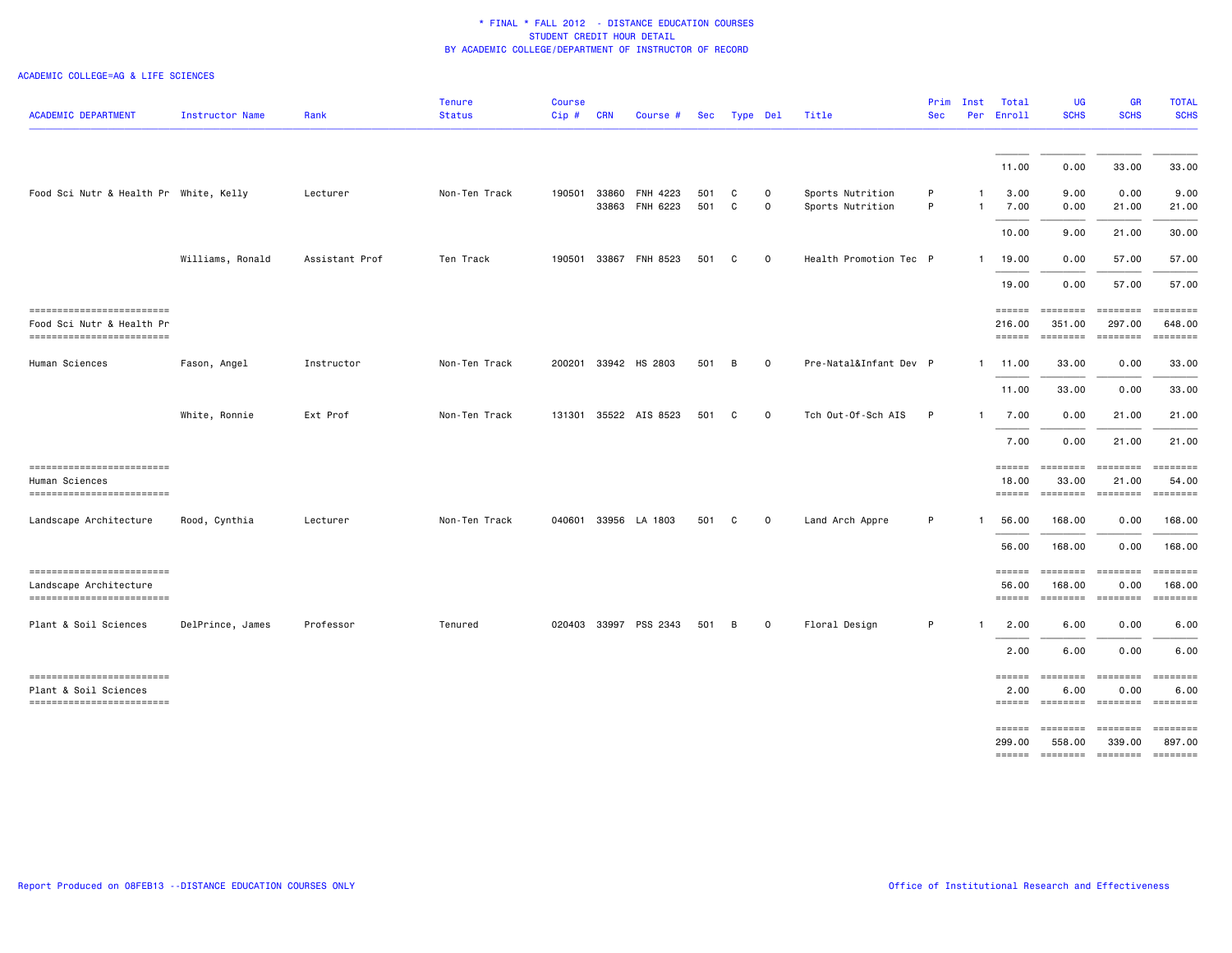# ACADEMIC COLLEGE=ARCHITECTURE, ART & DESIGN

| <b>ACADEMIC DEPARTMENT</b>                                                          | Instructor Name | Rank           | <b>Tenure</b><br><b>Status</b> | <b>Course</b><br>Cip# | <b>CRN</b> | Course #                 | Sec        |              | Type Del           | Title                                | Prim<br><b>Sec</b> | Inst<br>Per | Total<br>Enroll                                | <b>UG</b><br><b>SCHS</b>                                 | GR<br><b>SCHS</b>                           | <b>TOTAL</b><br><b>SCHS</b>                                                                           |
|-------------------------------------------------------------------------------------|-----------------|----------------|--------------------------------|-----------------------|------------|--------------------------|------------|--------------|--------------------|--------------------------------------|--------------------|-------------|------------------------------------------------|----------------------------------------------------------|---------------------------------------------|-------------------------------------------------------------------------------------------------------|
| Architecture                                                                        | Kemp, Leah      | Non-Faculty    | Not Applicable                 | 040201                |            | 33732 ARC 1013           | 501        | C            | $\circ$            | Arch Appreciation                    | P                  |             | 20.00                                          | 60.00                                                    | 0.00                                        | 60.00                                                                                                 |
|                                                                                     |                 |                |                                |                       |            |                          |            |              |                    |                                      |                    |             | 20.00                                          | 60.00                                                    | 0.00                                        | 60.00                                                                                                 |
| ------------------------<br>Architecture<br>==========================              |                 |                |                                |                       |            |                          |            |              |                    |                                      |                    |             | ======<br>20,00<br>======                      | <b>EEEEEEE</b><br>60.00<br>--------- -------             | ========<br>0.00                            | ========<br>60.00<br>EEEEEEEE                                                                         |
| Art AAD                                                                             | Ring, Robert    | Non-Faculty    | Not Applicable                 | 500703                |            | 33733 ART 1113           | 501        | C            | $\circ$            | Art Appreciation                     | P                  |             | 30.00                                          | 90.00                                                    | 0.00                                        | 90.00                                                                                                 |
|                                                                                     |                 |                |                                |                       |            |                          |            |              |                    |                                      |                    |             | 30.00                                          | 90.00                                                    | 0.00                                        | 90.00                                                                                                 |
| ==========================<br>Art AAD<br>==========================                 |                 |                |                                |                       |            |                          |            |              |                    |                                      |                    |             | $=$ $=$ $=$ $=$ $=$ $=$ $=$<br>30.00<br>====== | <b>SEESSEES</b><br>90.00                                 | $= 222222222$<br>0.00<br>======== =======   | $= 222222222$<br>90.00<br>$= 1.12222222$                                                              |
| Building Construction Sci El-Adaway, Islam                                          |                 | Assistant Prof | Ten Track                      | 140801                | 34918      | CE 8000<br>34931 CE 9000 | 502<br>502 | D<br>D       | $\circ$<br>$\circ$ | Research / Thesis<br>Research / Diss | P<br>P             |             | 3.00<br>2.00                                   | 0.00<br>0.00                                             | 3.00<br>15.00                               | 3.00<br>15.00                                                                                         |
|                                                                                     |                 |                |                                |                       |            |                          |            |              |                    |                                      |                    |             | 5.00                                           | 0.00                                                     | 18.00                                       | 18.00                                                                                                 |
| ------------------------<br>Building Construction Sci<br>========================== |                 |                |                                |                       |            |                          |            |              |                    |                                      |                    |             | ======<br>5.00<br>======                       | ========<br>0.00<br>========                             | $=$ ========<br>18.00<br>========           | $\begin{array}{c} \texttt{m} = \texttt{m} = \texttt{m} = \texttt{m} \end{array}$<br>18,00<br>======== |
| Design                                                                              | Carroll, Robin  | Instructor     | Non-Ten Track                  | 190601                |            | 33943 ID 3673            | 501        | $\mathbf{C}$ | $\circ$            | Environments for Spe P               |                    |             | 15.00                                          | 45.00                                                    | 0.00                                        | 45.00                                                                                                 |
|                                                                                     |                 |                |                                |                       |            |                          |            |              |                    |                                      |                    |             | 15.00                                          | 45.00                                                    | 0.00                                        | 45.00                                                                                                 |
| -------------------------<br>Design<br>==========================                   |                 |                |                                |                       |            |                          |            |              |                    |                                      |                    |             | ======<br>15.00<br>$=$ $=$ $=$ $=$ $=$ $=$ $=$ | 45.00<br><b>SEESSEES</b>                                 | ======== =======<br>0.00<br><b>ESSESSEE</b> | 45.00                                                                                                 |
|                                                                                     |                 |                |                                |                       |            |                          |            |              |                    |                                      |                    |             | ======<br>70.00                                | ========<br>195.00<br>====== ========= ======== ======== | ========<br>18.00                           | ========<br>213.00                                                                                    |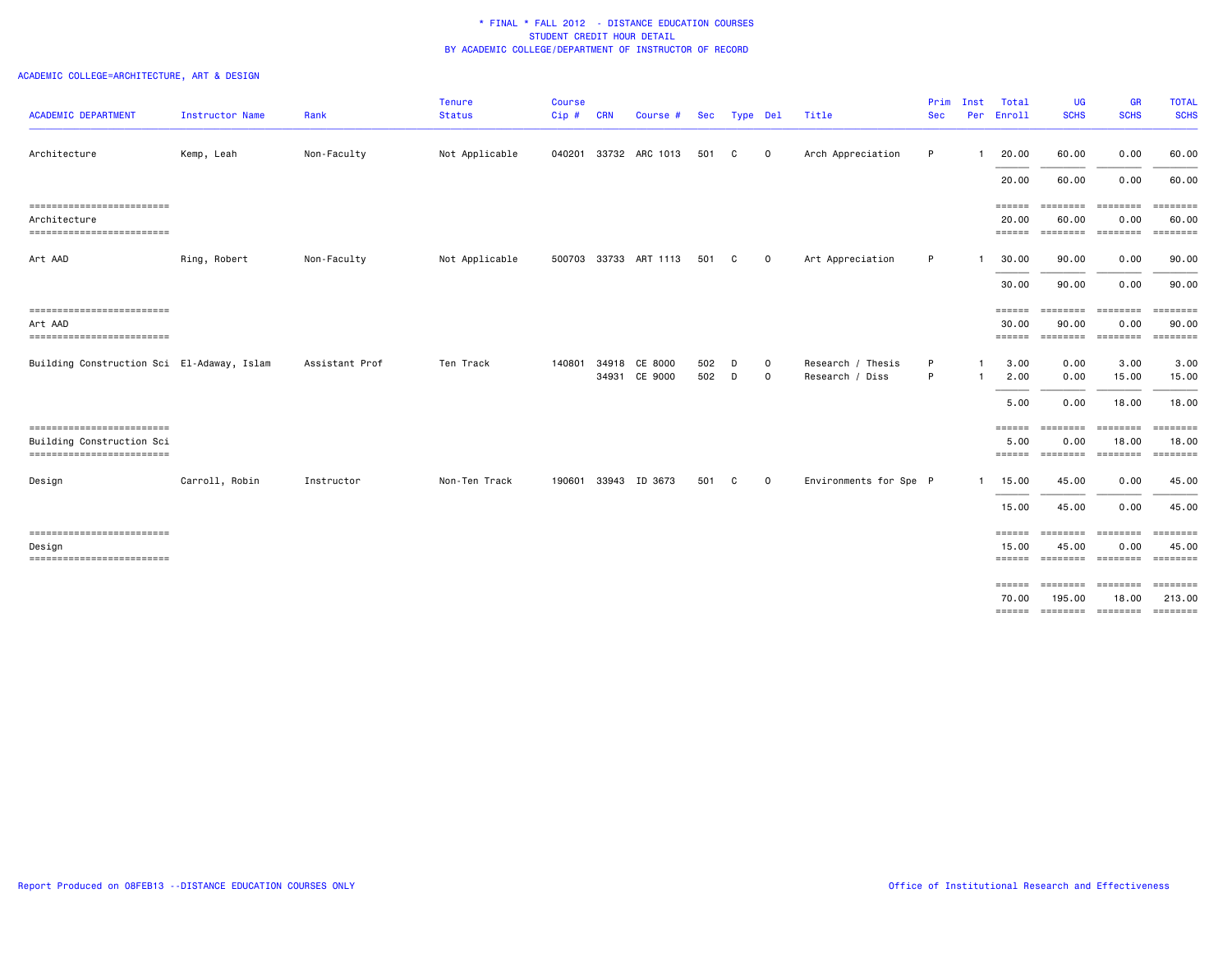| <b>ACADEMIC DEPARTMENT</b>                                                     | Instructor Name  | Rank               | <b>Tenure</b><br><b>Status</b> | <b>Course</b><br>Cip# | <b>CRN</b> | Course #            | Sec |   | Type Del     | Title                  | Prim<br><b>Sec</b> | Inst         | Total<br>Per Enroll                        | <b>UG</b><br><b>SCHS</b>                                                                                                                                        | <b>GR</b><br><b>SCHS</b>                     | <b>TOTAL</b><br><b>SCHS</b> |
|--------------------------------------------------------------------------------|------------------|--------------------|--------------------------------|-----------------------|------------|---------------------|-----|---|--------------|------------------------|--------------------|--------------|--------------------------------------------|-----------------------------------------------------------------------------------------------------------------------------------------------------------------|----------------------------------------------|-----------------------------|
| <b>Biological Sciences</b>                                                     | Chevalier, David | Assistant Prof     | Ten Track                      | 260701                |            | 33739 BIO 6043      | 501 | C | $\mathbf 0$  | Develop & Reproduct P  |                    | $\mathbf{1}$ | 33.00                                      | 0.00                                                                                                                                                            | 99.00                                        | 99.00                       |
|                                                                                |                  |                    |                                |                       |            |                     |     |   |              |                        |                    |              | 33.00                                      | 0.00                                                                                                                                                            | 99.00                                        | 99.00                       |
|                                                                                | Donaldson, Janet | Assistant Prof     | Ten Track                      | 260501                |            | 33740 BIO 8023      | 501 | C | $\mathbf 0$  | Modern Microbiology    | $\mathsf{P}$       | $\mathbf{1}$ | 41.00                                      | 0.00                                                                                                                                                            | 123.00                                       | 123.00                      |
|                                                                                |                  |                    |                                |                       |            |                     |     |   |              |                        |                    |              | 41.00                                      | 0.00                                                                                                                                                            | 123.00                                       | 123.00                      |
|                                                                                | Reichert, Nancy  | Professor          | Tenured                        | 269999                |            | 36122 BIO 8990      | 501 | S | 0            | Special Topic in BIO P |                    | $\mathbf{1}$ | 5.00                                       | 0.00                                                                                                                                                            | 5.00                                         | 5.00                        |
|                                                                                |                  |                    |                                |                       |            |                     |     |   |              |                        |                    |              | 5.00                                       | 0.00                                                                                                                                                            | 5.00                                         | 5.00                        |
|                                                                                | Stewart, James   | Assistant Prof     | Ten Track                      | 260701                |            | 33741 BIO 8053      | 501 | C | 0            | Comp Study of Animal P |                    | -1           | 29.00                                      | 0.00                                                                                                                                                            | 87.00                                        | 87.00                       |
|                                                                                |                  |                    |                                |                       |            |                     |     |   |              |                        |                    |              | 29.00                                      | 0.00                                                                                                                                                            | 87.00                                        | 87.00                       |
|                                                                                | Wise, Dwayne     | Professor          | Tenured                        | 260802                |            | 33738 BIO 6013      | 501 | C | $\mathbf 0$  | Genetics & Molecular P |                    | $\mathbf{1}$ | 33.00                                      | 0.00                                                                                                                                                            | 99.00                                        | 99.00                       |
|                                                                                |                  |                    |                                |                       |            |                     |     |   |              |                        |                    |              | 33.00                                      | 0.00                                                                                                                                                            | 99.00                                        | 99.00                       |
| ==========================<br>Biological Sciences<br>------------------------- |                  |                    |                                |                       |            |                     |     |   |              |                        |                    |              | $=$ $=$ $=$ $=$ $=$<br>141.00<br>$=$ ===== | $= 1.122222222$<br>0.00<br>$\qquad \qquad \blacksquare \blacksquare \blacksquare \blacksquare \blacksquare \blacksquare \blacksquare \blacksquare \blacksquare$ | <b>ESSESSEE</b><br>413.00<br><b>EDEDEDER</b> | $= 222222222$<br>413.00     |
| Chemistry                                                                      | Beard, Debbie    | Resrch Assist Prof | Non-Ten Track                  | 400502                |            | 33773 CHTC 6363 501 |     | C | 0            | Environmental Chemis P |                    | $\mathbf{1}$ | 1.00                                       | 0.00                                                                                                                                                            | 3.00                                         | 3.00                        |
|                                                                                |                  |                    |                                |                       |            |                     |     |   |              |                        |                    |              | 1.00                                       | 0.00                                                                                                                                                            | 3.00                                         | 3.00                        |
|                                                                                | Gwaltney, Steven | Associate Prof     | Tenured                        | 400502                |            | 33774 CHTC 8463 501 |     | C | 0            | Chemistry of Energy    | $\mathsf{P}$       | $\mathbf{1}$ | 3.00                                       | 0.00                                                                                                                                                            | 9.00                                         | 9.00                        |
|                                                                                |                  |                    |                                |                       |            |                     |     |   |              |                        |                    |              | 3.00                                       | 0.00                                                                                                                                                            | 9.00                                         | 9.00                        |
| ==========================                                                     |                  |                    |                                |                       |            |                     |     |   |              |                        |                    |              | $=$ $=$ $=$ $=$ $=$ $=$                    | <b>EEEEEEE</b>                                                                                                                                                  |                                              | $=$ = $=$ $=$ $=$ $=$ $=$   |
| Chemistry                                                                      |                  |                    |                                |                       |            |                     |     |   |              |                        |                    |              | 4.00                                       | 0.00                                                                                                                                                            | 12.00                                        | 12.00                       |
| =========================                                                      |                  |                    |                                |                       |            |                     |     |   |              |                        |                    |              | $=$ = = = = =                              | $=$ ========                                                                                                                                                    | $=$ ========                                 |                             |
| Communication                                                                  | Anthony, Kelli   | Instructor         | Non-Ten Track                  | 090101                |            | 33779 CO 3833       | 501 | C | 0            | Interviewing           | P                  | $\mathbf{1}$ | 19.00                                      | 57.00                                                                                                                                                           | 0.00                                         | 57.00                       |
|                                                                                |                  |                    |                                |                       | 34904      | CO 1223             | 501 | C | $\mathsf{o}$ | Intro Comm Theory      | P                  | $\mathbf{1}$ | 11.00                                      | 33.00                                                                                                                                                           | 0.00                                         | 33.00                       |
|                                                                                |                  |                    |                                | 090401                | 33776      | CO 1403             | 501 | C | 0            | Intro Mass Media       | P                  | $\mathbf{1}$ | 31.00                                      | 93.00                                                                                                                                                           | 0.00                                         | 93.00                       |
|                                                                                |                  |                    |                                | 090501                |            | 33778 CO 3813       | 501 | C | $\mathsf{o}$ | PR Case Problems       | P                  | $\mathbf{1}$ | 12.00                                      | 36.00                                                                                                                                                           | 0.00                                         | 36.00                       |
|                                                                                |                  |                    |                                |                       |            |                     |     |   |              |                        |                    |              | 73.00                                      | 219.00                                                                                                                                                          | 0.00                                         | 219.00                      |
|                                                                                | Forde, John      | Associate Prof     | Tenured                        | 090501                |            | 33777 CO 3803       | 501 | C | $\mathbf 0$  | Prin Public Relation P |                    | $\mathbf{1}$ | 22.00                                      | 66.00                                                                                                                                                           | 0.00                                         | 66.00                       |
|                                                                                |                  |                    |                                |                       |            |                     |     |   |              |                        |                    |              | 22.00                                      | 66.00                                                                                                                                                           | 0.00                                         | 66.00                       |
|                                                                                | Fountain, Amy    | Instructor         | Non-Ten Track                  | 090101                |            | 33775 CO 1013       | 501 | C | $\mathbf 0$  | Intro to Communicati P |                    | $\mathbf{1}$ | 21.00                                      | 63.00                                                                                                                                                           | 0.00                                         | 63.00                       |
|                                                                                |                  |                    |                                |                       |            |                     |     |   |              |                        |                    |              | 21.00                                      | 63.00                                                                                                                                                           | 0.00                                         | 63.00                       |
|                                                                                | Goodman, Mark    | Professor          | Tenured                        | 090401                |            | 33781 CO 4313       | 501 | C | 0            | Mass Media Law         | P                  | $\mathbf{1}$ | 12.00                                      | 36.00                                                                                                                                                           | 0.00                                         | 36.00                       |
|                                                                                |                  |                    |                                |                       |            | 33784 CO 6313       | 501 | C | $\Omega$     | Mass Media Law         | P                  | $\mathbf{1}$ | 5.00                                       | 0.00                                                                                                                                                            | 15.00                                        | 15.00                       |
|                                                                                |                  |                    |                                |                       |            |                     |     |   |              |                        |                    |              |                                            |                                                                                                                                                                 |                                              |                             |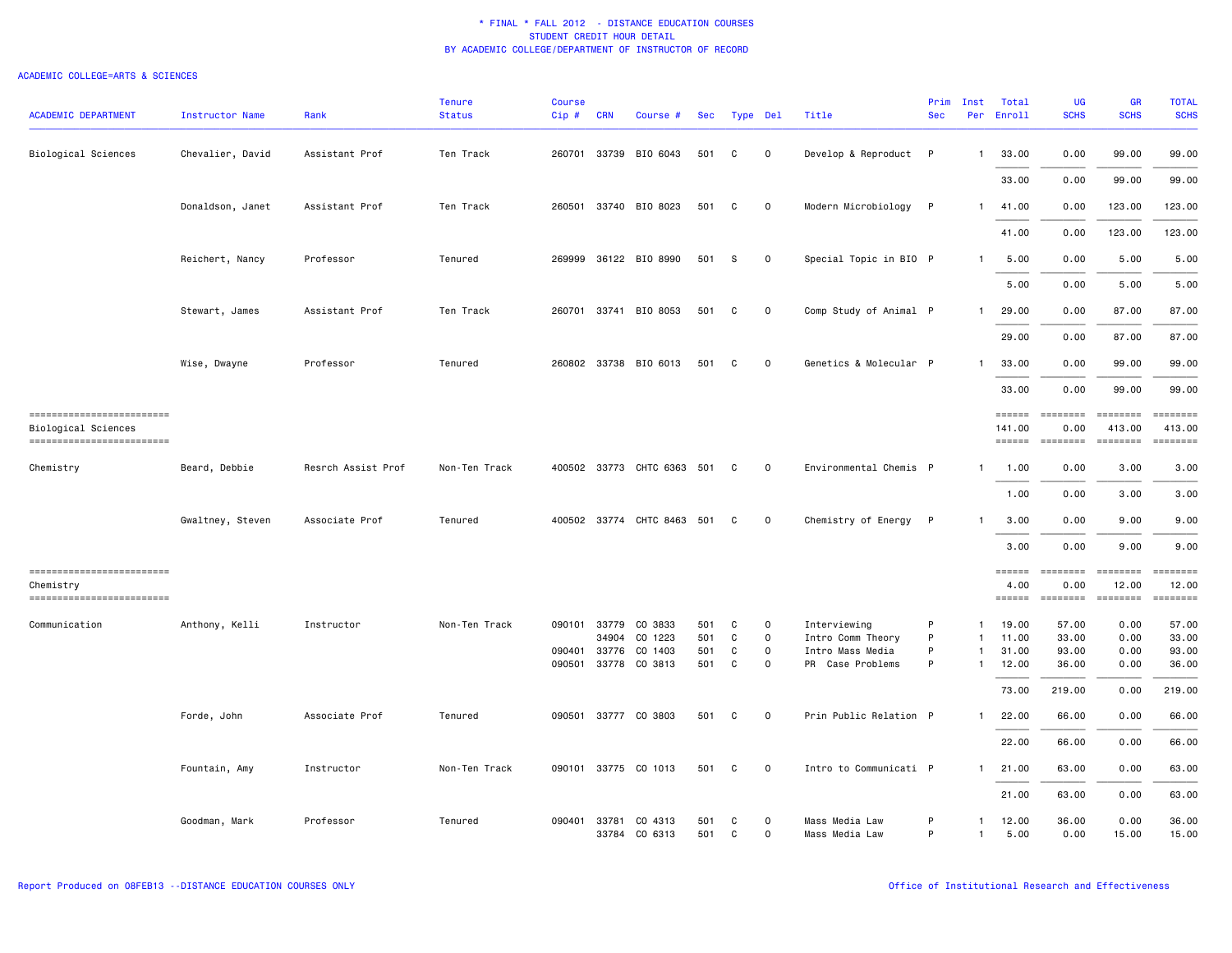| <b>ACADEMIC DEPARTMENT</b>                | Instructor Name                     | Rank           | <b>Tenure</b><br><b>Status</b> | <b>Course</b><br>Cip# | <b>CRN</b>     | Course #           | Sec        |        | Type Del      | Title                                    | Prim<br><b>Sec</b> | Inst<br>Per                  | Total<br>Enroll                                                            | UG<br><b>SCHS</b>  | <b>GR</b><br><b>SCHS</b>                                                                                                                                                                                                                                                                                                                                                                                                                                                                              | <b>TOTAL</b><br><b>SCHS</b>                                             |
|-------------------------------------------|-------------------------------------|----------------|--------------------------------|-----------------------|----------------|--------------------|------------|--------|---------------|------------------------------------------|--------------------|------------------------------|----------------------------------------------------------------------------|--------------------|-------------------------------------------------------------------------------------------------------------------------------------------------------------------------------------------------------------------------------------------------------------------------------------------------------------------------------------------------------------------------------------------------------------------------------------------------------------------------------------------------------|-------------------------------------------------------------------------|
|                                           |                                     |                |                                |                       |                |                    |            |        |               |                                          |                    |                              |                                                                            |                    |                                                                                                                                                                                                                                                                                                                                                                                                                                                                                                       |                                                                         |
|                                           |                                     |                |                                |                       |                |                    |            |        |               |                                          |                    |                              | 17.00                                                                      | 36.00              | 15.00                                                                                                                                                                                                                                                                                                                                                                                                                                                                                                 | 51.00                                                                   |
| Communication                             | Williams, Kevin                     | Associate Prof | Tenured                        | 090401                |                | 33782 CO 4323      | 501        | C      | $\Omega$      | Mass Media-Society                       | P                  | $\mathbf{1}$                 | 28.00                                                                      | 84.00              | 0.00                                                                                                                                                                                                                                                                                                                                                                                                                                                                                                  | 84.00                                                                   |
|                                           |                                     |                |                                |                       |                | 33785 CO 6323      | 501        | C      | 0             | Mass Media-Society                       | P                  |                              | 6.00                                                                       | 0.00               | 18.00                                                                                                                                                                                                                                                                                                                                                                                                                                                                                                 | 18.00                                                                   |
|                                           |                                     |                |                                |                       |                |                    |            |        |               |                                          |                    |                              | 34.00                                                                      | 84.00              | 18.00                                                                                                                                                                                                                                                                                                                                                                                                                                                                                                 | 102.00                                                                  |
| ------------------------<br>Communication |                                     |                |                                |                       |                |                    |            |        |               |                                          |                    |                              | $\qquad \qquad \equiv \equiv \equiv \equiv \equiv \equiv \equiv$<br>167,00 | ========<br>468.00 | ========<br>33.00                                                                                                                                                                                                                                                                                                                                                                                                                                                                                     | ========<br>501.00                                                      |
| =========================                 |                                     |                |                                |                       |                |                    |            |        |               |                                          |                    |                              | $=$ = = = = =                                                              | ========           | $=$ ========                                                                                                                                                                                                                                                                                                                                                                                                                                                                                          | $\qquad \qquad \equiv \equiv \equiv \equiv \equiv \equiv \equiv \equiv$ |
| English                                   | Gilmer, Christopher                 | Instructor     | Non-Ten Track                  | 230401<br>230801      | 33826<br>33827 | EN 1103<br>EN 2213 | 501<br>501 | C<br>C | $\Omega$<br>0 | En Composition I<br>English Lit Before 1 | P<br>P             | $\mathbf{1}$<br>$\mathbf{1}$ | 15.00<br>20.00                                                             | 45.00<br>60.00     | 0.00<br>0.00                                                                                                                                                                                                                                                                                                                                                                                                                                                                                          | 45.00<br>60.00                                                          |
|                                           |                                     |                |                                | 239999                |                | 35495 EN 4990      | 501        | C      | $\mathsf{o}$  | Special Topic In EN                      | P                  | $\mathbf{1}$                 | 15.00                                                                      | 45.00              | 0.00                                                                                                                                                                                                                                                                                                                                                                                                                                                                                                  | 45.00                                                                   |
|                                           |                                     |                |                                |                       |                | 35496 EN 6990      | 501        | C      | $\mathsf{o}$  | Special Topic In EN                      | P                  | $\mathbf{1}$                 | 3.00                                                                       | 0.00               | 9.00                                                                                                                                                                                                                                                                                                                                                                                                                                                                                                  | 9.00                                                                    |
|                                           |                                     |                |                                |                       |                |                    |            |        |               |                                          |                    |                              |                                                                            |                    |                                                                                                                                                                                                                                                                                                                                                                                                                                                                                                       |                                                                         |
|                                           |                                     |                |                                |                       |                |                    |            |        |               |                                          |                    |                              | 53.00                                                                      | 150.00             | 9.00                                                                                                                                                                                                                                                                                                                                                                                                                                                                                                  | 159.00                                                                  |
|                                           | Little, Matthew                     | Associate Prof | Tenured                        | 231101                |                | 34486 EN 4223      | 501        | C      | $\mathbf 0$   | Prin Legal Writing                       | P                  | $\mathbf{1}$                 | 14.00                                                                      | 42.00              | 0.00                                                                                                                                                                                                                                                                                                                                                                                                                                                                                                  | 42.00                                                                   |
|                                           |                                     |                |                                |                       |                |                    |            |        |               |                                          |                    |                              | 14.00                                                                      | 42.00              | 0.00                                                                                                                                                                                                                                                                                                                                                                                                                                                                                                  | 42.00                                                                   |
| ------------------------                  |                                     |                |                                |                       |                |                    |            |        |               |                                          |                    |                              | $=$ = $=$ $=$ $=$                                                          | $= 22222222$       | <b>ESSESSES</b>                                                                                                                                                                                                                                                                                                                                                                                                                                                                                       | $=$ = $=$ $=$ $=$ $=$ $=$                                               |
| English<br>=========================      |                                     |                |                                |                       |                |                    |            |        |               |                                          |                    |                              | 67.00<br>$= = = = = = =$                                                   | 192.00<br>======== | 9.00<br>$\begin{minipage}{.4\linewidth} \begin{tabular}{l} \multicolumn{3}{l}{} & \multicolumn{3}{l}{} & \multicolumn{3}{l}{} \\ \multicolumn{3}{l}{} & \multicolumn{3}{l}{} & \multicolumn{3}{l}{} \\ \multicolumn{3}{l}{} & \multicolumn{3}{l}{} & \multicolumn{3}{l}{} \\ \multicolumn{3}{l}{} & \multicolumn{3}{l}{} & \multicolumn{3}{l}{} \\ \multicolumn{3}{l}{} & \multicolumn{3}{l}{} & \multicolumn{3}{l}{} \\ \multicolumn{3}{l}{} & \multicolumn{3}{l}{} & \multicolumn{3}{l}{} \\ \mult$ | 201.00<br>========                                                      |
| Geosciences                               | Ambinakudige, Shrini Associate Prof |                | Tenured                        | 450701                | 33900          | GR 4303            | 501        | C      | 0             | Principles of GIS                        | P                  | 0.6                          | 2.40                                                                       | 7.20               | 0.00                                                                                                                                                                                                                                                                                                                                                                                                                                                                                                  | 7.20                                                                    |
|                                           |                                     |                |                                |                       |                | 33916 GR 6303      | 501        | C      | $\mathsf{o}$  | Principles of GIS                        | P                  | 0.6                          | 16.80                                                                      | 0.00               | 50.40                                                                                                                                                                                                                                                                                                                                                                                                                                                                                                 | 50.40                                                                   |
|                                           |                                     |                |                                |                       |                | 33917 GR 6303      | 502        | C      | $\mathsf{o}$  | Principles of GIS                        | P                  | 0.6                          | 13.20                                                                      | 0.00               | 39.60                                                                                                                                                                                                                                                                                                                                                                                                                                                                                                 | 39.60                                                                   |
|                                           |                                     |                |                                |                       |                | 34502 GR 6303      | 503        | C      | $\Omega$      | Principles of GIS                        | P                  | 0.6                          | 4.80                                                                       | 0.00               | 14.40                                                                                                                                                                                                                                                                                                                                                                                                                                                                                                 | 14.40                                                                   |
|                                           |                                     |                |                                |                       |                |                    |            |        |               |                                          |                    |                              | 37.20                                                                      | 7.20               | 104.40                                                                                                                                                                                                                                                                                                                                                                                                                                                                                                | 111.60                                                                  |
|                                           | Brown, Michael                      | Associate Prof | Tenured                        | 450701                |                | 33918 GR 6923      | 501        | C      | $\mathbf 0$   | Severe Weather                           | P                  | 0.6                          | 16.80                                                                      | 0.00               | 50.40                                                                                                                                                                                                                                                                                                                                                                                                                                                                                                 | 50.40                                                                   |
|                                           |                                     |                |                                |                       | 33919          | GR 6923            | 502        | C      | 0             | Severe Weather                           | P                  | 0.6                          | 7.80                                                                       | 0.00               | 23.40                                                                                                                                                                                                                                                                                                                                                                                                                                                                                                 | 23.40                                                                   |
|                                           |                                     |                |                                |                       |                | 34503 GR 6923      | 503        | C      | 0             | Severe Weather                           | P                  | 0.6                          | 0.60                                                                       | 0.00               | 1.80                                                                                                                                                                                                                                                                                                                                                                                                                                                                                                  | 1.80                                                                    |
|                                           |                                     |                |                                |                       |                |                    |            |        |               |                                          |                    |                              | 25.20                                                                      | 0.00               | 75.60                                                                                                                                                                                                                                                                                                                                                                                                                                                                                                 | 75.60                                                                   |
|                                           | Carter, William                     | Lecturer       | Non-Ten Track                  | 400401                |                | 33915 GR 4943      | 501        | C      | 0             | Tropical Meteorology P                   |                    | $\mathbf{1}$                 | 5.00                                                                       | 15.00              | 0.00                                                                                                                                                                                                                                                                                                                                                                                                                                                                                                  | 15.00                                                                   |
|                                           |                                     |                |                                |                       | 33920          | GR 6943            | 501        | C      | 0             | Tropical Meteorology S                   |                    | 0.4                          | 9.60                                                                       | 0.00               | 28.80                                                                                                                                                                                                                                                                                                                                                                                                                                                                                                 | 28.80                                                                   |
|                                           |                                     |                |                                |                       | 33921          | GR 6943            | 502        | C      | 0             |                                          |                    |                              | 3.20                                                                       | 0.00               | 9.60                                                                                                                                                                                                                                                                                                                                                                                                                                                                                                  | 9.60                                                                    |
|                                           |                                     |                |                                |                       | 33909          | GR 4713            |            |        |               | Tropical Meteorology S<br>Synoptic Met I | P                  | 0.4                          |                                                                            |                    |                                                                                                                                                                                                                                                                                                                                                                                                                                                                                                       | 114.00                                                                  |
|                                           |                                     |                |                                | 450701                |                |                    | 501        | В      | 0             |                                          | P                  | $\mathbf{1}$                 | 38.00                                                                      | 114.00             | 0.00                                                                                                                                                                                                                                                                                                                                                                                                                                                                                                  |                                                                         |
|                                           |                                     |                |                                |                       |                | 33910 GR 4713      | 502        | В      | $\mathbf{O}$  | Synoptic Met I                           |                    | $\mathbf{1}$                 | 36.00                                                                      | 108.00             | 0.00                                                                                                                                                                                                                                                                                                                                                                                                                                                                                                  | 108.00                                                                  |
|                                           |                                     |                |                                |                       |                | 33911 GR 4713      | 503        | В      | 0             | Synoptic Met I                           | P                  | $\mathbf{1}$                 | 13.00                                                                      | 39.00              | 0.00                                                                                                                                                                                                                                                                                                                                                                                                                                                                                                  | 39.00                                                                   |
|                                           |                                     |                |                                |                       |                |                    |            |        |               |                                          |                    |                              | 104.80                                                                     | 276.00             | 38.40                                                                                                                                                                                                                                                                                                                                                                                                                                                                                                 | 314.40                                                                  |
|                                           | Clary, Renee                        | Associate Prof | Ten Track                      | 400601                |                | 36070 GG 8000      | 502        | D      | 0             | Research / Thesis                        | P                  | $\mathbf{1}$                 | 1.00                                                                       | 0.00               | 1.00                                                                                                                                                                                                                                                                                                                                                                                                                                                                                                  | 1.00                                                                    |
|                                           |                                     |                |                                |                       |                |                    |            |        |               |                                          |                    |                              | 1.00                                                                       | 0.00               | 1.00                                                                                                                                                                                                                                                                                                                                                                                                                                                                                                  | 1.00                                                                    |
|                                           | Cooke, William                      | Associate Prof | Tenured                        | 450701                | 34497          | GR 4333            | 501        | В      | 0             | Remote Sensing Phys                      | P                  | 0.6                          | 1.80                                                                       | 5.40               | 0.00                                                                                                                                                                                                                                                                                                                                                                                                                                                                                                  | 5.40                                                                    |
|                                           |                                     |                |                                |                       |                | 34498 GR 6333      | 501        | В      | 0             | Remote Sensing Phys                      | P                  | 0.6                          | 5.40                                                                       | 0.00               | 16.20                                                                                                                                                                                                                                                                                                                                                                                                                                                                                                 | 16.20                                                                   |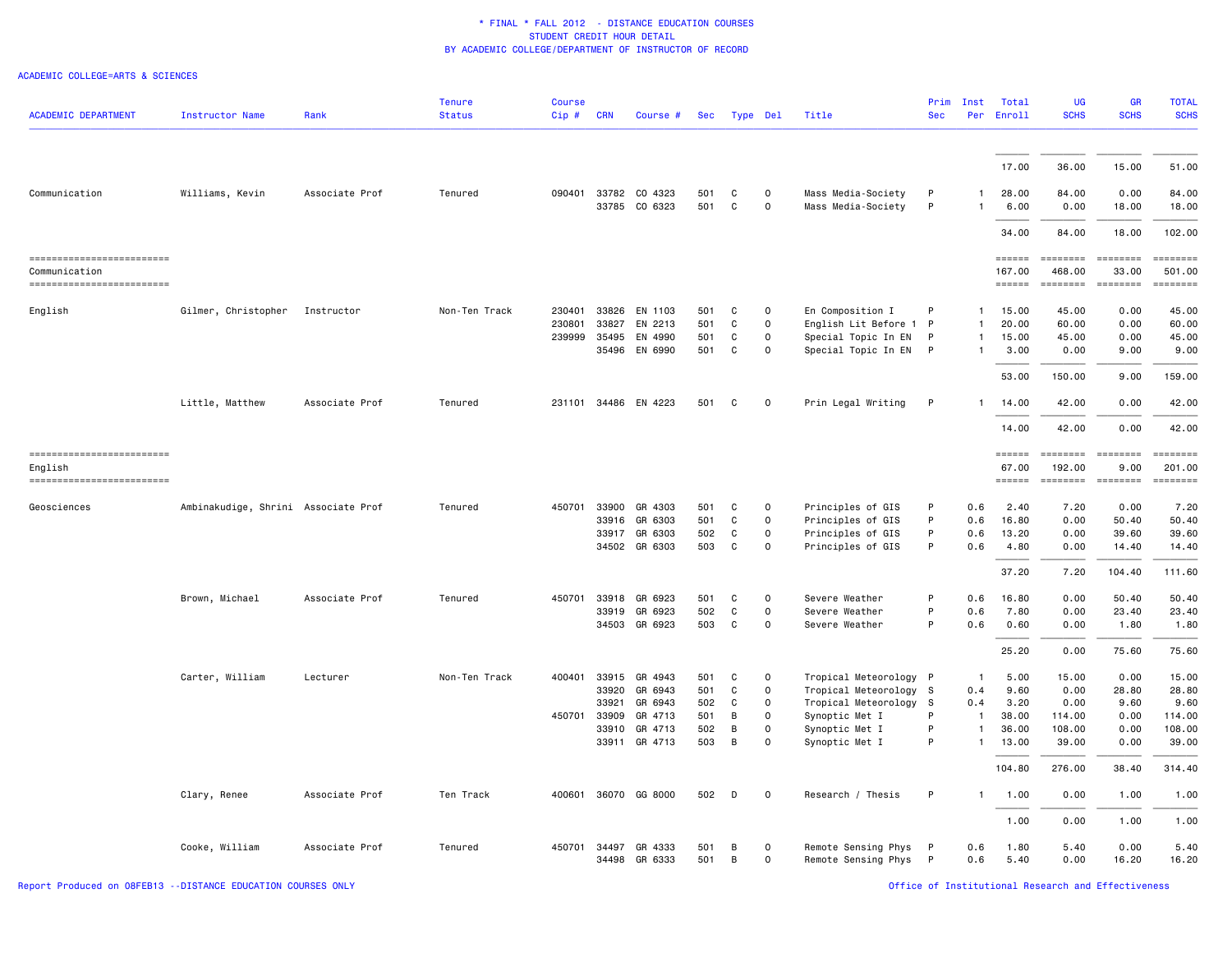|                                                               |                        |                | <b>Tenure</b> | <b>Course</b> |            |               |     |   |              |                        | Prim         | Inst         | Total  | <b>UG</b>                                          | <b>GR</b>   | <b>TOTAL</b> |
|---------------------------------------------------------------|------------------------|----------------|---------------|---------------|------------|---------------|-----|---|--------------|------------------------|--------------|--------------|--------|----------------------------------------------------|-------------|--------------|
| <b>ACADEMIC DEPARTMENT</b>                                    | <b>Instructor Name</b> | Rank           | <b>Status</b> | Cip #         | <b>CRN</b> | Course #      |     |   | Sec Type Del | Title                  | <b>Sec</b>   | Per          | Enroll | <b>SCHS</b>                                        | <b>SCHS</b> | <b>SCHS</b>  |
|                                                               |                        |                |               |               |            |               |     |   |              |                        |              |              |        |                                                    |             |              |
|                                                               |                        |                |               |               |            |               |     |   |              |                        |              |              | 7.20   | 5.40                                               | 16.20       | 21.60        |
| Geosciences                                                   | Dyer, Jamie            | Associate Prof | Tenured       | 400401        | 33920      | GR 6943       | 501 | C | 0            | Tropical Meteorology P |              | 0.6          | 14.40  | 0.00                                               | 43.20       | 43.20        |
|                                                               |                        |                |               |               |            | 33921 GR 6943 | 502 | C | $\mathsf{O}$ | Tropical Meteorology P |              | 0.6          | 4.80   | 0.00                                               | 14.40       | 14.40        |
|                                                               |                        |                |               |               |            |               |     |   |              |                        |              |              | 19.20  | 0.00                                               | 57.60       | 57.60        |
|                                                               | Gillham, Douglas       | Instructor     | Non-Ten Track | 400401        |            | 33926 GR 8813 | 501 | C | $\mathbf 0$  | Advanc Hazard & Disa S |              | 0.4          | 9.60   | 0.00                                               | 28.80       | 28.80        |
|                                                               |                        |                |               |               | 33927      | GR 8813       | 502 | C | $\mathsf{o}$ | Advanc Hazard & Disa   | S            | 0.4          | 9.60   | 0.00                                               | 28.80       | 28.80        |
|                                                               |                        |                |               |               | 33928      | GR 8813       | 503 | C | $\circ$      | Advanc Hazard & Disa   | S            | 0.4          | 3.60   | 0.00                                               | 10.80       | 10.80        |
|                                                               |                        |                |               | 400699        | 33890      | GG 8333       | 501 | C | $\mathsf{O}$ | Planetary Science      | s            | 0.4          | 12.00  | 0.00                                               | 36.00       | 36.00        |
|                                                               |                        |                |               |               | 33891      | GG 8333       | 502 | C | $\mathsf{O}$ | Planetary Science      | S            | 0.4          | 12.00  | 0.00                                               | 36.00       | 36.00        |
|                                                               |                        |                |               |               | 33892      | GG 8333       | 503 | C | $\mathbf 0$  | Planetary Science      | S            | 0.4          | 7.60   | 0.00                                               | 22.80       | 22.80        |
|                                                               |                        |                |               |               | 34501      | GG 8333       | 504 | С | 0            | Planetary Science      | s            | 0.4          | 2.40   | 0.00                                               | 7.20        | 7.20         |
|                                                               |                        |                |               | 450701        | 33907      | GR 4640       | 501 | E | $\mathsf{O}$ | Met Internship         | P            | $\mathbf{1}$ | 7.00   | 21.00                                              | 0.00        | 21.00        |
|                                                               |                        |                |               |               |            |               |     |   |              |                        |              |              | 63.80  | 21.00                                              | 170.40      | 191.40       |
|                                                               | Haby, Jeffrey          | Lecturer       | Non-Ten Track | 450701        | 33901      | GR 4623       | 501 | C | $\mathsf{O}$ | Physical Meteorology P |              | $\mathbf{1}$ | 29.00  | 87.00                                              | 0.00        | 87.00        |
|                                                               |                        |                |               |               | 33902      | GR 4623       | 502 | С | $\mathsf{o}$ | Physical Meteorology P |              | $\mathbf{1}$ | 29.00  | 87.00                                              | 0.00        | 87.00        |
|                                                               |                        |                |               |               | 33903      | GR 4623       | 503 | C | $\mathbf 0$  | Physical Meteorology   | $\mathsf{P}$ | $\mathbf{1}$ | 11.00  | 33.00                                              | 0.00        | 33.00        |
|                                                               |                        |                |               |               |            | 33912 GR 4913 | 501 | C | $\mathsf{o}$ | Thermodynamic Met      | P            | $\mathbf{1}$ | 29.00  | 87.00                                              | 0.00        | 87.00        |
|                                                               |                        |                |               |               |            | 33913 GR 4913 | 502 | C | $\mathsf{o}$ | Thermodynamic Met      | $\mathsf{P}$ |              | 30.00  | 90.00                                              | 0.00        | 90.00        |
|                                                               |                        |                |               |               |            | 33914 GR 4913 | 503 | C | $\mathbf 0$  | Thermodynamic Met      | P            | $\mathbf{1}$ | 15.00  | 45.00                                              | 0.00        | 45.00        |
|                                                               |                        |                |               |               |            |               |     |   |              |                        |              |              | 143.00 | 429.00                                             | 0.00        | 429.00       |
|                                                               | Haney, Christa         | Instructor     | Non-Ten Track | 400601        | 33886      | GG 8233       | 501 | C | 0            | Environmental Geosci S |              | 0.4          | 11.20  | 0.00                                               | 33.60       | 33.60        |
|                                                               |                        |                |               |               | 33887      | GG 8233       | 502 | C | $\mathsf{O}$ | Environmental Geosci S |              | 0.4          | 10.80  | 0.00                                               | 32.40       | 32.40        |
|                                                               |                        |                |               |               | 33888      | GG 8233       | 503 | C | $\mathsf{O}$ | Environmental Geosci S |              | 0.4          | 8.80   | 0.00                                               | 26.40       | 26.40        |
|                                                               |                        |                |               |               | 33889      | GG 8233       | 504 | C | $\mathsf{o}$ | Environmental Geosci S |              | 0.4          | 4.00   | 0.00                                               | 12.00       | 12.00        |
|                                                               |                        |                |               | 450701        |            | 33896 GR 1123 | 501 | C | $\mathbf 0$  | Intro World Geog       | P            | $\mathbf{1}$ | 43.00  | 129.00                                             | 0.00        | 129.00       |
|                                                               |                        |                |               |               |            |               |     |   |              |                        |              |              | 77.80  | 129.00                                             | 104.40      | 233.40       |
|                                                               | Keeney, David          | Instructor     | Non-Ten Track | 450701        | 33893      | GR 1114       | 501 | В | $\mathsf{O}$ | Physical Geography     | P            |              | 36.00  | 144.00                                             | 0.00        | 144.00       |
|                                                               |                        |                |               |               | 33894      | GR 1114       | 502 | B | $\circ$      | Physical Geography     | P            |              | 31.00  | 124.00                                             | 0.00        | 124.00       |
|                                                               |                        |                |               |               | 33895      | GR 1114       | 503 | В | $\circ$      | Physical Geography     | P            | $\mathbf{1}$ | 30.00  | 120.00                                             | 0.00        | 120.00       |
|                                                               |                        |                |               |               | 33904      | GR 4633       | 501 | В | $\Omega$     | Statistical Clim       | P            |              | 29.00  | 87.00                                              | 0.00        | 87.00        |
|                                                               |                        |                |               |               | 33905      | GR 4633       | 502 | В | $\mathsf{o}$ | Statistical Clim       | P            | -1           | 29.00  | 87.00                                              | 0.00        | 87.00        |
|                                                               |                        |                |               |               | 33906      | GR 4633       | 503 | B | $\mathsf{O}$ | Statistical Clim       | P            | $\mathbf{1}$ | 23.00  | 69.00                                              | 0.00        | 69.00        |
|                                                               |                        |                |               |               |            |               |     |   |              |                        |              |              | 178.00 | 631.00                                             | 0.00        | 631.00       |
|                                                               | May, James             | Lecturer       | Non-Ten Track | 400601        |            | 35977 GG 8990 | 501 | C | $\mathbf 0$  | Special Topic In GG P  |              |              | 5.00   | 0.00                                               | 15.00       | 15.00        |
|                                                               |                        |                |               |               |            |               |     |   |              |                        |              |              | 5.00   | 0.00                                               | 15.00       | 15.00        |
|                                                               |                        |                |               |               |            |               |     |   |              |                        |              |              |        |                                                    |             |              |
|                                                               | Moe Hoffman, Amy       | Instructor     | Non-Ten Track | 400601        | 33879      | GG 1111       | 501 | L | $\mathbf 0$  | Earth Science I Lab    | $\mathsf{P}$ |              | 21.00  | 21,00                                              | 0.00        | 21,00        |
|                                                               |                        |                |               |               |            | 33880 GG 1113 | 501 | C | $\mathbf 0$  | Survey Earth Sci I     | $\mathsf{P}$ | $\mathbf{1}$ | 45.00  | 135.00                                             | 0.00        | 135.00       |
|                                                               |                        |                |               |               |            |               |     |   |              |                        |              |              | 66.00  | 156.00                                             | 0.00        | 156.00       |
|                                                               | Mylroie, John          | Professor      | Tenured       | 400699        |            | 33890 GG 8333 | 501 | C | $\mathbf 0$  | Planetary Science      | P            | 0.6          | 18.00  | 0.00                                               | 54.00       | 54.00        |
| Report Produced on 08FEB13 -- DISTANCE EDUCATION COURSES ONLY |                        |                |               |               |            |               |     |   |              |                        |              |              |        | Office of Institutional Research and Effectiveness |             |              |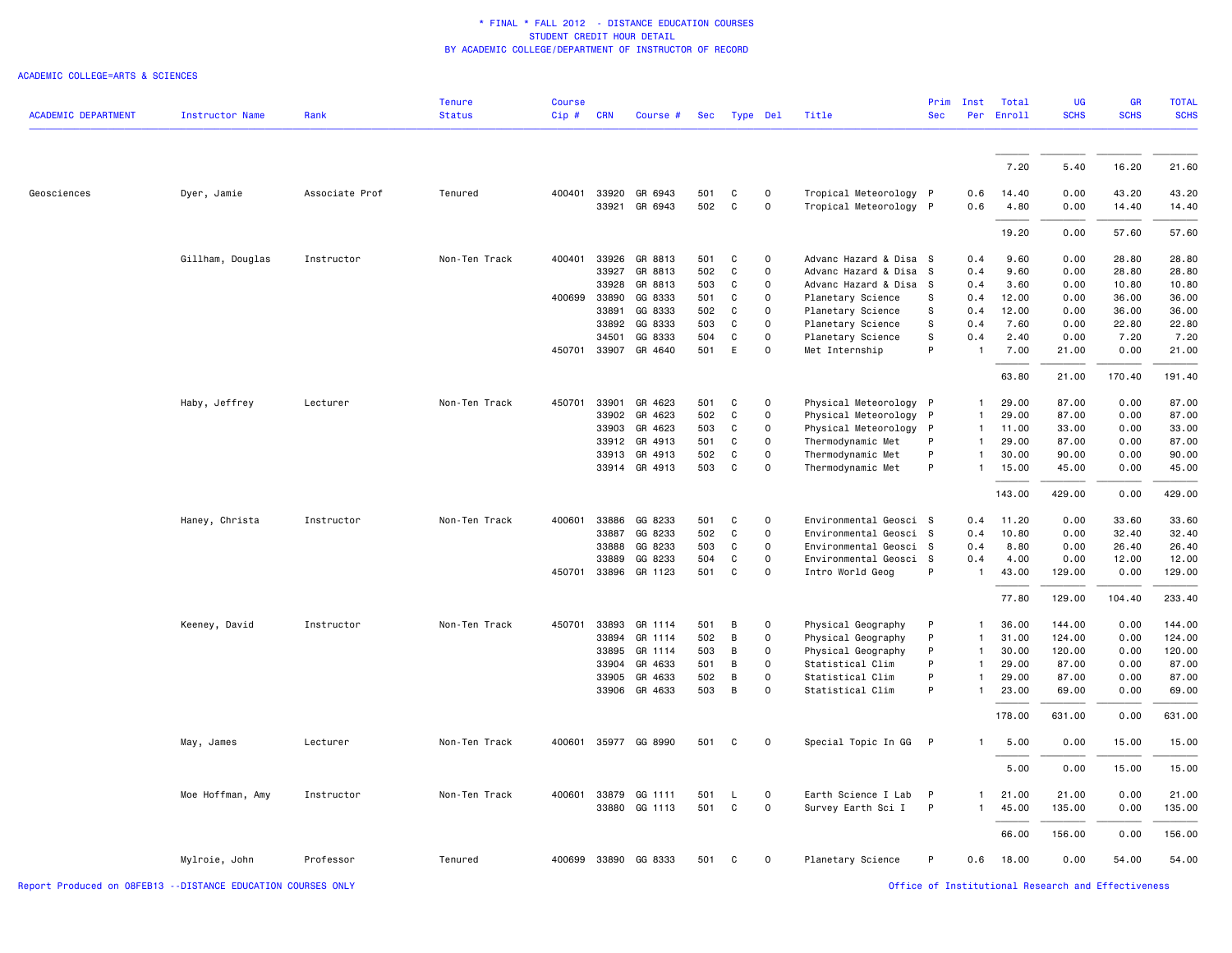|                            |                                     |            | <b>Tenure</b> | <b>Course</b> |            |                          |            |              |                         |                                        | Prim       | Inst         | Total         | <b>UG</b>    | <b>GR</b>     | <b>TOTAL</b>  |
|----------------------------|-------------------------------------|------------|---------------|---------------|------------|--------------------------|------------|--------------|-------------------------|----------------------------------------|------------|--------------|---------------|--------------|---------------|---------------|
| <b>ACADEMIC DEPARTMENT</b> | Instructor Name                     | Rank       | <b>Status</b> | Cip#          | <b>CRN</b> | Course #                 |            | Sec Type Del |                         | Title                                  | <b>Sec</b> |              | Per Enroll    | <b>SCHS</b>  | <b>SCHS</b>   | <b>SCHS</b>   |
| Geosciences                | Mylroie, John                       | Professor  | Tenured       | 400699        |            | 33891 GG 8333            | 502        | C            | $\circ$                 | Planetary Science                      | P          | 0.6          | 18.00         | 0.00         | 54.00         | 54.00         |
|                            |                                     |            |               |               | 33892      | GG 8333                  | 503        | C            | 0                       | Planetary Science                      | P          | 0.6          | 11.40         | 0.00         | 34.20         | 34.20         |
|                            |                                     |            |               |               |            | 34501 GG 8333            | 504        | C            | 0                       | Planetary Science                      | P          | 0.6          | 3.60          | 0.00         | 10.80         | 10.80         |
|                            |                                     |            |               |               |            |                          |            |              |                         |                                        |            |              | 51.00         | 0.00         | 153.00        | 153.00        |
|                            |                                     |            |               |               |            |                          |            |              |                         |                                        |            |              |               |              |               |               |
|                            | Nagel, Athena                       | Instructor | Non-Ten Track | 400601        |            | 36136 GG 1113            | 502        | C<br>C       | 0                       | Survey Earth Sci I                     | P          | $\mathbf{1}$ | 25.00         | 75.00        | 0.00          | 75.00         |
|                            |                                     |            |               | 450701        | 33900      | GR 4303<br>33916 GR 6303 | 501<br>501 | C            | $\circ$<br>$\mathsf{o}$ | Principles of GIS                      | s<br>s     | 0.4<br>0.4   | 1.60<br>11.20 | 4.80<br>0.00 | 0.00<br>33.60 | 4.80<br>33.60 |
|                            |                                     |            |               |               |            | 33917 GR 6303            | 502        | C            | 0                       | Principles of GIS<br>Principles of GIS | s          | 0.4          | 8.80          | 0.00         | 26.40         | 26.40         |
|                            |                                     |            |               |               |            | 34497 GR 4333            | 501        | В            | $\Omega$                | Remote Sensing Phys                    | S          | 0.4          | 1.20          | 3.60         | 0.00          | 3.60          |
|                            |                                     |            |               |               |            | 34498 GR 6333            | 501        | В            | $\mathsf{o}$            | Remote Sensing Phys                    | S          | 0.4          | 3.60          | 0.00         | 10.80         | 10.80         |
|                            |                                     |            |               |               |            | 34502 GR 6303            | 503        | C            | 0                       | Principles of GIS                      | s          | 0.4          | 3.20          | 0.00         | 9.60          | 9.60          |
|                            |                                     |            |               |               |            |                          |            |              |                         |                                        |            |              | 54.60         | 83.40        | 80.40         | 163.80        |
|                            | Nordstrom, Gregory                  | Lecturer   | Non-Ten Track | 450701        |            | 33897 GR 1603            | 501        | C            | 0                       | Intro To Meteorology P                 |            | $\mathbf{1}$ | 36.00         | 108.00       | 0.00          | 108.00        |
|                            |                                     |            |               |               |            | 33898 GR 1603            | 502        | C            | $\mathsf{o}$            | Intro To Meteorology P                 |            | $\mathbf{1}$ | 19.00         | 57.00        | 0.00          | 57.00         |
|                            |                                     |            |               |               | 33899      | GR 1603                  | 503        | C            | $\mathbf{O}$            | Intro To Meteorology P                 |            | $\mathbf{1}$ | 24.00         | 72.00        | 0.00          | 72.00         |
|                            |                                     |            |               |               |            |                          |            |              |                         |                                        |            |              | 79.00         | 237.00       | 0.00          | 237.00        |
|                            |                                     |            |               |               |            |                          |            |              |                         |                                        |            |              |               |              |               |               |
|                            | Schmitz, Darrel                     | Professor  | Tenured       | 400601        |            | 33886 GG 8233            | 501        | C            | $\Omega$                | Environmental Geosci P                 |            | 0.6          | 16.80         | 0.00         | 50.40         | 50.40         |
|                            |                                     |            |               |               | 33887      | GG 8233                  | 502        | C            | 0                       | Environmental Geosci P                 |            | 0.6          | 16.20         | 0.00         | 48.60         | 48.60         |
|                            |                                     |            |               |               | 33888      | GG 8233                  | 503        | C            | $\mathsf{o}$            | Environmental Geosci P                 |            | 0.6          | 13.20         | 0.00         | 39.60         | 39.60         |
|                            |                                     |            |               |               |            | 33889 GG 8233            | 504        | C            | $\mathsf{o}$            | Environmental Geosci P                 |            | 0.6          | 6.00          | 0.00         | 18.00         | 18.00         |
|                            |                                     |            |               |               |            |                          |            |              |                         |                                        |            |              | 52.20         | 0.00         | 156.60        | 156.60        |
|                            | Sherman-Morris, Kath Assistant Prof |            | Ten Track     | 400401        |            | 33926 GR 8813            | 501        | C            | $\mathbf 0$             | Advanc Hazard & Disa P                 |            | 0.6          | 14.40         | 0.00         | 43.20         | 43.20         |
|                            |                                     |            |               |               |            | 33927 GR 8813            | 502        | C            | $\mathsf{o}$            | Advanc Hazard & Disa P                 |            | 0.6          | 14.40         | 0.00         | 43.20         | 43.20         |
|                            |                                     |            |               |               |            | 33928 GR 8813            | 503        | C            | $\mathbf{O}$            | Advanc Hazard & Disa P                 |            | 0.6          | 5.40          | 0.00         | 16.20         | 16.20         |
|                            |                                     |            |               | 450701        |            | 36222 GR 7000            | 501        | Ι.           | $\Omega$                | Directed Indiv Study P                 |            | $\mathbf{1}$ | 1.00          | 0.00         | 1.00          | 1.00          |
|                            |                                     |            |               |               |            | 36682 GR 7000            | 502        | $\mathbf I$  | $\mathsf{o}$            | Directed Indiv Study P                 |            | $\mathbf{1}$ | 1.00          | 0.00         | 1.00          | 1.00          |
|                            |                                     |            |               |               |            |                          |            |              |                         |                                        |            |              | 36.20         | 0.00         | 104.60        | 104.60        |
|                            | Wallace, Timothy                    | Instructor | Non-Ten Track | 450701        |            | 33918 GR 6923            | 501        | C            | 0                       | Severe Weather                         | s          | 0.4          | 11.20         | 0.00         | 33.60         | 33.60         |
|                            |                                     |            |               |               |            | 33919 GR 6923            | 502        | C            | $\Omega$                | Severe Weather                         | S          | 0.4          | 5.20          | 0.00         | 15.60         | 15.60         |
|                            |                                     |            |               |               |            | 34503 GR 6923            | 503        | C            | $\Omega$                | Severe Weather                         | S          | 0.4          | 0.40          | 0.00         | 1.20          | 1.20          |
|                            |                                     |            |               |               | 35963      | GR 6113                  | 501        | C            | 0                       | Met I: Observations                    | s          | 0.4          | 12.40         | 0.00         | 37.20         | 37.20         |
|                            |                                     |            |               |               | 35964      | GR 6113                  | 502        | C            | $\mathsf{o}$            | Met I: Observations                    | S          | 0.4          | 9.60          | 0.00         | 28.80         | 28.80         |
|                            |                                     |            |               |               |            | 35965 GR 6113            | 503        | C            | 0                       | Met I: Observations                    | S.         | 0.4          | 4.80          | 0.00         | 14.40         | 14.40         |
|                            |                                     |            |               |               |            | 35966 GR 6113            | 504        | C            | $\Omega$                | Met I: Observations                    | -S         | 0.4          | 1.60          | 0.00         | 4.80          | 4.80          |
|                            |                                     |            |               |               |            |                          |            |              |                         |                                        |            |              | 45.20         | 0.00         | 135.60        | 135.60        |
|                            | Wax, Charles                        | Professor  | Tenured       | 450701        | 35963      | GR 6113                  | 501        | C            | $\Omega$                | Met I: Observations                    | P          | 0.6          | 18.60         | 0.00         | 55.80         | 55.80         |
|                            |                                     |            |               |               |            | 35964 GR 6113            | 502        | C            | 0                       | Met I: Observations                    | P          | 0.6          | 14.40         | 0.00         | 43.20         | 43.20         |
|                            |                                     |            |               |               |            | 35965 GR 6113            | 503        | C            | 0                       | Met I: Observations                    | P          | 0.6          | 7.20          | 0.00         | 21.60         | 21.60         |
|                            |                                     |            |               |               |            | 35966 GR 6113            | 504        | C            | $\Omega$                | Met I: Observations                    | P          | 0.6          | 2.40          | 0.00         | 7.20          | 7.20          |
|                            |                                     |            |               |               |            |                          |            |              |                         |                                        |            |              | 42.60         | 0.00         | 127.80        | 127.80        |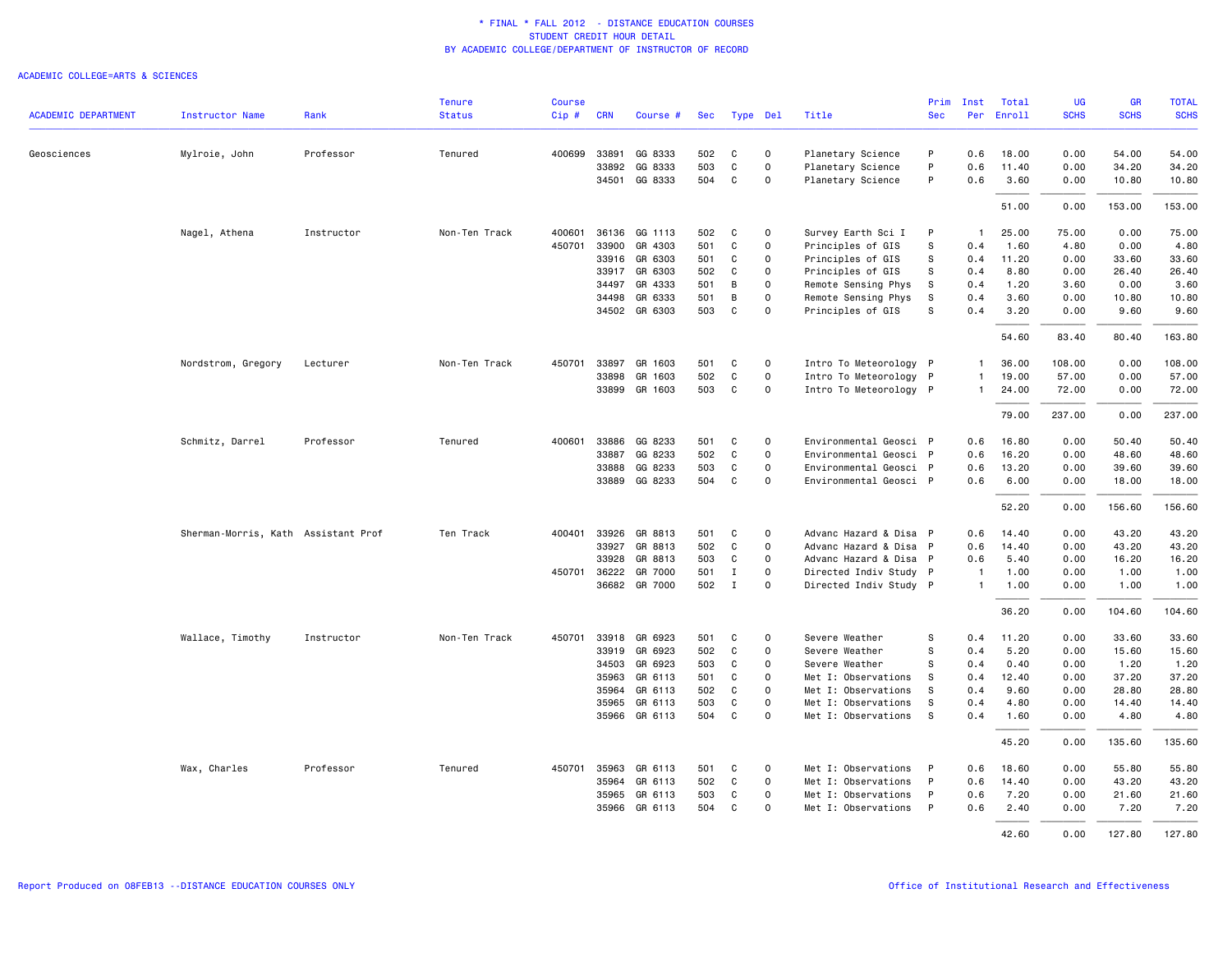| <b>ACADEMIC DEPARTMENT</b>               | <b>Instructor Name</b> | Rank            | <b>Tenure</b><br><b>Status</b> | <b>Course</b><br>$Cip$ # | <b>CRN</b> | Course #             |     |          | Sec Type Del | Title                  | Prim<br><b>Sec</b> | Inst<br>Per  | Total<br>Enroll                   | <b>UG</b><br><b>SCHS</b> | <b>GR</b><br><b>SCHS</b> | <b>TOTAL</b><br><b>SCHS</b> |
|------------------------------------------|------------------------|-----------------|--------------------------------|--------------------------|------------|----------------------|-----|----------|--------------|------------------------|--------------------|--------------|-----------------------------------|--------------------------|--------------------------|-----------------------------|
| ==========================               |                        |                 |                                |                          |            |                      |     |          |              |                        |                    |              |                                   | <b>ESSESSE</b>           | ========                 | ---------                   |
| Geosciences<br>------------------------- |                        |                 |                                |                          |            |                      |     |          |              |                        |                    |              | 1089.0<br>$=$ $=$ $=$ $=$ $=$ $=$ | 1975.00<br>========      | 1341.00<br>========      | 3316.00<br>EEEEEEE          |
| History                                  | Drake, Nathan          | Grad Tch Assist | Not Applicable                 |                          |            | 050114 33933 HI 1213 | 501 | <b>C</b> | $\mathbf 0$  | Early Western World P  |                    | -1           | 13.00                             | 39.00                    | 0.00                     | 39.00                       |
|                                          |                        |                 |                                |                          |            |                      |     |          |              |                        |                    |              | 13.00                             | 39.00                    | 0.00                     | 39.00                       |
|                                          | Hersey, Mark           | Associate Prof  | Ten Track                      | 050201                   |            | 33936 HI 4363        | 501 | C        | $\mathbf 0$  | Afro-Am History & Cu P |                    | 1            | 11.00                             | 33.00                    | 0.00                     | 33.00                       |
|                                          |                        |                 |                                | 540102                   |            | 33935 HI 4313        | 501 | C        | $\mathbf 0$  | The New South          | P                  | $\mathbf{1}$ | 17.00                             | 51.00                    | 0.00                     | 51.00                       |
|                                          |                        |                 |                                |                          |            |                      |     |          |              |                        |                    |              | 28.00                             | 84.00                    | 0.00                     | 84.00                       |
|                                          | Johnson, Kevin         | Grad Tch Assist | Not Applicable                 | 050299                   |            | 33937 HI 4653        | 501 | C        | 0            | Hist Science & Tech    | <b>S</b>           | 0.25         | 1.75                              | 5.25                     | 0.00                     | 5.25                        |
|                                          |                        |                 |                                | 450801                   | 34488      | HI 6653              | 501 | C        | $\mathsf{o}$ | Hist Science & Tech    | <b>S</b>           | 0.25         | 0.25                              | 0.00                     | 0.75                     | 0.75                        |
|                                          |                        |                 |                                | 540101                   | 33938      | HI 8773              | 501 | C        | 0            | Issues in Women's Hi S |                    | 0.25         | 0.25                              | 0.00                     | 0.75                     | 0.75                        |
|                                          |                        |                 |                                | 540102                   |            | 33929 HI 1063        | 501 | C        | $\mathsf{o}$ | Early U S History      | P                  | -1           | 32.00                             | 96.00                    | 0.00                     | 96.00                       |
|                                          |                        |                 |                                |                          |            | 33931 HI 1073        | 501 | C        | 0            | Modern U S History     | P                  | $\mathbf{1}$ | 32.00                             | 96.00                    | 0.00                     | 96.00                       |
|                                          |                        |                 |                                |                          |            |                      |     |          |              |                        |                    |              | 66.25                             | 197.25                   | 1.50                     | 198.75                      |
|                                          | Marcus, Alan           | Professor       | Tenured                        | 050299                   | 33937      | HI 4653              | 501 | C        | 0            | Hist Science & Tech    | P                  | 0.75         | 5.25                              | 15.75                    | 0.00                     | 15.75                       |
|                                          |                        |                 |                                | 450801                   | 34488      | HI 6653              | 501 | C        | $\mathsf{o}$ | Hist Science & Tech    | P                  | 0.75         | 0.75                              | 0.00                     | 2.25                     | 2.25                        |
|                                          |                        |                 |                                | 540101                   |            | 33938 HI 8773        | 501 | C        | 0            | Issues in Women's Hi P |                    | 0.75         | 0.75                              | 0.00                     | 2.25                     | 2.25                        |
|                                          |                        |                 |                                |                          |            |                      |     |          |              |                        |                    |              | 6.75                              | 15.75                    | 4.50                     | 20.25                       |
|                                          | Warrick, Alyssa        | Grad Tch Assist | Not Applicable                 | 050114                   |            | 33934 HI 1223        | 501 | C        | $\Omega$     | Modern Western World P |                    |              | 14.00                             | 42.00                    | 0.00                     | 42.00                       |
|                                          |                        |                 |                                |                          |            |                      |     |          |              |                        |                    |              | 14.00                             | 42.00                    | 0.00                     | 42.00                       |
| ==========================               |                        |                 |                                |                          |            |                      |     |          |              |                        |                    |              | $=$ $=$ $=$ $=$ $=$ $=$           | <b>EEEEEEEE</b>          | <b>ESSESSES</b>          | EEEEEEE                     |
| History<br>==========================    |                        |                 |                                |                          |            |                      |     |          |              |                        |                    |              | 128.00<br><b>EEEEEE</b>           | 378.00<br>========       | 6.00<br>========         | 384.00<br>$=$ =======       |
| Math & Statistics                        | Carino, Agnes          | Lecturer        | Non-Ten Track                  | 270101                   |            | 33964 MA 1613        | 501 | C        | $\Omega$     | Cal Bus & Life Sc I    | P                  | $\mathbf{1}$ | 9.00                              | 27.00                    | 0.00                     | 27.00                       |
|                                          |                        |                 |                                |                          |            | 34504 MA 1713        | 501 | C        | 0            | Calculus I             | P                  | $\mathbf{1}$ | 7.00                              | 21.00                    | 0.00                     | 21.00                       |
|                                          |                        |                 |                                |                          |            | 34505 MA 1723        | 501 | C        | $\Omega$     | Calculus II            | P                  | $\mathbf{1}$ | 12.00                             | 36.00                    | 0.00                     | 36.00                       |
|                                          |                        |                 |                                |                          |            |                      |     |          |              |                        |                    |              | 28.00                             | 84.00                    | 0.00                     | 84.00                       |
|                                          | Eaton, Jonathan        | Instructor      | Non-Ten Track                  | 270501                   |            | 33965 MA 2113        | 501 | C        | $\Omega$     | Intro to Stats         | P                  | $\mathbf{1}$ | 9.00                              | 27.00                    | 0.00                     | 27.00                       |
|                                          |                        |                 |                                |                          |            | 34019 ST 2113        | 501 | C        | $\mathsf{o}$ | Intro to Stats         | P                  | $\mathbf{1}$ | 16.00                             | 48.00                    | 0.00                     | 48.00                       |
|                                          |                        |                 |                                |                          |            |                      |     |          |              |                        |                    |              | 25.00                             | 75.00                    | 0.00                     | 75.00                       |
|                                          | Walters, Kimberly      | Instructor      | Non-Ten Track                  | 270101                   |            | 33963 MA 1433        | 501 | C        | 0            | Informal Geom & Meas P |                    | $\mathbf{1}$ | 15.00                             | 45.00                    | 0.00                     | 45.00                       |
|                                          |                        |                 |                                |                          |            |                      |     |          |              |                        |                    |              | 15.00                             | 45.00                    | 0.00                     | 45.00                       |
|                                          | Woodard, Kelly         | Lecturer        | Non-Ten Track                  | 270101                   | 33958      | MA 0103              | 501 | В        | 0            | Intermediate Algebra P |                    | $\mathbf{1}$ | 20.00                             | 60.00                    | 0.00                     | 60.00                       |
|                                          |                        |                 |                                |                          |            | 33959 MA 1313        | 501 | В        | $\mathsf{o}$ | College Algebra        |                    | $\mathbf{1}$ | 21.00                             | 63.00                    | 0.00                     | 63.00                       |
|                                          |                        |                 |                                |                          | 33960      | MA 1323              | 501 | C        | 0            | Trigonometry           |                    | $\mathbf{1}$ | 25.00                             | 75.00                    | 0.00                     | 75.00                       |
|                                          |                        |                 |                                |                          | 33961      | MA 1413              | 501 | C        | $\mathbf{O}$ | Structure Real Numbe P |                    | $\mathbf{1}$ | 24.00                             | 72.00                    | 0.00                     | 72.00                       |
|                                          |                        |                 |                                |                          |            | 33962 MA 1423        | 501 | C        | $\mathbf{O}$ | Problem Solving Real P |                    | $\mathbf{1}$ | 28.00                             | 84.00                    | 0.00                     | 84.00                       |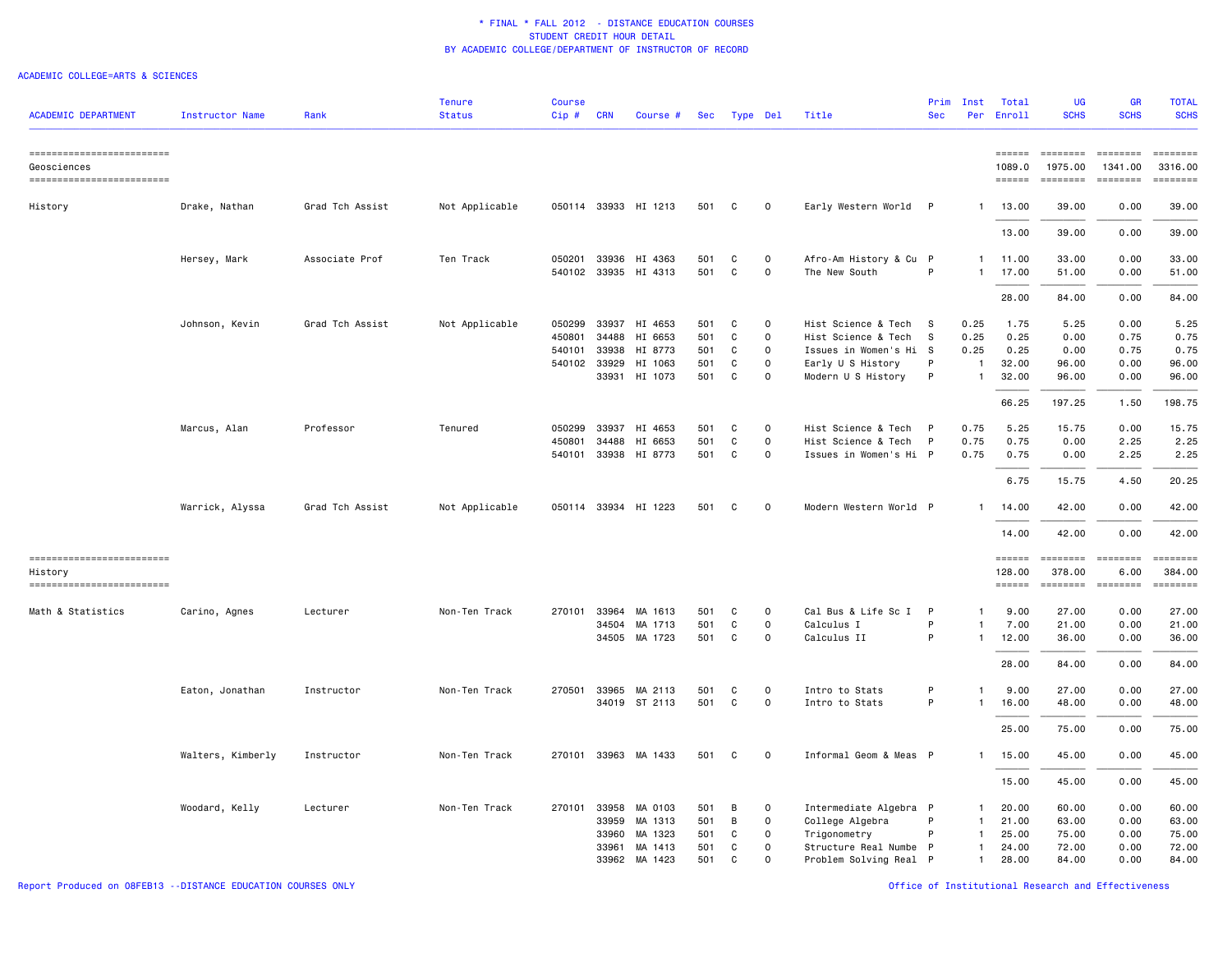| <b>ACADEMIC DEPARTMENT</b>                                                            | <b>Instructor Name</b> | Rank           | <b>Tenure</b><br><b>Status</b> | <b>Course</b><br>Cip# | <b>CRN</b> | Course #                   |            | Sec Type Del      |             | Title                                       | Prim<br><b>Sec</b> | Inst                         | Total<br>Per Enroll                                   | <b>UG</b><br><b>SCHS</b>                                                                                                                                                                                                                                                                                                                                                                                                                                                                                   | <b>GR</b><br><b>SCHS</b>     | <b>TOTAL</b><br><b>SCHS</b>   |
|---------------------------------------------------------------------------------------|------------------------|----------------|--------------------------------|-----------------------|------------|----------------------------|------------|-------------------|-------------|---------------------------------------------|--------------------|------------------------------|-------------------------------------------------------|------------------------------------------------------------------------------------------------------------------------------------------------------------------------------------------------------------------------------------------------------------------------------------------------------------------------------------------------------------------------------------------------------------------------------------------------------------------------------------------------------------|------------------------------|-------------------------------|
|                                                                                       |                        |                |                                |                       |            |                            |            |                   |             |                                             |                    |                              | 118.00                                                | 354.00                                                                                                                                                                                                                                                                                                                                                                                                                                                                                                     | 0.00                         | 354.00                        |
| ------------------------<br>Math & Statistics<br>------------------------             |                        |                |                                |                       |            |                            |            |                   |             |                                             |                    |                              | $=$ $=$ $=$ $=$ $=$ $=$<br>186,00<br>$= = = = = =$    | $\texttt{m}$<br>558.00<br>========                                                                                                                                                                                                                                                                                                                                                                                                                                                                         | 0.00<br><b>EDEDEDER</b>      | ========<br>558,00            |
| Philosophy & Religion                                                                 | Clifford, Michael      | Professor      | Tenured                        | 380101                |            | 34183 PHI 3013             | 555        | M                 | $\mathbf 0$ | <b>Business Ethics</b>                      | P                  | $\mathbf{1}$                 | 1.00                                                  | 3.00                                                                                                                                                                                                                                                                                                                                                                                                                                                                                                       | 0.00                         | 3.00                          |
|                                                                                       |                        |                |                                |                       |            |                            |            |                   |             |                                             |                    |                              | 1.00                                                  | 3.00                                                                                                                                                                                                                                                                                                                                                                                                                                                                                                       | 0.00                         | 3.00                          |
| ------------------------<br>Philosophy & Religion<br>=========================        |                        |                |                                |                       |            |                            |            |                   |             |                                             |                    |                              | $=$ $=$ $=$ $=$ $=$ $=$ $=$<br>1.00<br>======         | ========<br>3.00<br>========                                                                                                                                                                                                                                                                                                                                                                                                                                                                               | ========<br>0.00<br>======== | ---------<br>3.00<br>======== |
| Political Sci & Pub Admin Stanisevski, Dragan                                         |                        | Associate Prof | Tenured                        | 440401                |            | 34901 PPA 8723             | 501        | S.                | F           | Pub Budget & Fin Mgt P                      |                    | $\mathbf{1}$                 | 15.00                                                 | 0.00                                                                                                                                                                                                                                                                                                                                                                                                                                                                                                       | 45.00                        | 45.00                         |
|                                                                                       | Wiseman, William       | Professor      | Tenured                        | 440401                | 33995      | PPA 8983                   | 501        | н                 | F           | Integrative Capstone P                      |                    | -1                           | 15.00<br>1.00                                         | 0.00<br>0.00                                                                                                                                                                                                                                                                                                                                                                                                                                                                                               | 45.00<br>3.00                | 45.00<br>3.00                 |
|                                                                                       |                        |                |                                |                       | 33996      | PPA 9613                   | 501        | s                 | $\mathsf F$ | Rural Gov Admin I                           | P                  | $\mathbf{1}$                 | 14.00<br>15.00                                        | 0.00<br>0.00                                                                                                                                                                                                                                                                                                                                                                                                                                                                                               | 42.00<br>45.00               | 42.00<br>45.00                |
|                                                                                       | Zavattaro, Staci       | Assistant Prof | Ten Track                      |                       |            | 440401 34900 PPA 8713      | 501        | S                 | $\mathsf F$ | Pub Personnel Mgt                           | P                  | $\mathbf{1}$                 | 10.00                                                 | 0.00                                                                                                                                                                                                                                                                                                                                                                                                                                                                                                       | 30.00                        | 30.00                         |
|                                                                                       |                        |                |                                |                       |            |                            |            |                   |             |                                             |                    |                              | 10.00                                                 | 0.00                                                                                                                                                                                                                                                                                                                                                                                                                                                                                                       | 30.00                        | 30.00                         |
| ==========================<br>Political Sci & Pub Admin<br>========================== |                        |                |                                |                       |            |                            |            |                   |             |                                             |                    |                              | $=$ = $=$ $=$ $=$<br>40.00<br>$=$ $=$ $=$ $=$ $=$ $=$ | ========<br>0.00<br>$\begin{array}{cccccccccc} \multicolumn{3}{c}{} & \multicolumn{3}{c}{} & \multicolumn{3}{c}{} & \multicolumn{3}{c}{} & \multicolumn{3}{c}{} & \multicolumn{3}{c}{} & \multicolumn{3}{c}{} & \multicolumn{3}{c}{} & \multicolumn{3}{c}{} & \multicolumn{3}{c}{} & \multicolumn{3}{c}{} & \multicolumn{3}{c}{} & \multicolumn{3}{c}{} & \multicolumn{3}{c}{} & \multicolumn{3}{c}{} & \multicolumn{3}{c}{} & \multicolumn{3}{c}{} & \multicolumn{3}{c}{} & \multicolumn{3}{c}{} & \mult$ | 120.00<br>========           | $= 1.12222222$<br>120.00      |
| Psychology                                                                            | Eakin, Deborah         | Associate Prof | Tenured                        | 420301                |            | 34002 PSY 3713             | 501        | C                 | $\mathbf 0$ | Cognitive Psychology P                      |                    | $\mathbf{1}$                 | 21.00                                                 | 63.00                                                                                                                                                                                                                                                                                                                                                                                                                                                                                                      | 0.00                         | 63.00                         |
|                                                                                       |                        |                |                                |                       |            |                            |            |                   |             |                                             |                    |                              | 21.00                                                 | 63.00                                                                                                                                                                                                                                                                                                                                                                                                                                                                                                      | 0.00                         | 63.00                         |
|                                                                                       | Gresham, Courtney      | Non-Faculty    | Not Applicable                 | 420101                | 33998      | PSY 3213<br>33999 PSY 3343 | 501<br>501 | C<br>$\mathsf{C}$ | 0<br>0      | Psych Of Ab Behavior P<br>Psych Of Learning | P                  | $\mathbf{1}$<br>$\mathbf{1}$ | 29.00<br>29.00                                        | 87.00<br>87.00                                                                                                                                                                                                                                                                                                                                                                                                                                                                                             | 0.00<br>0.00                 | 87.00<br>87.00                |
|                                                                                       |                        |                |                                |                       |            |                            |            |                   |             |                                             |                    |                              | 58.00                                                 | 174.00                                                                                                                                                                                                                                                                                                                                                                                                                                                                                                     | 0.00                         | 174.00                        |
|                                                                                       | Valentine, Michael     | Instructor     | Non-Ten Track                  | 420101                |            | 34000 PSY 3353             | 501        | C                 | $\Omega$    | Motivation                                  | P                  |                              | 27.00                                                 | 81.00                                                                                                                                                                                                                                                                                                                                                                                                                                                                                                      | 0.00                         | 81.00                         |
| ------------------------                                                              |                        |                |                                |                       |            |                            |            |                   |             |                                             |                    |                              | 27.00                                                 | 81.00<br>======== =======                                                                                                                                                                                                                                                                                                                                                                                                                                                                                  | 0.00                         | 81.00<br>EEEEEEE              |
| Psychology<br>------------------------                                                |                        |                |                                |                       |            |                            |            |                   |             |                                             |                    |                              | 106.00<br>$=$ $=$ $=$ $=$ $=$ $=$                     | 318.00<br><b>EEEEEEEE</b>                                                                                                                                                                                                                                                                                                                                                                                                                                                                                  | 0.00<br><b>EDEDEED</b>       | 318.00<br>EEEEEEE             |
| Sociology                                                                             | Chavez, Jacqueline     | Lecturer       | Non-Ten Track                  |                       |            | 450401 33789 CRM 3103      | 501        | C                 | 0           | Contemp Issues in CJ P                      |                    | 1                            | 14.00                                                 | 42.00                                                                                                                                                                                                                                                                                                                                                                                                                                                                                                      | 0.00                         | 42.00                         |
|                                                                                       |                        |                |                                |                       |            |                            |            |                   |             |                                             |                    |                              | 14.00                                                 | 42.00                                                                                                                                                                                                                                                                                                                                                                                                                                                                                                      | 0.00                         | 42.00                         |
|                                                                                       | Crudden, Adele         | Professor      | Tenured                        |                       |            | 440701 36033 SW 4000       | 501        | Ι.                | $\mathbf 0$ | Directed Indiv Study P                      |                    | $\mathbf{1}$                 | 1.00                                                  | 3.00                                                                                                                                                                                                                                                                                                                                                                                                                                                                                                       | 0.00                         | 3.00                          |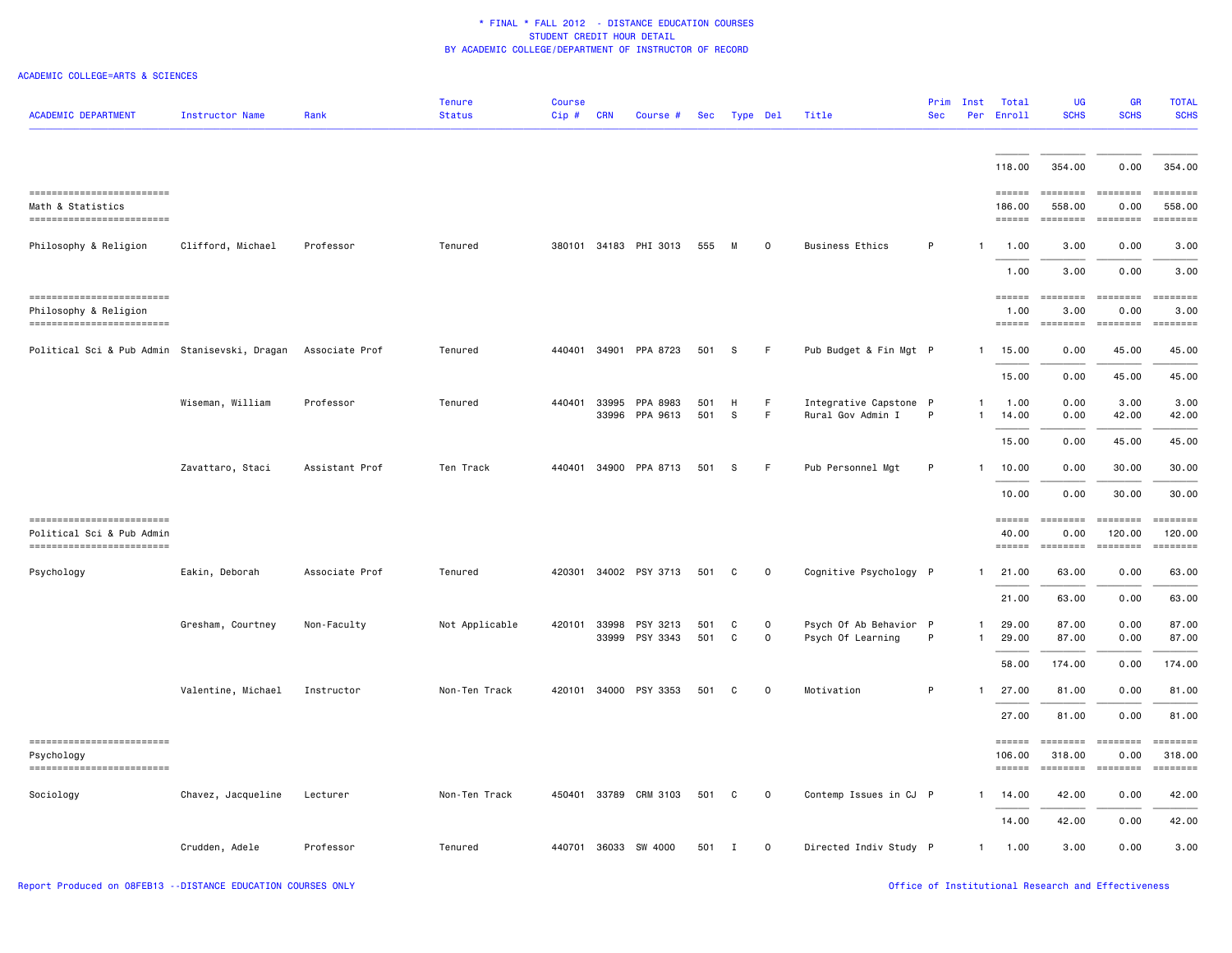| <b>ACADEMIC DEPARTMENT</b>                                           | Instructor Name   | Rank            | <b>Tenure</b><br><b>Status</b> | <b>Course</b><br>Cip# | <b>CRN</b> | Course #                        | Sec        |        | Type Del     | Title                                        | Prim<br><b>Sec</b> | Inst<br>Per                  | Total<br>Enroll               | <b>UG</b><br><b>SCHS</b>     | <b>GR</b><br><b>SCHS</b>                    | <b>TOTAL</b><br><b>SCHS</b> |
|----------------------------------------------------------------------|-------------------|-----------------|--------------------------------|-----------------------|------------|---------------------------------|------------|--------|--------------|----------------------------------------------|--------------------|------------------------------|-------------------------------|------------------------------|---------------------------------------------|-----------------------------|
|                                                                      |                   |                 |                                |                       |            |                                 |            |        |              |                                              |                    |                              | 1.00                          | 3.00                         | 0.00                                        | 3.00                        |
| Sociology                                                            | Eden, Teddie      | Grad Tch Assist | Not Applicable                 | 451101                |            | 34018 SO 4333                   | 501        | C      | 0            | Sociology Of Sports P                        |                    | $\mathbf{1}$                 | 31.00                         | 93.00                        | 0.00                                        | 93.00                       |
|                                                                      |                   |                 |                                |                       |            |                                 |            |        |              |                                              |                    |                              | 31.00                         | 93.00                        | 0.00                                        | 93.00                       |
|                                                                      | Husain, Jonelle   | Lecturer        | Non-Ten Track                  |                       |            | 451101 34015 SO 1203            | 501        | C      | 0            | Marriage & Family                            | P                  | 1.                           | 27.00                         | 81.00                        | 0.00                                        | 81.00                       |
|                                                                      |                   |                 |                                |                       |            |                                 |            |        |              |                                              |                    |                              | 27.00                         | 81.00                        | 0.00                                        | 81.00                       |
|                                                                      | McKee, Colleen    | Non-Faculty     | Not Applicable                 | 450201                |            | 35998 SO 4173                   | 501        | C      | 0            | Environment-Society                          | P                  | 1                            | 18.00                         | 54.00                        | 0.00                                        | 54.00                       |
|                                                                      |                   |                 |                                |                       |            |                                 |            |        |              |                                              |                    |                              | 18.00                         | 54.00                        | 0.00                                        | 54.00                       |
|                                                                      | Sparks, Jessica   | Lecturer        | Non-Ten Track                  | 451101                |            | 34014 SO 1003<br>34017 SO 4233  | 501<br>501 | C<br>C | 0<br>0       | Intro To Sociology<br>Juvenile Delinquency P | P                  | $\mathbf{1}$<br>$\mathbf{1}$ | 28.00<br>16.00                | 84.00<br>48.00               | 0.00<br>0.00                                | 84.00<br>48.00              |
|                                                                      |                   |                 |                                |                       |            |                                 |            |        |              |                                              |                    |                              | 44.00                         | 132.00                       | 0.00                                        | 132.00                      |
|                                                                      | Vasquez, Lauren   | Lecturer        | Non-Ten Track                  | 450401<br>451101      |            | 33788 CRM 1003<br>34016 SO 3313 | 501<br>501 | C<br>C | 0<br>0       | Crime & Justice in A P<br>Deviant Behavior   | P                  | $\mathbf{1}$<br>$\mathbf{1}$ | 18.00<br>24.00                | 54.00<br>72.00               | 0.00<br>0.00                                | 54.00<br>72.00              |
|                                                                      |                   |                 |                                |                       |            |                                 |            |        |              |                                              |                    |                              | 42.00                         | 126.00                       | 0.00                                        | 126.00                      |
|                                                                      | Whetstone, Tamara | Lecturer        | Non-Ten Track                  |                       |            | 440701 35406 SW 3023            | 501        | C      | $\circ$      | Hum Beh Soc Envir II P                       |                    | $\mathbf{1}$                 | 9.00                          | 27.00                        | 0.00                                        | 27.00                       |
|                                                                      |                   |                 |                                |                       |            |                                 |            |        |              |                                              |                    |                              | 9.00                          | 27.00                        | 0.00                                        | 27.00                       |
|                                                                      | Young, Sarah      | Lecturer        | Non-Ten Track                  |                       |            | 440701 34887 SW 4533            | 501        | C      | $\mathsf{o}$ | Sub Abuse in SW Svcs P                       |                    | $\mathbf{1}$                 | 22.00                         | 66.00                        | 0.00                                        | 66.00                       |
|                                                                      |                   |                 |                                |                       |            |                                 |            |        |              |                                              |                    |                              | 22.00                         | 66.00                        | 0.00                                        | 66.00                       |
| -------------------------<br>Sociology<br>========================== |                   |                 |                                |                       |            |                                 |            |        |              |                                              |                    |                              | $=$ $=$ $=$ $=$ $=$<br>208.00 | --------- --------<br>624.00 | 0.00<br>====== ======== ======== =======    | EEEEEEE<br>624.00           |
|                                                                      |                   |                 |                                |                       |            |                                 |            |        |              |                                              |                    |                              | $= 2222222$                   | <b>EDEDEED</b>               | ========                                    |                             |
|                                                                      |                   |                 |                                |                       |            |                                 |            |        |              |                                              |                    |                              | 2137.0                        | 4516.00                      | 1934.00<br>====== ======== ======== ======= | 6450.00                     |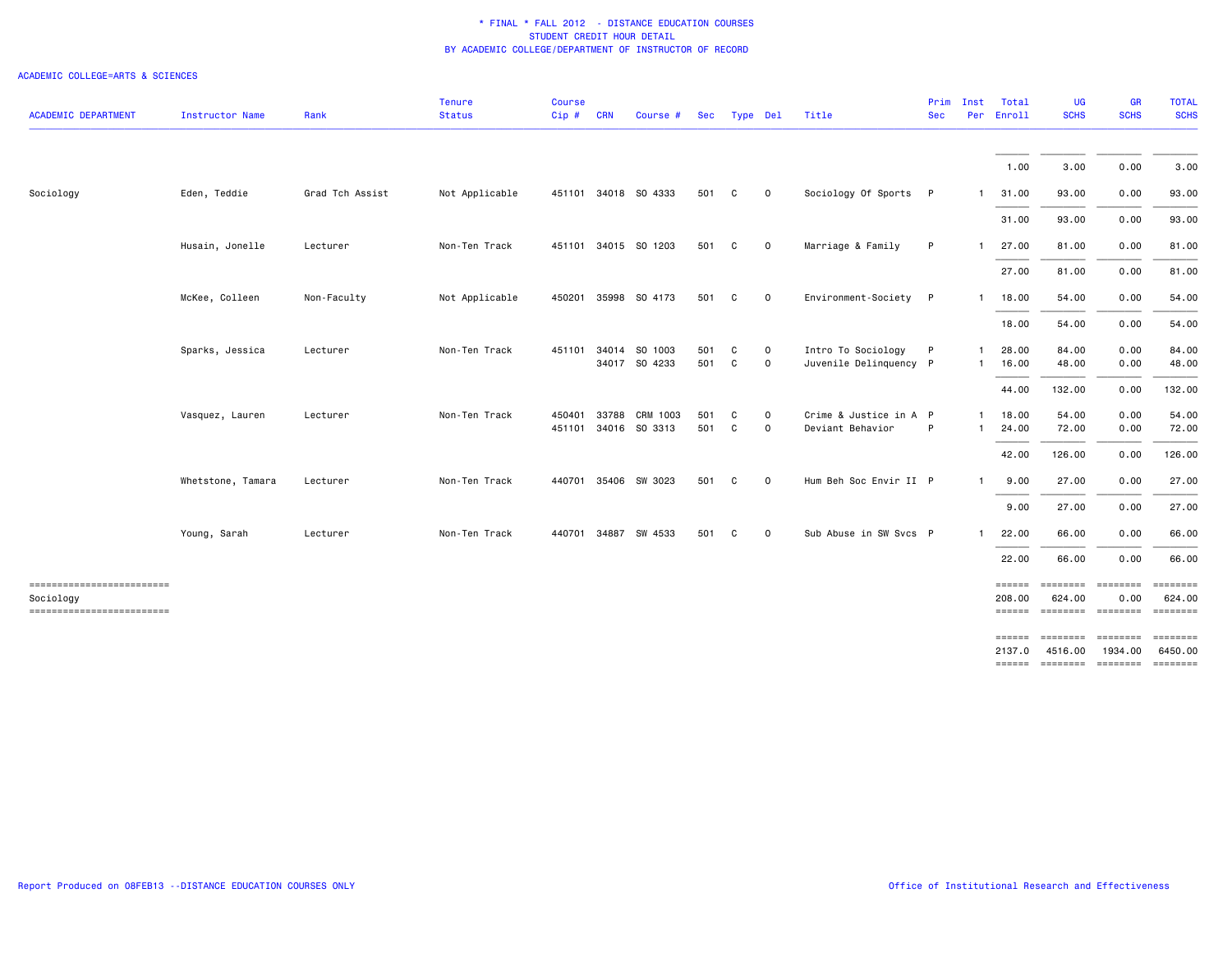|                                          |                        |                | <b>Tenure</b>  | <b>Course</b> |            |                                  |            |        |               |                                     | Prim       | Inst                         | Total               | <b>UG</b>                  | <b>GR</b>    | <b>TOTAL</b>       |
|------------------------------------------|------------------------|----------------|----------------|---------------|------------|----------------------------------|------------|--------|---------------|-------------------------------------|------------|------------------------------|---------------------|----------------------------|--------------|--------------------|
| <b>ACADEMIC DEPARTMENT</b>               | <b>Instructor Name</b> | Rank           | <b>Status</b>  | Cip#          | <b>CRN</b> | Course #                         | Sec        |        | Type Del      | Title                               | <b>Sec</b> | Per                          | Enroll              | <b>SCHS</b>                | <b>SCHS</b>  | <b>SCHS</b>        |
| Accounting                               | Addy, Noel             | Associate Prof | Tenured        | 520399        | 33729      | ACC 8112                         | 511        | C      | $\Omega$      | Fin & Acc Rpt Anal                  | P          | $\mathbf{1}$                 | 4.00                | 0.00                       | 8.00         | 8.00               |
|                                          |                        |                |                |               | 33730      | ACC 8112                         | 513        | C      | 0             | Fin & Acc Rpt Anal                  | P          | $\mathbf{1}$                 | 32.00               | 0.00                       | 64.00        | 64.00              |
|                                          |                        |                |                |               |            | 33731 ACC 8112                   | 515        | C      | $\mathsf{o}$  | Fin & Acc Rpt Anal                  | P          | -1                           | 5.00                | 0.00                       | 10.00        | 10.00              |
|                                          |                        |                |                |               |            |                                  |            |        |               |                                     |            |                              | 41.00               | 0.00                       | 82.00        | 82.00              |
|                                          | Gardner, Virginia      | Non-Faculty    | Not Applicable | 520301        |            | 33723 ACC 2203                   | 501        | C      | $\Omega$      | Survey of Accounting P              |            | $\mathbf{1}$                 | 11.00               | 33,00                      | 0.00         | 33.00              |
|                                          |                        |                |                |               |            | 33724 ACC 2203                   | 503        | C      | 0             | Survey of Accounting P              |            | $\mathbf{1}$                 | 24.00               | 72.00                      | 0.00         | 72.00              |
|                                          |                        |                |                |               |            | 33725 ACC 2203                   | 505        | C      | $\mathsf{o}$  | Survey of Accounting P              |            | $\mathbf{1}$                 | 2.00                | 6.00                       | 0.00         | 6.00               |
|                                          |                        |                |                |               |            |                                  |            |        |               |                                     |            |                              | 37.00               | 111.00                     | 0.00         | 111.00             |
| --------------------------               |                        |                |                |               |            |                                  |            |        |               |                                     |            |                              | $=$ $=$ $=$ $=$ $=$ | ==================         |              | $= 1.122222222$    |
| Accounting<br>========================== |                        |                |                |               |            |                                  |            |        |               |                                     |            |                              | 78.00<br>======     | 111.00<br>======== ======= | 82.00        | 193.00<br>======== |
| Finance & Economics                      | He, Wei                | Instructor     | Non-Ten Track  | 520801        |            | 33850 FIN 3113                   | 504        | C      | 0             | Financial Systems                   | P          | -1                           | 20.00               | 60.00                      | 0.00         | 60.00              |
|                                          |                        |                |                |               |            |                                  |            |        |               |                                     |            |                              | 20.00               | 60.00                      | 0.00         | 60.00              |
|                                          | Henry, Thomas          | Lecturer       | Non-Ten Track  | 450601        | 34996      | EC 2113                          | 503        | C      | $\Omega$      | Prin Of Macroecon                   | P          | $\mathbf{1}$                 | 8.00                | 24.00                      | 0.00         | 24.00              |
|                                          |                        |                |                |               |            | 34997 EC 2113                    | 504        | C      | $\mathsf{o}$  | Prin Of Macroecon                   | P          | $\mathbf{1}$                 | 6.00                | 18.00                      | 0.00         | 18.00              |
|                                          |                        |                |                |               |            |                                  |            |        |               |                                     |            |                              | 14.00               | 42.00                      | 0.00         | 42.00              |
|                                          |                        |                |                |               |            |                                  |            |        |               |                                     |            |                              |                     |                            |              |                    |
|                                          | Metz, Tammi            | Instructor     | Non-Ten Track  | 520804        |            | 33954 INS 3103<br>33955 INS 3303 | 504<br>504 | C<br>C | $\Omega$<br>0 | Prin Of Insurance<br>Life Insurance | P<br>P     | $\mathbf{1}$<br>$\mathbf{1}$ | 46.00<br>34.00      | 138.00<br>102.00           | 0.00<br>0.00 | 138.00<br>102.00   |
|                                          |                        |                |                |               |            |                                  |            |        |               |                                     |            |                              |                     |                            |              |                    |
|                                          |                        |                |                |               |            |                                  |            |        |               |                                     |            |                              | 80.00               | 240.00                     | 0.00         | 240.00             |
|                                          | Morgan, Melissa        | Non-Faculty    | Not Applicable | 520801        |            | 33849 FIN 2003                   | 504        | C      | $\Omega$      | Personal Money Mgt                  | P          | $\mathbf{1}$                 | 22.00               | 66.00                      | 0.00         | 66.00              |
|                                          |                        |                |                | 520804        |            | 33953 INS 2003                   | 504        | C.     | 0             | Personal Money Manag P              |            | $\mathbf{1}$                 | 21.00               | 63.00                      | 0.00         | 63.00              |
|                                          |                        |                |                |               |            |                                  |            |        |               |                                     |            |                              | 43.00               | 129.00                     | 0.00         | 129.00             |
|                                          | Rezek, Jon             | Associate Prof | Tenured        | 520601        | 33795      | EC 8103                          | 501        | C      | 0             | Econ for Managers                   | P          | -1                           | 6.00                | 0.00                       | 18.00        | 18.00              |
|                                          |                        |                |                |               |            | 35002 EC 8103                    | 503        | C      | $\mathsf{o}$  | Econ for Managers                   | P          | $\mathbf{1}$                 | 24.00               | 0.00                       | 72.00        | 72.00              |
|                                          |                        |                |                |               |            | 35003 EC 8103                    | 505        | C      | 0             | Econ for Managers                   | P          | $\mathbf{1}$                 | 6.00                | 0.00                       | 18.00        | 18.00              |
|                                          |                        |                |                |               |            |                                  |            |        |               |                                     |            |                              | 36.00               | 0.00                       | 108.00       | 108.00             |
|                                          | Roskelley, Kenneth     | Associate Prof | Tenured        | 520801        |            | 33851 FIN 3123                   | 504        | C      | 0             | Financial Management P              |            | $\mathbf{1}$                 | 6.00                | 18.00                      | 0.00         | 18.00              |
|                                          |                        |                |                |               |            | 33854 FIN 8113                   | 501        | C      | 0             | Corporate Finance                   |            | $\mathbf{1}$                 | 8.00                | 0.00                       | 24.00        | 24.00              |
|                                          |                        |                |                |               |            | 34999 FIN 3123                   | 505        | C      | $\mathbf 0$   | Financial Management P              |            | $\mathbf{1}$                 | 1.00                | 3.00                       | 0.00         | 3.00               |
|                                          |                        |                |                |               |            | 35001 FIN 3123                   | 503        | C      | 0             | Financial Management P              |            | $\mathbf{1}$                 | 10.00               | 30.00                      | 0.00         | 30.00              |
|                                          |                        |                |                |               |            | 35004 FIN 8113                   | 503        | C      | 0             | Corporate Finance                   | P          | $\mathbf{1}$                 | 28.00               | 0.00                       | 84.00        | 84.00              |
|                                          |                        |                |                |               |            | 35005 FIN 8113                   | 505        | C      | $\mathbf 0$   | Corporate Finance                   | P          | $\mathbf{1}$                 | 4.00                | 0.00                       | 12.00        | 12.00              |
|                                          |                        |                |                |               |            |                                  |            |        |               |                                     |            |                              |                     |                            |              |                    |
|                                          |                        |                |                |               |            |                                  |            |        |               |                                     |            |                              | 57.00               | 51.00                      | 120.00       | 171.00             |
|                                          | Spurlin, William       | Assistant Prof | Ten Track      | 520601        |            | 36142 EC 8103                    | 561        | C      | 0             | Econ for Managers                   | P          | $\mathbf{1}$                 | 4.00                | 0.00                       | 12.00        | 12.00              |
|                                          |                        |                |                |               |            | 36143 EC 8103                    | 563        | C      | $\mathsf{o}$  | Econ for Managers                   | P          | $\mathbf{1}$                 | 14.00               | 0.00                       | 42.00        | 42.00              |
|                                          |                        |                |                |               |            | 36144 EC 8103                    | 565        | C      | $\Omega$      | Econ for Managers                   | P          | $\mathbf{1}$                 | 1.00                | 0.00                       | 3.00         | 3.00               |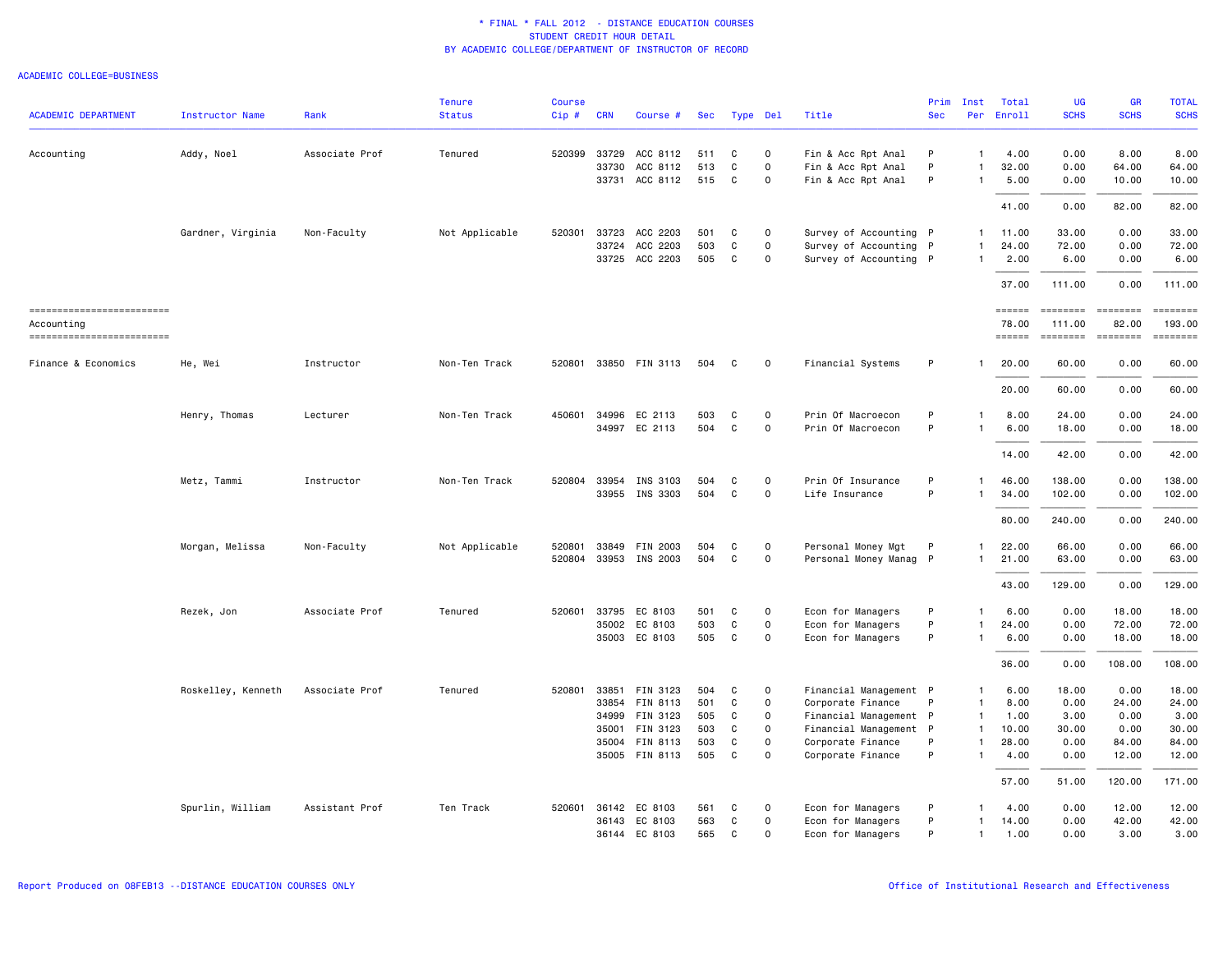|                                                         |                        |                 | <b>Tenure</b>  | <b>Course</b> |            |                |     |    |              |                        | Prim       | Inst         | Total                                 | <b>UG</b>         | <b>GR</b>          | <b>TOTAL</b>                                                            |
|---------------------------------------------------------|------------------------|-----------------|----------------|---------------|------------|----------------|-----|----|--------------|------------------------|------------|--------------|---------------------------------------|-------------------|--------------------|-------------------------------------------------------------------------|
| <b>ACADEMIC DEPARTMENT</b>                              | <b>Instructor Name</b> | Rank            | <b>Status</b>  | Cip#          | <b>CRN</b> | Course #       | Sec |    | Type Del     | Title                  | <b>Sec</b> | Per          | Enroll                                | <b>SCHS</b>       | <b>SCHS</b>        | <b>SCHS</b>                                                             |
|                                                         |                        |                 |                |               |            |                |     |    |              |                        |            |              |                                       |                   |                    |                                                                         |
|                                                         |                        |                 |                |               |            |                |     |    |              |                        |            |              | 19,00                                 | 0.00              | 57.00              | 57.00                                                                   |
| ==========================                              |                        |                 |                |               |            |                |     |    |              |                        |            |              | $=$ $=$ $=$ $=$ $=$ $=$ $=$           | <b>EEEEEEE</b>    | ========           | $\qquad \qquad \equiv \equiv \equiv \equiv \equiv \equiv \equiv \equiv$ |
| Finance & Economics<br>------------------------         |                        |                 |                |               |            |                |     |    |              |                        |            |              | 269.00<br>$=$ $=$ $=$ $=$ $=$ $=$     | 522.00            | 285.00<br>======== | 807.00<br>========                                                      |
| Management & Info Systems Marett, Emily                 |                        | Instructor      | Non-Ten Track  | 520201        | 33967      | MGT 3213       | 504 | C. | $\mathbf{O}$ | Org Communications     | P          | $\mathbf{1}$ | 24.00                                 | 72.00             | 0.00               | 72.00                                                                   |
|                                                         |                        |                 |                | 521003        | 33968      | MGT 8111       | 521 | C  | 0            | Human Resource Issue P |            | $\mathbf{1}$ | 8.00                                  | 0.00              | 8.00               | 8.00                                                                    |
|                                                         |                        |                 |                |               | 33969      | MGT 8111       | 523 | C  | $\mathbf{O}$ | Human Resource Issue   | P          | $\mathbf{1}$ | 26.00                                 | 0.00              | 26.00              | 26.00                                                                   |
|                                                         |                        |                 |                |               | 33970      | MGT 8111       | 525 | C  | 0            | Human Resource Issue   | - P        | $\mathbf{1}$ | 5.00                                  | 0.00              | 5.00               | 5.00                                                                    |
|                                                         |                        |                 |                |               | 33971      | MGT 8112       | 511 | C  | $\mathsf{o}$ | Leadership Skills      | P          | $\mathbf{1}$ | 2.00                                  | 0.00              | 4.00               | 4.00                                                                    |
|                                                         |                        |                 |                |               | 33972      | MGT 8112       | 513 | C  | 0            | Leadership Skills      | P          |              | 32.00                                 | 0.00              | 64.00              | 64.00                                                                   |
|                                                         |                        |                 |                |               |            | 33973 MGT 8112 | 515 | C  | $\Omega$     | Leadership Skills      | P          | $\mathbf{1}$ | 4.00                                  | 0.00              | 8.00               | 8.00                                                                    |
|                                                         |                        |                 |                |               |            |                |     |    |              |                        |            |              | 101.00                                | 72.00             | 115.00             | 187.00                                                                  |
|                                                         | Marett, Lawrence       | Associate Prof  | Tenured        | 521201        |            | 33751 BIS 8613 | 501 | C  | $\Omega$     | MIS Administration     | P          |              | 9.00                                  | 0.00              | 27.00              | 27.00                                                                   |
|                                                         |                        |                 |                |               |            | 33752 BIS 8613 | 503 | C  | 0            | MIS Administration     | P          | $\mathbf{1}$ | 11.00                                 | 0.00              | 33.00              | 33.00                                                                   |
|                                                         |                        |                 |                |               |            |                |     |    |              |                        |            |              | 20.00                                 | 0.00              | 60.00              | 60.00                                                                   |
|                                                         | Randle, Vikki          | Associate Prof  | Tenured        | 520201        | 36139      | MGT 8123       | 561 | C  | 0            | Strategic Bus Consul P |            | $\mathbf{1}$ | 4.00                                  | 0.00              | 12.00              | 12.00                                                                   |
|                                                         |                        |                 |                |               | 36140      | MGT 8123       | 563 | C  | 0            | Strategic Bus Consul P |            | $\mathbf{1}$ | 10.00                                 | 0.00              | 30.00              | 30.00                                                                   |
|                                                         |                        |                 |                |               |            | 36141 MGT 8123 | 565 | C. | 0            | Strategic Bus Consul P |            | $\mathbf{1}$ | 4.00                                  | 0.00              | 12.00              | 12.00                                                                   |
|                                                         |                        |                 |                |               |            |                |     |    |              |                        |            |              | 18.00                                 | 0.00              | 54.00              | 54.00                                                                   |
|                                                         |                        |                 |                |               |            |                |     |    |              |                        |            |              |                                       |                   |                    |                                                                         |
|                                                         | Spencer, Barbara       | Professor       | Tenured        | 520201        | 33974      | MGT 8123       | 501 | C  | 0            | Strategic Bus Consul P |            | $\mathbf{1}$ | 8.00                                  | 0.00              | 24.00              | 24.00                                                                   |
|                                                         |                        |                 |                |               |            | 33975 MGT 8123 | 503 | C  | 0            | Strategic Bus Consul P |            | $\mathbf{1}$ | 20.00                                 | 0.00              | 60.00              | 60.00                                                                   |
|                                                         |                        |                 |                |               |            | 33976 MGT 8123 | 505 | C  | $\mathsf{o}$ | Strategic Bus Consul P |            | $\mathbf{1}$ | 2.00                                  | 0.00              | 6.00               | 6.00                                                                    |
|                                                         |                        |                 |                |               |            |                |     |    |              |                        |            |              | 30.00                                 | 0.00              | 90.00              | 90.00                                                                   |
|                                                         | Templeton, Gary        | Associate Prof  | Tenured        | 521201        |            | 33742 BIS 8112 | 511 | C  | $\Omega$     | Mgt Info Tech & Sys P  |            | $\mathbf{1}$ | 7.00                                  | 0.00              | 14.00              | 14.00                                                                   |
|                                                         |                        |                 |                |               |            | 33743 BIS 8112 | 513 | C  | $\mathsf{o}$ | Mgt Info Tech & Sys    | - P        | $\mathbf{1}$ | 29.00                                 | 0.00              | 58.00              | 58.00                                                                   |
|                                                         |                        |                 |                |               |            | 33744 BIS 8112 | 515 | C  | $\Omega$     | Mgt Info Tech & Sys P  |            | $\mathbf{1}$ | 2.00                                  | 0.00              | 4.00               | 4.00                                                                    |
|                                                         |                        |                 |                |               |            |                |     |    |              |                        |            |              | 38.00                                 | 0.00              | 76.00              | 76.00                                                                   |
|                                                         | Warkentin, Merrill     | Professor       | Tenured        | 521201        |            | 33748 BIS 8213 | 501 | C  | $\Omega$     | Adv Sys Anal & Des     | P          | -1           | 7.00                                  | 0.00              | 21.00              | 21.00                                                                   |
|                                                         |                        |                 |                |               | 33749      | BIS 8213       | 503 | C  | 0            | Adv Sys Anal & Des     | P          | $\mathbf{1}$ | 8.00                                  | 0.00              | 24.00              | 24.00                                                                   |
|                                                         |                        |                 |                |               |            | 33750 BIS 8213 | 505 | C  | $\Omega$     | Adv Sys Anal & Des     | P          | $\mathbf{1}$ | 1.00                                  | 0.00              | 3.00               | 3.00                                                                    |
|                                                         |                        |                 |                |               |            |                |     |    |              |                        |            |              | 16.00                                 | 0.00              | 48.00              | 48.00                                                                   |
| ==========================<br>Management & Info Systems |                        |                 |                |               |            |                |     |    |              |                        |            |              | $=$ $=$ $=$ $=$ $=$ $=$ $=$<br>223.00 | ========<br>72.00 | ========<br>443.00 | $= 1.12222222$<br>515.00                                                |
| -------------------------                               |                        |                 |                |               |            |                |     |    |              |                        |            |              | $=$ = = = = =                         | <b>EDEDEED</b>    | ========           | <b>ESSESSE</b>                                                          |
| Marketing, Quan Anal &Bus Blakeney, Alisha              |                        | Grad Tch Assist | Not Applicable | 521401        |            | 33980 MKT 3013 | 501 | C  | $\circ$      | Principles Of Mkt      | P          | $\mathbf{1}$ | 4.00                                  | 12.00             | 0.00               | 12.00                                                                   |
|                                                         |                        |                 |                |               | 33981      | MKT 3013       | 503 | C  | 0            | Principles Of Mkt      | P          | $\mathbf{1}$ | 9.00                                  | 27.00             | 0.00               | 27.00                                                                   |
|                                                         |                        |                 |                |               |            | 34995 MKT 3013 | 504 | C. | $\Omega$     | Principles Of Mkt      | P          | $\mathbf{1}$ | 4.00                                  | 12.00             | 0.00               | 12.00                                                                   |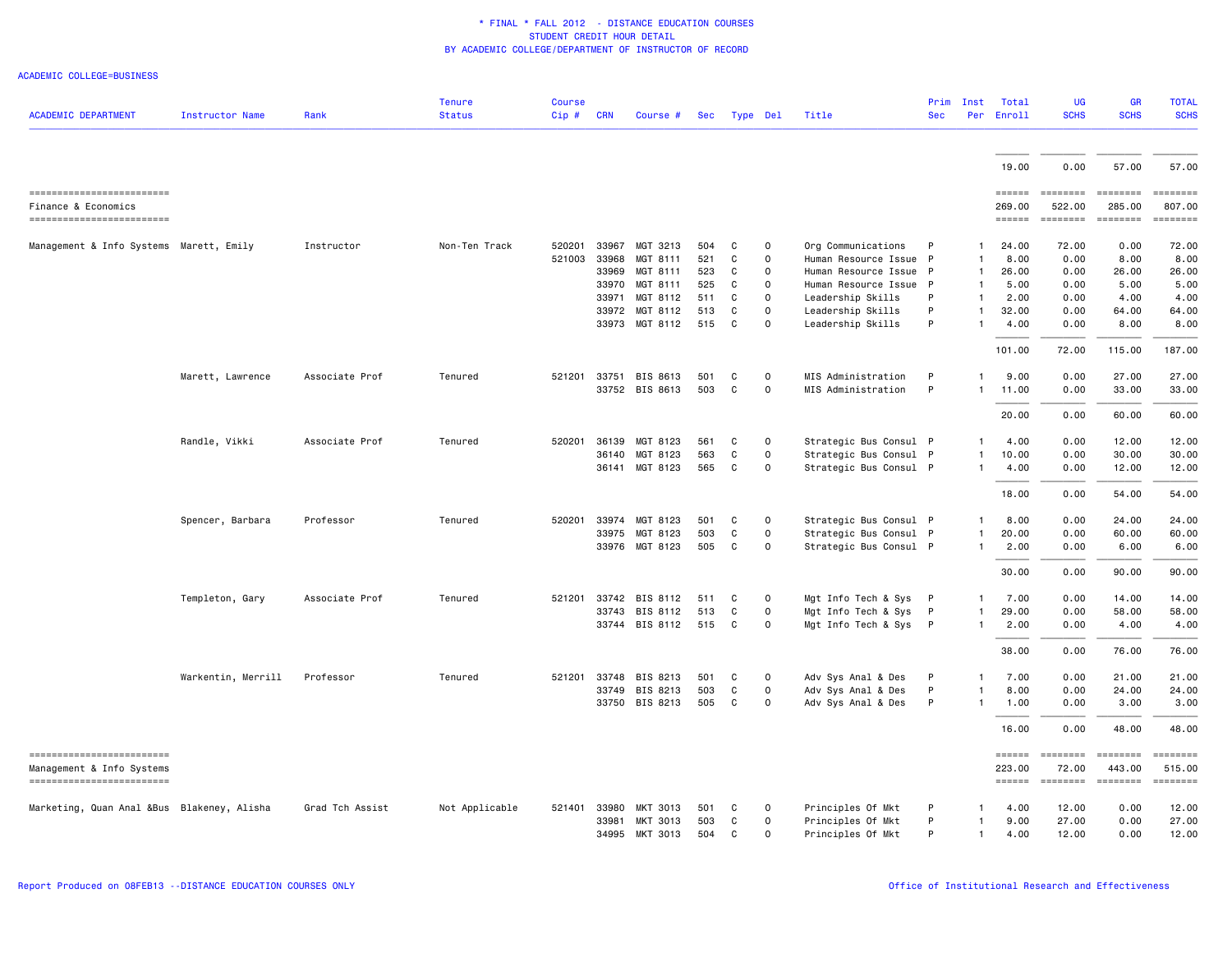|                                                        |                        |                | <b>Tenure</b> | Course |            |                |     |              |                     |                        | Prim         | Inst         | Total                         | <b>UG</b>                | <b>GR</b>                   | <b>TOTAL</b>                |
|--------------------------------------------------------|------------------------|----------------|---------------|--------|------------|----------------|-----|--------------|---------------------|------------------------|--------------|--------------|-------------------------------|--------------------------|-----------------------------|-----------------------------|
| <b>ACADEMIC DEPARTMENT</b>                             | <b>Instructor Name</b> | Rank           | <b>Status</b> | Cip#   | <b>CRN</b> | Course #       | Sec | Type Del     |                     | Title                  | <b>Sec</b>   | Per          | Enroll                        | <b>SCHS</b>              | <b>SCHS</b>                 | <b>SCHS</b>                 |
|                                                        |                        |                |               |        |            |                |     |              |                     |                        |              |              | 17.00                         | 51.00                    | 0.00                        | 51.00                       |
| Marketing, Quan Anal &Bus Collier, Joel                |                        | Associate Prof | Tenured       | 521401 | 33983      | MKT 8153       | 521 | C            | $\mathbf 0$         | Strategic Marketing    | $\mathsf{P}$ | $\mathbf{1}$ | 5.00                          | 0.00                     | 15.00                       | 15.00                       |
|                                                        |                        |                |               |        | 33984      | MKT 8153       | 523 | C            | $\mathbf 0$         | Strategic Marketing    | P            | $\mathbf{1}$ | 18,00                         | 0.00                     | 54.00                       | 54.00                       |
|                                                        |                        |                |               |        |            | 33985 MKT 8153 | 525 | C            | $\mathsf{O}\xspace$ | Strategic Marketing    | $\mathsf{P}$ | $\mathbf{1}$ | 4.00                          | 0.00                     | 12.00                       | 12.00                       |
|                                                        |                        |                |               |        |            |                |     |              |                     |                        |              |              | 27.00                         | 0.00                     | 81.00                       | 81.00                       |
|                                                        | Hill, William          | Associate Prof | Tenured       | 521401 | 33986      | MKT 8153       | 561 | C            | 0                   | Strategic Marketing    | P            | $\mathbf{1}$ | 11.00                         | 0.00                     | 33.00                       | 33.00                       |
|                                                        |                        |                |               |        | 33987      | MKT 8153       | 563 | C            | $\mathbf 0$         | Strategic Marketing    | P            | $\mathbf{1}$ | 16.00                         | 0.00                     | 48.00                       | 48.00                       |
|                                                        |                        |                |               |        |            | 33988 MKT 8153 | 565 | C            | $\mathbf 0$         | Strategic Marketing    | P            | $\mathbf{1}$ | 4.00                          | 0.00                     | 12.00                       | 12.00                       |
|                                                        |                        |                |               |        |            |                |     |              |                     |                        |              |              | 31.00                         | 0.00                     | 93.00                       | 93.00                       |
|                                                        | Liddell, Gloria        | Assistant Prof | Ten Track     | 521501 | 33754      | BL 4333        | 501 | C            | $\mathbf 0$         | Real Estate Law        | P            | $\mathbf{1}$ | 1.00                          | 3.00                     | 0.00                        | 3.00                        |
|                                                        |                        |                |               |        | 33755      | BL 4333        | 503 | C            | $\mathbf 0$         | Real Estate Law        | P            | $\mathbf{1}$ | 1.00                          | 3.00                     | 0.00                        | 3.00                        |
|                                                        |                        |                |               |        | 33757      | BL 6333        | 501 | C            | $\mathbf 0$         | Real Estate Law        | P            | -1           | 5.00                          | 0.00                     | 15.00                       | 15.00                       |
|                                                        |                        |                |               |        |            | 33758 BL 6333  | 503 | C            | $\mathbf 0$         | Real Estate Law        | P            | $\mathbf{1}$ | 19.00                         | 0.00                     | 57.00                       | 57.00                       |
|                                                        |                        |                |               |        | 33759      | BL 6333        | 505 | C            | $\mathbf 0$         | Real Estate Law        | P            | $\mathbf{1}$ | 2.00                          | 0.00                     | 6.00                        | 6.00                        |
|                                                        |                        |                |               |        | 34008      | REF 4333       | 501 | $\mathbf{C}$ | $\mathbf 0$         | Real Estate Law        | P            | $\mathbf{1}$ | 2.00                          | 6.00                     | 0.00                        | 6.00                        |
|                                                        |                        |                |               |        |            | 34011 REF 6333 | 501 | C            | $\mathsf{O}\xspace$ | Real Estate Law        | P            | $\mathbf{1}$ | 1.00                          | 0.00                     | 3.00                        | 3.00                        |
|                                                        |                        |                |               |        |            | 34012 REF 6333 | 503 | C            | $\mathsf{O}\xspace$ | Real Estate Law        | P            | $\mathbf{1}$ | 2.00                          | 0.00                     | 6.00                        | 6.00                        |
|                                                        |                        |                |               |        |            | 34013 REF 6333 | 505 | $\mathbf{C}$ | $\mathbf 0$         | Real Estate Law        | P            | $\mathbf{1}$ | 2.00                          | 0.00                     | 6.00                        | 6.00                        |
|                                                        |                        |                |               |        |            |                |     |              |                     |                        |              |              | 35.00                         | 12.00                    | 93.00                       | 105.00                      |
|                                                        | Sullivan, J.           | Professor      | Tenured       | 521302 | 33763      | BQA 8443       | 501 | C            | $\mathbf 0$         | Stat Analy Bus Dec     | P            |              | 5.00                          | 0.00                     | 15.00                       | 15.00                       |
|                                                        |                        |                |               |        | 33764      | BQA 8443       | 503 | C            | $\mathsf{O}\xspace$ | Stat Analy Bus Dec     | P            | -1           | 26.00                         | 0.00                     | 78.00                       | 78.00                       |
|                                                        |                        |                |               |        |            | 33765 BQA 8443 | 505 | C            | $\mathsf{O}\xspace$ | Stat Analy Bus Dec     | P            | $\mathbf{1}$ | 3.00                          | 0.00                     | 9.00                        | 9.00                        |
|                                                        |                        |                |               |        |            |                |     |              |                     |                        |              |              | 34.00                         | 0.00                     | 102.00                      | 102.00                      |
|                                                        | Taylor, Ronald         | Professor      | Tenured       | 521302 | 33760      | BQA 8233       | 501 | C            | $\mathbf 0$         | Quant Analysis & Bus P |              | -1           | 5.00                          | 0.00                     | 15.00                       | 15.00                       |
|                                                        |                        |                |               |        | 33761      | BQA 8233       | 503 | C            | $\mathbf 0$         | Quant Analysis & Bus P |              | $\mathbf{1}$ | 30.00                         | 0.00                     | 90.00                       | 90.00                       |
|                                                        |                        |                |               |        | 33762      | BQA 8233       | 505 | C            | $\mathbf 0$         | Quant Analysis & Bus P |              | $\mathbf{1}$ | 3.00                          | 0.00                     | 9.00                        | 9.00                        |
|                                                        |                        |                |               |        |            |                |     |              |                     |                        |              |              | 38.00                         | 0.00                     | 114.00                      | 114.00                      |
| =========================<br>Marketing, Quan Anal &Bus |                        |                |               |        |            |                |     |              |                     |                        |              |              | $=$ $=$ $=$ $=$ $=$<br>182.00 | <b>EEEEEEEE</b><br>63.00 | <b>EEEEEEEE</b><br>483.00   | ========<br>546.00          |
| -------------------------                              |                        |                |               |        |            |                |     |              |                     |                        |              |              | ======                        | <b>ESSESSE</b>           | <b>ESSESSE</b>              | essesses                    |
|                                                        |                        |                |               |        |            |                |     |              |                     |                        |              |              | $=$ $=$ $=$ $=$ $=$ $=$ $=$   | ========                 |                             | $= 1.12222222$              |
|                                                        |                        |                |               |        |            |                |     |              |                     |                        |              |              | 752.00                        | 768.00<br>------ ------- | 1293.00<br>$= 1.1222222222$ | 2061.00<br>$= 1.1222222222$ |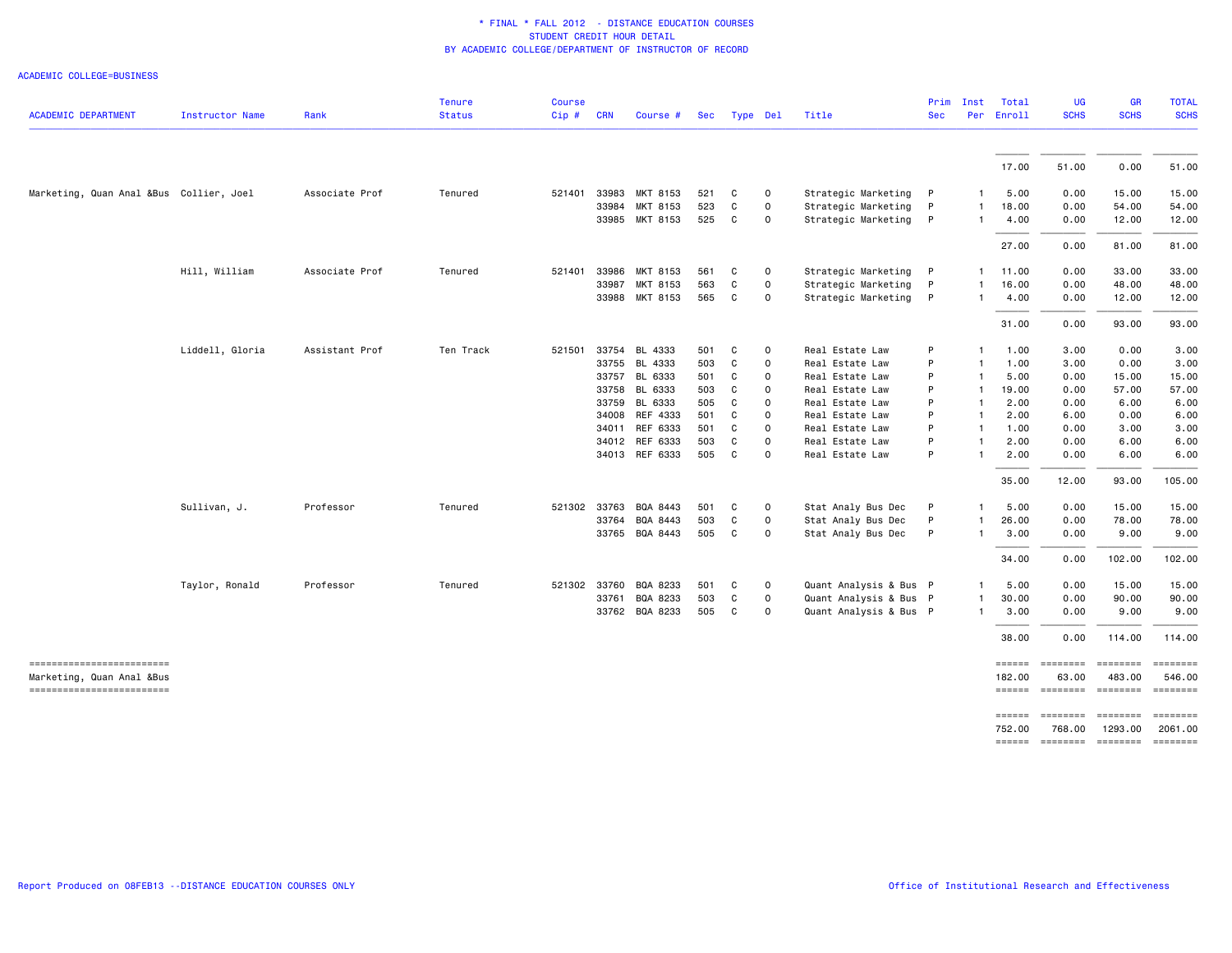| <b>ACADEMIC DEPARTMENT</b>                                                       | Instructor Name                | Rank        | <b>Tenure</b><br><b>Status</b> | <b>Course</b><br>Cip# | <b>CRN</b> | Course #                         |            | Sec Type Del |               | Title                                       | Prim<br><b>Sec</b> | Inst<br>Per                  | Total<br>Enroll                      | UG<br><b>SCHS</b>                                                                                           | GR<br><b>SCHS</b>                   | <b>TOTAL</b><br><b>SCHS</b>                 |
|----------------------------------------------------------------------------------|--------------------------------|-------------|--------------------------------|-----------------------|------------|----------------------------------|------------|--------------|---------------|---------------------------------------------|--------------------|------------------------------|--------------------------------------|-------------------------------------------------------------------------------------------------------------|-------------------------------------|---------------------------------------------|
| Counseling & Educational                                                         | Kelley, Martha                 | Lecturer    | Non-Ten Track                  | 130601<br>130603      |            | 33816 EDF 8363<br>34748 EPY 8214 | 501<br>501 | C<br>В       | $\Omega$<br>0 | Func & Met Res In Ed P<br>Adv Ed & Psy Stat | P                  | $\mathbf{1}$<br>$\mathbf{1}$ | 14.00<br>16.00                       | 0.00<br>0.00                                                                                                | 42.00<br>64.00                      | 42.00<br>64.00                              |
|                                                                                  |                                |             |                                |                       |            |                                  |            |              |               |                                             |                    |                              | 30.00                                | 0.00                                                                                                        | 106.00                              | 106.00                                      |
|                                                                                  | Porter, Julia                  | Non-Faculty | Not Applicable                 |                       |            | 130407 35210 CCL 9000            | 507        | D            | 0             | Diss./Dissertation R P                      |                    | $\mathbf{1}$                 | 1.00                                 | 0.00                                                                                                        | 1.00                                | 1.00                                        |
|                                                                                  |                                |             |                                |                       |            |                                  |            |              |               |                                             |                    |                              | 1.00                                 | 0.00                                                                                                        | 1.00                                | 1.00                                        |
| ------------------------<br>Counseling & Educational<br>------------------------ |                                |             |                                |                       |            |                                  |            |              |               |                                             |                    |                              | $=$ = $=$ $=$ $=$<br>31.00<br>====== | <b>COORDING</b><br>0.00<br>$\begin{array}{c} \texttt{m} = \texttt{m} = \texttt{m} = \texttt{m} \end{array}$ | ========<br>107.00<br>$= 222222222$ | $= 10000000000$<br>107,00<br><b>ESSESSE</b> |
| Curriculum, Instruction & Alred, Matthew                                         |                                | Non-Faculty | Not Applicable                 |                       |            | 131318 33818 EDS 6643            | 501        | C            | 0             | Teach Of Soc Stu                            | P                  | $\mathbf{1}$                 | 10.00                                | 0.00                                                                                                        | 30.00                               | 30.00                                       |
|                                                                                  |                                |             |                                |                       |            |                                  |            |              |               |                                             |                    |                              | 10.00                                | 0.00                                                                                                        | 30.00                               | 30.00                                       |
|                                                                                  | Bennett, Kelly                 | Instructor  | Non-Ten Track                  |                       |            | 131311 33810 EDE 4123            | 501        | C            | $\mathbf 0$   | Teach Elem/Mid Level P                      |                    | $\mathbf{1}$                 | 18.00                                | 54.00                                                                                                       | 0.00                                | 54.00                                       |
|                                                                                  |                                |             |                                |                       |            |                                  |            |              |               |                                             |                    |                              | 18.00                                | 54.00                                                                                                       | 0.00                                | 54.00                                       |
|                                                                                  | Brenner, Devon                 | Professor   | Tenured                        | 131001                | 33821      | <b>EDS 8886</b>                  | 501        | Н            | 0             | Dimensions of Learni P                      |                    | $\mathbf{1}$                 | 60.00                                | 0.00                                                                                                        | 360.00                              | 360.00                                      |
|                                                                                  |                                |             |                                |                       |            | 33822 EDS 8896                   | 501        | н            | F             | Dimensions of Learni P                      |                    | $\mathbf{1}$                 | 8.00                                 | 0.00                                                                                                        | 48.00                               | 48.00                                       |
|                                                                                  |                                |             |                                |                       | 34893      | EDX 4886                         | 501        | F            | 0             | Teach Internship in                         | P                  | $\mathbf{1}$                 | 3.00                                 | 18.00                                                                                                       | 0.00                                | 18.00                                       |
|                                                                                  |                                |             |                                |                       | 34894      | EDX 4896                         | 501        | F            | $\Omega$      | Teach Internship in                         | $\mathsf{P}$       | $\mathbf{1}$                 | 3.00                                 | 18.00                                                                                                       | 0.00                                | 18.00                                       |
|                                                                                  |                                |             |                                | 131202                | 33813      | EDE 4886                         | 501        | Ε            | F             | Elem.Mid Lvl Interns P                      |                    | $\mathbf{1}$                 | 20.00                                | 120.00                                                                                                      | 0.00                                | 120.00                                      |
|                                                                                  |                                |             |                                |                       | 33814      | EDE 4896                         | 501        | E            | F             | Elem/Mid Levl Intern P                      |                    | $\mathbf{1}$                 | 20.00                                | 120.00                                                                                                      | 0.00                                | 120.00                                      |
|                                                                                  |                                |             |                                | 131203                |            | 35525 EDE 8133                   | 501        | H            | $\Omega$      | Mid Level Intership                         | P                  | $\mathbf{1}$                 | 4.00                                 | 0.00                                                                                                        | 12.00                               | 12.00                                       |
|                                                                                  |                                |             |                                | 131205                | 34895      | EDS 4886                         | 501        | F.           | $\Omega$      | Teach Intern in Sec                         | P                  | $\mathbf{1}$                 | 8.00                                 | 48.00                                                                                                       | 0.00                                | 48.00                                       |
|                                                                                  |                                |             |                                |                       |            | 34897 EDS 4896                   | 501        | E            | $\Omega$      | Teach Intern in Sec                         | P                  | $\mathbf{1}$                 | 8.00                                 | 48.00                                                                                                       | 0.00                                | 48.00                                       |
|                                                                                  |                                |             |                                |                       |            |                                  |            |              |               |                                             |                    |                              | 134.00                               | 372.00                                                                                                      | 420.00                              | 792.00                                      |
|                                                                                  | Britt, Ashley                  | Lecturer    | Non-Ten Track                  | 131318                |            | 33811 EDE 4143                   | 501        | C            | $\mathbf 0$   | Teach Elem/Mid Lvl S P                      |                    | 1                            | 18.00                                | 54.00                                                                                                       | 0.00                                | 54.00                                       |
|                                                                                  |                                |             |                                |                       |            |                                  |            |              |               |                                             |                    |                              | 18.00                                | 54.00                                                                                                       | 0.00                                | 54.00                                       |
|                                                                                  | Burroughs, Charlotte Professor |             | Tenured                        | 131203                |            | 34492 EDS 8243                   | 501        | C            | 0             | Adv. Plan Manage Lea P                      |                    | $\mathbf{1}$                 | 16.00                                | 0.00                                                                                                        | 48.00                               | 48.00                                       |
|                                                                                  |                                |             |                                |                       |            | 34493 EDS 8243                   | 502        | C            | 0             | Adv. Plan Manage Lea P                      |                    | $\mathbf{1}$                 | 13.00                                | 0.00                                                                                                        | 39.00                               | 39.00                                       |
|                                                                                  |                                |             |                                |                       |            |                                  |            |              |               |                                             |                    |                              | 29.00                                | 0.00                                                                                                        | 87.00                               | 87.00                                       |
|                                                                                  | Hobart, Angela                 | Lecturer    | Non-Ten Track                  |                       |            | 131203 34489 EDE 3223            | 501        | C            | 0             | Middle Level Educati P                      |                    | $\mathbf{1}$                 | 6.00                                 | 18.00                                                                                                       | 0.00                                | 18.00                                       |
|                                                                                  |                                |             |                                |                       |            |                                  |            |              |               |                                             |                    |                              | 6.00                                 | 18.00                                                                                                       | 0.00                                | 18.00                                       |
|                                                                                  | Huffman, Suzanne               | Lecturer    | Non-Ten Track                  | 131099                |            | 34899 EDX 4873                   | 501        | s            | $\Omega$      | Prof Sem In Sp Ed                           | P                  | $\mathbf{1}$                 | 3.00                                 | 9.00                                                                                                        | 0.00                                | 9.00                                        |
|                                                                                  |                                |             |                                | 429999                |            | 33823 EDX 3213                   | 501        | C            | $\mathsf{o}$  | Psy of Excep Chld &                         | P                  | $\mathbf{1}$                 | 17.00                                | 51.00                                                                                                       | 0.00                                | 51.00                                       |
|                                                                                  |                                |             |                                |                       |            |                                  |            |              |               |                                             |                    |                              | 20.00                                | 60.00                                                                                                       | 0.00                                | 60.00                                       |
|                                                                                  | Lowery, David                  | Lecturer    | Non-Ten Track                  | 131305                |            | 33820 EDS 6673                   | 501        | C            | $\Omega$      | Method Teach Lang Ar P                      |                    | $\mathbf{1}$                 | 5.00                                 | 0.00                                                                                                        | 15.00                               | 15.00                                       |
|                                                                                  |                                |             |                                |                       |            |                                  |            |              |               |                                             |                    |                              | 5.00                                 | 0.00                                                                                                        | 15.00                               | 15.00                                       |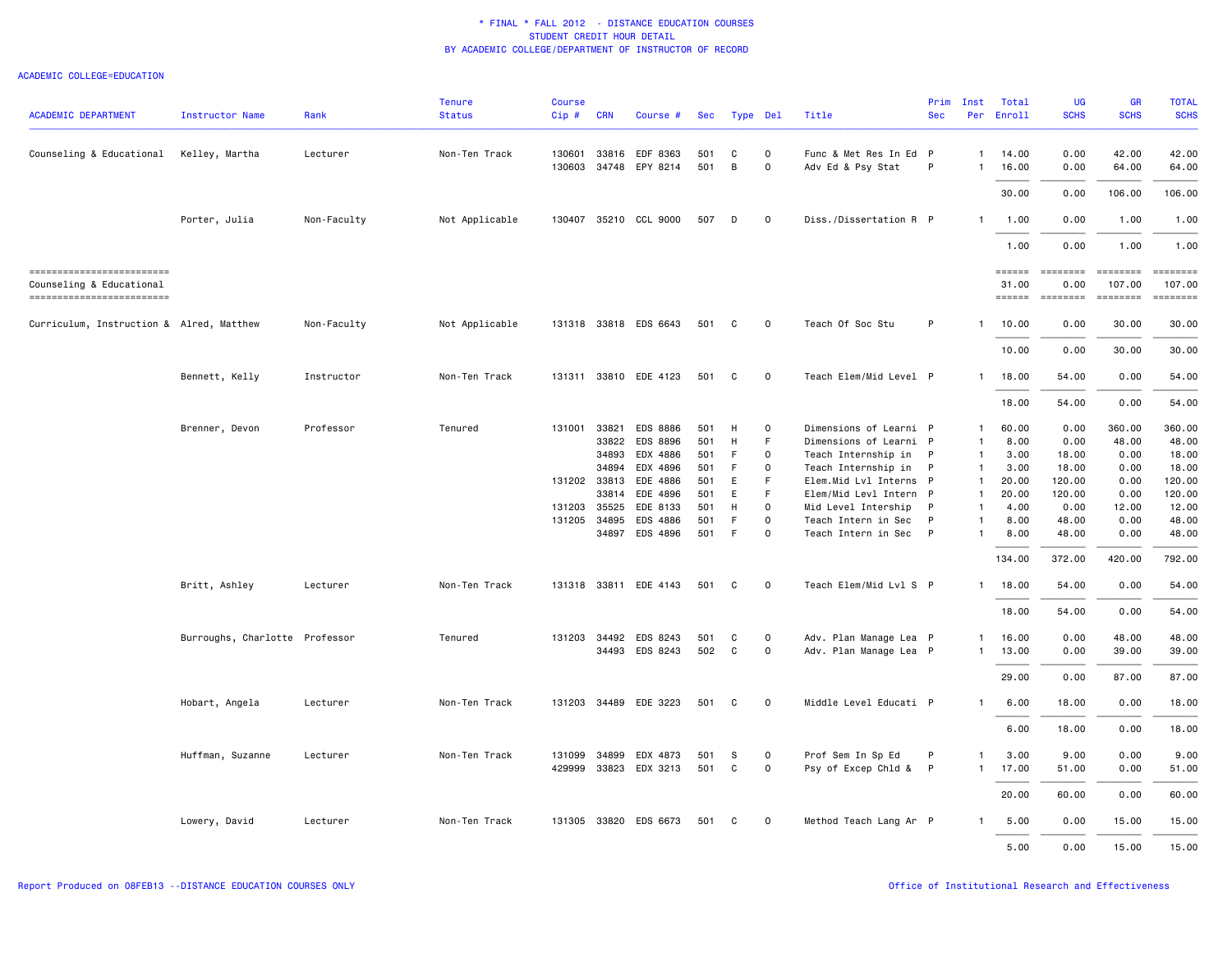| <b>ACADEMIC DEPARTMENT</b>            | <b>Instructor Name</b> | Rank           | <b>Tenure</b><br><b>Status</b> | <b>Course</b><br>Cip# | <b>CRN</b> | Course #              |       | Sec Type Del |                     | Title                  | Prim<br><b>Sec</b> | Inst         | Total<br>Per Enroll | UG<br><b>SCHS</b> | GR<br><b>SCHS</b> | <b>TOTAL</b><br><b>SCHS</b> |
|---------------------------------------|------------------------|----------------|--------------------------------|-----------------------|------------|-----------------------|-------|--------------|---------------------|------------------------|--------------------|--------------|---------------------|-------------------|-------------------|-----------------------------|
| Curriculum, Instruction & Marolt, Amy |                        | Lecturer       | Non-Ten Track                  |                       |            | 131311 33817 EDS 6633 | 501   | C            | $\mathsf{o}$        | Methods of Teach Mat P |                    | $\mathbf{1}$ | 4.00                | 0.00              | 12.00             | 12.00                       |
|                                       |                        |                |                                |                       |            |                       |       |              |                     |                        |                    |              | 4.00                | 0.00              | 12.00             | 12.00                       |
|                                       | McCarra, Janet         | Assistant Prof | Ten Track                      | 131203                |            | 35526 RDG 8123        | 501   | C            | $\mathsf{O}\xspace$ | Sup MidSch Lit Learn P |                    | $\mathbf{1}$ | 4.00                | 0.00              | 12.00             | 12.00                       |
|                                       |                        |                |                                |                       |            |                       |       |              |                     |                        |                    |              | 4.00                | 0.00              | 12.00             | 12.00                       |
|                                       | Moser, Kelly           | Assistant Prof | Ten Track                      |                       |            | 131205 34494 EDS 8613 | 501   | C            | $\mathbf 0$         | Mdle & Sec Sch Curr P  |                    |              | 1 10.00             | 0.00              | 30.00             | 30.00                       |
|                                       |                        |                |                                |                       |            |                       |       |              |                     |                        |                    |              | 10.00               | 0.00              | 30.00             | 30.00                       |
|                                       | Mulkana, Angela        | Instructor     | Non-Ten Track                  |                       |            | 131315 34003 RDG 3113 | 501   | C            | $\circ$             | Early Literacy Instr P |                    | 1            | 18.00               | 54.00             | 0.00              | 54.00                       |
|                                       |                        |                |                                |                       |            | 34005 RDG 3123        | 501   | C            | 0                   | Early Lit Instruct I P |                    | $\mathbf{1}$ | 18.00               | 54.00             | 0.00              | 54.00                       |
|                                       |                        |                |                                |                       |            |                       |       |              |                     |                        |                    |              | 36.00               | 108.00            | 0.00              | 108.00                      |
|                                       | Platt, Jennifer        | Lecturer       | Non-Ten Track                  | 131202                |            | 33812 EDE 4883        | 501   | C            | 0                   | Manag Elem/Mid Lvl C P |                    | $\mathbf{1}$ | 20.00               | 60.00             | 0.00              | 60.00                       |
|                                       |                        |                |                                | 131203                | 34490      | RDG 3413              | 501   | C            | $\mathsf{o}\,$      | Middle Lvl Lit I       | P                  | $\mathbf{1}$ | 7.00                | 21.00             | 0.00              | 21.00                       |
|                                       |                        |                |                                |                       |            | 34491 RDG 3423        | 501   | C            | $\Omega$            | Middle Lvl Lit II      | P                  | $\mathbf{1}$ | 8.00                | 24.00             | 0.00              | 24.00                       |
|                                       |                        |                |                                |                       |            |                       |       |              |                     |                        |                    |              | 35.00               | 105.00            | 0.00              | 105.00                      |
|                                       | Pope, Margaret         | Associate Prof | Tenured                        |                       |            | 131316 33809 EDE 4113 | 501   | C            | 0                   | Teach Elem/Mid Level P |                    | $\mathbf{1}$ | 18.00               | 54.00             | 0.00              | 54.00                       |
|                                       |                        |                |                                |                       |            |                       |       |              |                     |                        |                    |              | 18.00               | 54.00             | 0.00              | 54.00                       |
|                                       | Ratliff, Lindon        | Assistant Prof | Ten Track                      |                       |            | 131203 36272 EDS 8243 | 503   | $\mathbf{C}$ | $\mathbf 0$         | Adv. Plan Manage Lea P |                    | $\mathbf{1}$ | 15.00               | 0.00              | 45.00             | 45.00                       |
|                                       |                        |                |                                |                       |            |                       |       |              |                     |                        |                    |              | 15.00               | 0.00              | 45.00             | 45.00                       |
|                                       | Sullivan, Sammy        | Lecturer       | Non-Ten Track                  |                       |            | 131205 34898 EDS 4873 | 501   | C            | $\mathbf 0$         | Managing Secondary C P |                    | $\mathbf{1}$ | 9.00                | 27.00             | 0.00              | 27.00                       |
|                                       |                        |                |                                |                       |            |                       |       |              |                     |                        |                    |              | 9.00                | 27.00             | 0.00              | 27.00                       |
|                                       | Vines, Courtney        | Instructor     | Non-Ten Track                  |                       |            | 131202 33807 EDE 3123 | 501   | C            | 0                   | Early Childhood Ed     | P                  | 1            | 16.00               | 48.00             | 0.00              | 48.00                       |
|                                       |                        |                |                                |                       |            |                       |       |              |                     |                        |                    |              | 16.00               | 48.00             | 0.00              | 48.00                       |
|                                       | Virden, Jennifer       | Lecturer       | Non-Ten Track                  |                       |            | 131311 34496 EDE 3523 | 501 C |              | $\mathsf{O}\xspace$ | Found EL/ML Math Edu P |                    | $\mathbf{1}$ | 8.00                | 24.00             | 0.00              | 24.00                       |
|                                       |                        |                |                                |                       |            |                       |       |              |                     |                        |                    |              | 8.00                | 24.00             | 0.00              | 24.00                       |
|                                       | Walker, Ryan           | Assistant Prof | Ten Track                      |                       |            | 131316 33819 EDS 6653 | 501   | C            | 0                   | Method Teach Science P |                    | $\mathbf{1}$ | 2.00                | 0.00              | 6.00              | 6.00                        |
|                                       |                        |                |                                |                       |            |                       |       |              |                     |                        |                    |              | 2.00                | 0.00              | 6.00              | 6.00                        |
|                                       | Wofford, Jennifer      | Instructor     | Non-Ten Track                  |                       |            | 131305 34007 RDG 4133 | 501   | C            | 0                   | Integrat Lang Art In P |                    | $\mathbf{1}$ | 18.00               | 54.00             | 0.00              | 54.00                       |
|                                       |                        |                |                                |                       |            |                       |       |              |                     |                        |                    |              | 18.00               | 54.00             | 0.00              | 54.00                       |
|                                       | Zhou, Li               | Non-Faculty    | Not Applicable                 | 429999                |            | 33824 EDX 3213        | 502   | C            | $\mathbf 0$         | Psy of Excep Chld & P  |                    | $\mathbf{1}$ | 16.00               | 48.00             | 0.00              | 48.00                       |
|                                       |                        |                |                                |                       |            |                       |       |              |                     |                        |                    |              | 16.00               | 48.00             | 0.00              | 48.00                       |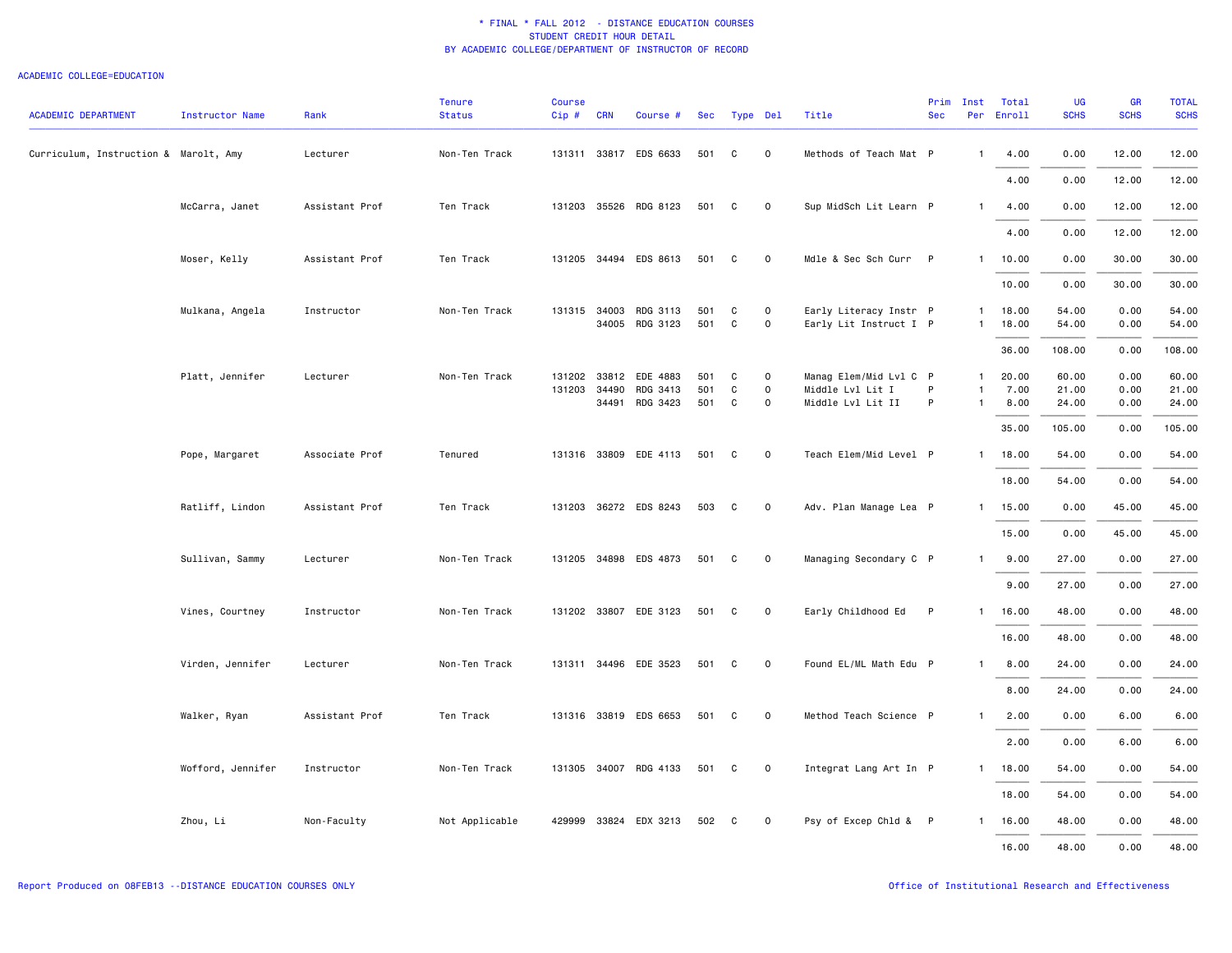| <b>ACADEMIC DEPARTMENT</b>                                                           | <b>Instructor Name</b> | Rank           | <b>Tenure</b><br><b>Status</b> | <b>Course</b><br>Cip# | <b>CRN</b> | Course #                                |            | Sec Type Del |                          | Title                                            | Prim<br><b>Sec</b> | Inst                         | Total<br>Per Enroll                     | <b>UG</b><br><b>SCHS</b>                                                                                                                                                                                                                                                                                                                                                                                                                                                                                      | GR<br><b>SCHS</b>  | <b>TOTAL</b><br><b>SCHS</b>                                                                                                                                                                                                                                                                                                                                                                                                                                                                                   |
|--------------------------------------------------------------------------------------|------------------------|----------------|--------------------------------|-----------------------|------------|-----------------------------------------|------------|--------------|--------------------------|--------------------------------------------------|--------------------|------------------------------|-----------------------------------------|---------------------------------------------------------------------------------------------------------------------------------------------------------------------------------------------------------------------------------------------------------------------------------------------------------------------------------------------------------------------------------------------------------------------------------------------------------------------------------------------------------------|--------------------|---------------------------------------------------------------------------------------------------------------------------------------------------------------------------------------------------------------------------------------------------------------------------------------------------------------------------------------------------------------------------------------------------------------------------------------------------------------------------------------------------------------|
| ==========================<br>Curriculum, Instruction &<br>========================= |                        |                |                                |                       |            |                                         |            |              |                          |                                                  |                    |                              | $=$ $=$ $=$ $=$ $=$<br>431.00<br>====== | $\begin{array}{ccc} \multicolumn{3}{c}{} & \multicolumn{3}{c}{} & \multicolumn{3}{c}{} & \multicolumn{3}{c}{} & \multicolumn{3}{c}{} & \multicolumn{3}{c}{} & \multicolumn{3}{c}{} & \multicolumn{3}{c}{} & \multicolumn{3}{c}{} & \multicolumn{3}{c}{} & \multicolumn{3}{c}{} & \multicolumn{3}{c}{} & \multicolumn{3}{c}{} & \multicolumn{3}{c}{} & \multicolumn{3}{c}{} & \multicolumn{3}{c}{} & \multicolumn{3}{c}{} & \multicolumn{3}{c}{} & \multicolumn{3}{c}{} & \multicolumn$<br>1026.00<br>======== | 657.00<br>======== | $\begin{array}{cccccccccc} \multicolumn{2}{c}{} & \multicolumn{2}{c}{} & \multicolumn{2}{c}{} & \multicolumn{2}{c}{} & \multicolumn{2}{c}{} & \multicolumn{2}{c}{} & \multicolumn{2}{c}{} & \multicolumn{2}{c}{} & \multicolumn{2}{c}{} & \multicolumn{2}{c}{} & \multicolumn{2}{c}{} & \multicolumn{2}{c}{} & \multicolumn{2}{c}{} & \multicolumn{2}{c}{} & \multicolumn{2}{c}{} & \multicolumn{2}{c}{} & \multicolumn{2}{c}{} & \multicolumn{2}{c}{} & \multicolumn{2}{c}{} & \mult$<br>1683.00<br>======== |
| Instructnl Systems & Wkfr Adams, James                                               |                        | Associate Prof | Tenured                        |                       |            | 131310 34024 TKT 4183<br>34031 TKT 6183 | 501<br>501 | C<br>C       | $\Omega$<br>0            | Meth Tchn Career Pat P<br>Meth Tchn Career Pat P |                    | $\mathbf{1}$<br>$\mathbf{1}$ | 3.00<br>12.00                           | 9.00<br>0.00                                                                                                                                                                                                                                                                                                                                                                                                                                                                                                  | 0.00<br>36.00      | 9.00<br>36.00                                                                                                                                                                                                                                                                                                                                                                                                                                                                                                 |
|                                                                                      |                        |                |                                |                       |            |                                         |            |              |                          |                                                  |                    |                              | 15.00                                   | 9.00                                                                                                                                                                                                                                                                                                                                                                                                                                                                                                          | 36.00              | 45.00                                                                                                                                                                                                                                                                                                                                                                                                                                                                                                         |
|                                                                                      | Bass, Amy              | Lecturer       | Non-Ten Track                  | 130301                |            | 34212 LSK 2010<br>131315 33957 LSK 1023 | 501<br>501 | C<br>C       | $\circ$<br>$\mathsf{o}$  | Praxis: Acad Core En P<br>Col Read/Study Skill P |                    | $\mathbf{1}$<br>$\mathbf{1}$ | 7.00<br>28.00                           | 21.00<br>84.00                                                                                                                                                                                                                                                                                                                                                                                                                                                                                                | 0.00<br>0.00       | 21.00<br>84.00                                                                                                                                                                                                                                                                                                                                                                                                                                                                                                |
|                                                                                      |                        |                |                                |                       |            |                                         |            |              |                          |                                                  |                    |                              | 35.00                                   | 105.00                                                                                                                                                                                                                                                                                                                                                                                                                                                                                                        | 0.00               | 105.00                                                                                                                                                                                                                                                                                                                                                                                                                                                                                                        |
|                                                                                      | Berryhill, Amy         | Non-Faculty    | Not Applicable                 | 110301                |            | 34025 TKT 4713<br>34032 TKT 6713        | 501<br>501 | C<br>C       | $\Omega$<br>$\mathsf{o}$ | Authoring for Instr P<br>Authoring for Instr P   |                    | $\mathbf{1}$<br>$\mathbf{1}$ | 19.00<br>4.00                           | 57.00<br>0.00                                                                                                                                                                                                                                                                                                                                                                                                                                                                                                 | 0.00<br>12.00      | 57.00<br>12.00                                                                                                                                                                                                                                                                                                                                                                                                                                                                                                |
|                                                                                      |                        |                |                                |                       |            | 131303 34746 TKB 4583                   | 501        | В            | F.                       | Graphics and Web Des P                           |                    | $\mathbf{1}$                 | 10.00                                   | 30.00                                                                                                                                                                                                                                                                                                                                                                                                                                                                                                         | 0.00               | 30.00                                                                                                                                                                                                                                                                                                                                                                                                                                                                                                         |
|                                                                                      | Coleman, Courtney      | Lecturer       | Non-Ten Track                  | 110301                |            | 34741 TKT 1273                          | 502        | C            | 0                        | Computer Application P                           |                    | $\mathbf{1}$                 | 33.00<br>30.00                          | 87.00<br>90.00                                                                                                                                                                                                                                                                                                                                                                                                                                                                                                | 12.00<br>0.00      | 99.00<br>90.00                                                                                                                                                                                                                                                                                                                                                                                                                                                                                                |
|                                                                                      |                        |                |                                |                       |            |                                         |            |              |                          |                                                  |                    |                              | 30.00                                   | 90.00                                                                                                                                                                                                                                                                                                                                                                                                                                                                                                         | 0.00               | 90.00                                                                                                                                                                                                                                                                                                                                                                                                                                                                                                         |
|                                                                                      | Cornelious, Linda      | Professor      | Tenured                        | 131309                |            | 34744 TKT 8213                          | 501        | C            | 0                        | Cont/Meth Career & T P                           |                    | $\mathbf{1}$                 | 8.00                                    | 0.00                                                                                                                                                                                                                                                                                                                                                                                                                                                                                                          | 24.00              | 24.00                                                                                                                                                                                                                                                                                                                                                                                                                                                                                                         |
|                                                                                      |                        |                |                                | 131321                | 34027      | TKT 4803<br>34034 TKT 6803              | 501<br>501 | C<br>C       | 0<br>0                   | Integ Tech for Learn P<br>Integ Tech for Learn P |                    | $\mathbf{1}$<br>$\mathbf{1}$ | 5.00<br>7.00                            | 15.00<br>0.00                                                                                                                                                                                                                                                                                                                                                                                                                                                                                                 | 0.00<br>21.00      | 15.00<br>21.00                                                                                                                                                                                                                                                                                                                                                                                                                                                                                                |
|                                                                                      |                        |                |                                |                       |            |                                         |            |              |                          |                                                  |                    |                              | 20.00                                   | 15.00                                                                                                                                                                                                                                                                                                                                                                                                                                                                                                         | 45.00              | 60.00                                                                                                                                                                                                                                                                                                                                                                                                                                                                                                         |
|                                                                                      | Earle, Marie           | Assistant Prof | Ten Track                      | 110301                |            | 34023 TKT 1273                          | 501        | C            | 0                        | Computer Application P                           |                    | $\mathbf{1}$                 | 26.00                                   | 78.00                                                                                                                                                                                                                                                                                                                                                                                                                                                                                                         | 0.00               | 78.00                                                                                                                                                                                                                                                                                                                                                                                                                                                                                                         |
|                                                                                      |                        |                |                                |                       |            |                                         |            |              |                          |                                                  |                    |                              | 26.00                                   | 78.00                                                                                                                                                                                                                                                                                                                                                                                                                                                                                                         | 0.00               | 78.00                                                                                                                                                                                                                                                                                                                                                                                                                                                                                                         |
|                                                                                      | Okojie, Mabel          | Associate Prof | Tenured                        | 131309                |            | 34745 TKT 9213                          | 501        | C            | $\circ$                  | Found WF/Tech Ed Adu P                           |                    | $\mathbf{1}$                 | 10.00                                   | 0.00                                                                                                                                                                                                                                                                                                                                                                                                                                                                                                          | 30.00              | 30.00                                                                                                                                                                                                                                                                                                                                                                                                                                                                                                         |
|                                                                                      |                        |                |                                |                       |            |                                         |            |              |                          |                                                  |                    |                              | 10.00                                   | 0.00                                                                                                                                                                                                                                                                                                                                                                                                                                                                                                          | 30.00              | 30.00                                                                                                                                                                                                                                                                                                                                                                                                                                                                                                         |
|                                                                                      | Olinzock, Anthony      | Professor      | Tenured                        | 110301                |            | 34021 TKB 4283                          | 501        | В            | 0                        | Advanced Office Syst P                           |                    | $\mathbf{1}$                 | 21.00                                   | 63.00                                                                                                                                                                                                                                                                                                                                                                                                                                                                                                         | 0.00               | 63.00                                                                                                                                                                                                                                                                                                                                                                                                                                                                                                         |
|                                                                                      |                        |                |                                |                       |            | 34022 TKB 6283                          | 501        | B            | $\mathsf{o}$             | Advanced Office Syst P                           |                    | $\mathbf{1}$                 | 2.00                                    | 0.00                                                                                                                                                                                                                                                                                                                                                                                                                                                                                                          | 6.00               | 6.00                                                                                                                                                                                                                                                                                                                                                                                                                                                                                                          |
|                                                                                      |                        |                |                                |                       |            | 34742 TKT 4753                          | 501        | C            | $\mathsf{o}$             | Presenting with Medi P                           |                    | $\mathbf{1}$                 | 26.00                                   | 78.00                                                                                                                                                                                                                                                                                                                                                                                                                                                                                                         | 0.00               | 78.00                                                                                                                                                                                                                                                                                                                                                                                                                                                                                                         |
|                                                                                      |                        |                |                                |                       |            | 34743 TKT 6753                          | 501        | C            | $\mathsf{o}$             | Presenting with Medi P                           |                    | $\mathbf{1}$                 | 8.00                                    | 0.00                                                                                                                                                                                                                                                                                                                                                                                                                                                                                                          | 24.00              | 24.00                                                                                                                                                                                                                                                                                                                                                                                                                                                                                                         |
|                                                                                      |                        |                |                                |                       |            |                                         |            |              |                          |                                                  |                    |                              | 57.00                                   | 141.00                                                                                                                                                                                                                                                                                                                                                                                                                                                                                                        | 30.00              | 171.00                                                                                                                                                                                                                                                                                                                                                                                                                                                                                                        |
|                                                                                      | Parker, Robin          | Lecturer       | Non-Ten Track                  | 131321                | 34028      | TKT 4803                                | 502        | C            | $\Omega$                 | Integ Tech for Learn P                           |                    | $\mathbf{1}$                 | 3.00                                    | 9.00                                                                                                                                                                                                                                                                                                                                                                                                                                                                                                          | 0.00               | 9.00                                                                                                                                                                                                                                                                                                                                                                                                                                                                                                          |
|                                                                                      |                        |                |                                |                       |            | 34035 TKT 6803                          | 502        | C            | $\mathsf{o}$             | Integ Tech for Learn P                           |                    | $\mathbf{1}$                 | 17.00                                   | 0.00                                                                                                                                                                                                                                                                                                                                                                                                                                                                                                          | 51.00              | 51.00                                                                                                                                                                                                                                                                                                                                                                                                                                                                                                         |
|                                                                                      |                        |                |                                |                       |            |                                         |            |              |                          |                                                  |                    |                              | 20.00                                   | 9.00                                                                                                                                                                                                                                                                                                                                                                                                                                                                                                          | 51.00              | 60.00                                                                                                                                                                                                                                                                                                                                                                                                                                                                                                         |
|                                                                                      | Yu, Chien              | Associate Prof | Tenured                        | 130401                |            | 36150 TKT 8753                          | 501        | C            | $\Omega$                 | Tech Issues School A P                           |                    | $\mathbf{1}$                 | 28.00                                   | 0.00                                                                                                                                                                                                                                                                                                                                                                                                                                                                                                          | 84.00              | 84.00                                                                                                                                                                                                                                                                                                                                                                                                                                                                                                         |
|                                                                                      |                        |                |                                | 150603                |            | 34037 TKT 8723                          | 501        | C            | $\Omega$                 | Instr Design For Ind P                           |                    | $\mathbf{1}$                 | 10.00                                   | 0.00                                                                                                                                                                                                                                                                                                                                                                                                                                                                                                          | 30.00              | 30.00                                                                                                                                                                                                                                                                                                                                                                                                                                                                                                         |
|                                                                                      |                        |                |                                |                       |            |                                         |            |              |                          |                                                  |                    |                              | 38.00                                   | 0.00                                                                                                                                                                                                                                                                                                                                                                                                                                                                                                          | 114.00             | 114.00                                                                                                                                                                                                                                                                                                                                                                                                                                                                                                        |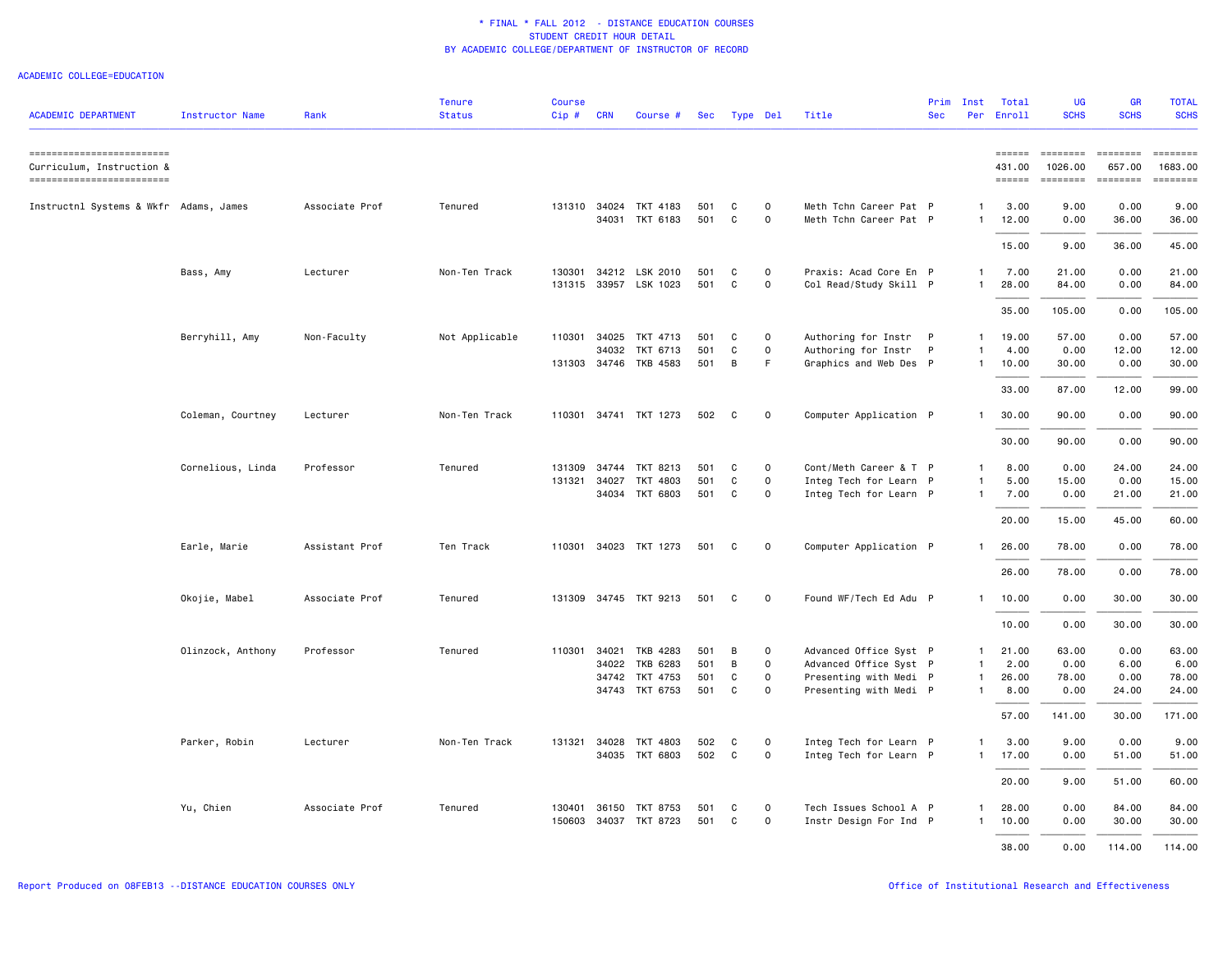| <b>ACADEMIC DEPARTMENT</b>                                                           | <b>Instructor Name</b> | Rank              | <b>Tenure</b><br><b>Status</b> | <b>Course</b><br>Cip# | <b>CRN</b> | Course #                       |            | Sec Type Del |                     | Title                                    | Prim<br><b>Sec</b> | Inst<br>Per                  | Total<br>Enroll                                                                            | UG<br><b>SCHS</b>                                                                                                                                                                                                                                                                                                                                                                                                                                                                                                | GR<br><b>SCHS</b>                     | <b>TOTAL</b><br><b>SCHS</b>               |
|--------------------------------------------------------------------------------------|------------------------|-------------------|--------------------------------|-----------------------|------------|--------------------------------|------------|--------------|---------------------|------------------------------------------|--------------------|------------------------------|--------------------------------------------------------------------------------------------|------------------------------------------------------------------------------------------------------------------------------------------------------------------------------------------------------------------------------------------------------------------------------------------------------------------------------------------------------------------------------------------------------------------------------------------------------------------------------------------------------------------|---------------------------------------|-------------------------------------------|
| =========================<br>Instructnl Systems & Wkfr<br>========================== |                        |                   |                                |                       |            |                                |            |              |                     |                                          |                    |                              | $\qquad \qquad \equiv \equiv \equiv \equiv \equiv \equiv$<br>284.00<br>$=$ $=$ $=$ $=$ $=$ | $\begin{array}{cccccccccc} \multicolumn{2}{c}{} & \multicolumn{2}{c}{} & \multicolumn{2}{c}{} & \multicolumn{2}{c}{} & \multicolumn{2}{c}{} & \multicolumn{2}{c}{} & \multicolumn{2}{c}{} & \multicolumn{2}{c}{} & \multicolumn{2}{c}{} & \multicolumn{2}{c}{} & \multicolumn{2}{c}{} & \multicolumn{2}{c}{} & \multicolumn{2}{c}{} & \multicolumn{2}{c}{} & \multicolumn{2}{c}{} & \multicolumn{2}{c}{} & \multicolumn{2}{c}{} & \multicolumn{2}{c}{} & \multicolumn{2}{c}{} & \mult$<br>534.00<br>$=$ ======== | ========<br>318.00<br><b>BEBEDDED</b> | 852.00<br>$=$ ========                    |
| Kinesiology                                                                          | Brown, Stanley         | Professor         | Tenured                        | 131314                |            | 33991 PE 4886<br>33992 PE 4896 | 501<br>501 | E<br>F       | F<br>F.             | Teach Intern in PE<br>Teach Intern in PE | P<br>P             | $\mathbf{1}$<br>$\mathbf{1}$ | 9.00<br>9.00                                                                               | 54.00<br>54.00                                                                                                                                                                                                                                                                                                                                                                                                                                                                                                   | 0.00<br>0.00                          | 54.00<br>54.00                            |
|                                                                                      |                        |                   |                                |                       |            |                                |            |              |                     |                                          |                    |                              | 18.00                                                                                      | 108.00                                                                                                                                                                                                                                                                                                                                                                                                                                                                                                           | 0.00                                  | 108.00                                    |
|                                                                                      | Drye, Gregory          | Instructor        | Non-Ten Track                  |                       |            | 310505 34126 KI 1803           | 555        | М            | $\mathsf{O}\xspace$ | Health Trends & Topi P                   |                    | $\mathbf{1}$                 | 3.00                                                                                       | 9.00                                                                                                                                                                                                                                                                                                                                                                                                                                                                                                             | 0.00                                  | 9.00                                      |
|                                                                                      |                        |                   |                                |                       |            |                                |            |              |                     |                                          |                    |                              | 3.00                                                                                       | 9.00                                                                                                                                                                                                                                                                                                                                                                                                                                                                                                             | 0.00                                  | 9.00                                      |
|                                                                                      | Foxworth, Kerry        | Non-Faculty       | Not Applicable                 |                       |            | 310501 34173 PE 3133           | 555        | M            | $\mathsf{O}\xspace$ | Adapted Physical Ed P                    |                    | $\mathbf{1}$                 | 4.00                                                                                       | 12.00                                                                                                                                                                                                                                                                                                                                                                                                                                                                                                            | 0.00                                  | 12.00                                     |
|                                                                                      |                        |                   |                                |                       |            |                                |            |              |                     |                                          |                    |                              | 4.00                                                                                       | 12.00                                                                                                                                                                                                                                                                                                                                                                                                                                                                                                            | 0.00                                  | 12.00                                     |
|                                                                                      | Rye, David             | Instructor        | Non-Ten Track                  |                       |            | 131314 33990 PE 4873           | 501        | C            | F                   | Prof Sem In Physica P                    |                    | $\mathbf{1}$                 | 9.00                                                                                       | 27.00                                                                                                                                                                                                                                                                                                                                                                                                                                                                                                            | 0.00                                  | 27.00                                     |
|                                                                                      |                        |                   |                                |                       |            |                                |            |              |                     |                                          |                    |                              | 9.00                                                                                       | 27.00                                                                                                                                                                                                                                                                                                                                                                                                                                                                                                            | 0.00                                  | 27.00                                     |
| -------------------------<br>Kinesiology<br>-------------------------                |                        |                   |                                |                       |            |                                |            |              |                     |                                          |                    |                              | $=$ $=$ $=$ $=$ $=$<br>34.00                                                               | $= 1.122222222$<br>156.00<br>------ ------- -------                                                                                                                                                                                                                                                                                                                                                                                                                                                              | ========<br>0.00                      | $= 1000000000$<br>156.00<br>$= 222222222$ |
| Leadership and Foundation Bowen, Marilyn                                             |                        | Resrch Assoc Prof | Non-Ten Track                  | 450101                |            | 33815 EDF 3333                 | 501        | C            | 0                   | Social Foundation Ed P                   |                    | -1                           | 24.00                                                                                      | 72.00                                                                                                                                                                                                                                                                                                                                                                                                                                                                                                            | 0.00                                  | 72.00                                     |
|                                                                                      |                        |                   |                                |                       |            |                                |            |              |                     |                                          |                    |                              | 24.00                                                                                      | 72.00                                                                                                                                                                                                                                                                                                                                                                                                                                                                                                            | 0.00                                  | 72.00                                     |
|                                                                                      | Coats, Linda           | Associate Prof    | Tenured                        | 130407                |            | 35207 CCL 9000                 | 504        | D            | $\mathbf 0$         | Diss./Dissertation R P                   |                    | $\mathbf{1}$                 | 5.00                                                                                       | 0.00                                                                                                                                                                                                                                                                                                                                                                                                                                                                                                             | 28.00                                 | 28.00                                     |
|                                                                                      |                        |                   |                                |                       |            |                                |            |              |                     |                                          |                    |                              | 5.00                                                                                       | 0.00                                                                                                                                                                                                                                                                                                                                                                                                                                                                                                             | 28.00                                 | 28.00                                     |
|                                                                                      | Davis, James           | Associate Prof    | Tenured                        | 130401                |            | 33806 EDA 8190                 | 501        | s            | F                   | Wkshp Ed Adm & Super P                   |                    | -1                           | 4.00                                                                                       | 0.00                                                                                                                                                                                                                                                                                                                                                                                                                                                                                                             | 12.00                                 | 12.00                                     |
|                                                                                      |                        |                   |                                | 130407                | 33767      | CCL 8123                       | 501        | C            | 0                   | Comm Col Finance                         |                    | $\mathbf{1}$                 | 14.00                                                                                      | 0.00                                                                                                                                                                                                                                                                                                                                                                                                                                                                                                             | 42.00                                 | 42.00                                     |
|                                                                                      |                        |                   |                                |                       |            | 34750 CCL 8243                 | 501        | Ε            | 0                   | Intern Comm College                      | P                  | $\mathbf{1}$                 | 8.00                                                                                       | 0.00                                                                                                                                                                                                                                                                                                                                                                                                                                                                                                             | 24.00                                 | 24.00                                     |
|                                                                                      |                        |                   |                                |                       | 34751      | CCL 8223                       | 501        | E            | 0                   | Intern Work Ed Leade P                   |                    | $\mathbf{1}$                 | 5.00                                                                                       | 0.00                                                                                                                                                                                                                                                                                                                                                                                                                                                                                                             | 15.00                                 | 15.00                                     |
|                                                                                      |                        |                   |                                |                       |            | 34755 CCL 8213                 | 501        | Ε            | 0                   | Intern In Comm Colle P                   |                    | $\mathbf{1}$                 | 1.00                                                                                       | 0.00                                                                                                                                                                                                                                                                                                                                                                                                                                                                                                             | 3.00                                  | 3.00                                      |
|                                                                                      |                        |                   |                                |                       |            | 35204 CCL 9000                 | 501        | D            | 0                   | Diss./Dissertation R P                   |                    | $\mathbf{1}$                 | 24.00                                                                                      | 0.00                                                                                                                                                                                                                                                                                                                                                                                                                                                                                                             | 71.00                                 | 71.00                                     |
|                                                                                      |                        |                   |                                |                       |            |                                |            |              |                     |                                          |                    |                              | 56.00                                                                                      | 0.00                                                                                                                                                                                                                                                                                                                                                                                                                                                                                                             | 167.00                                | 167.00                                    |
|                                                                                      |                        |                   |                                |                       |            |                                |            |              |                     |                                          |                    |                              |                                                                                            |                                                                                                                                                                                                                                                                                                                                                                                                                                                                                                                  |                                       |                                           |
|                                                                                      | Davis, Kathleen        | Lecturer          | Non-Ten Track                  |                       |            | 130407 33766 CCL 8113          | 501        | C            | 0                   | Comm Col Hist/Philos P                   |                    | 1                            | 13.00                                                                                      | 0.00                                                                                                                                                                                                                                                                                                                                                                                                                                                                                                             | 39.00                                 | 39.00                                     |
|                                                                                      |                        |                   |                                |                       |            | 36621 CCL 8113                 | 502        | C            | 0                   | Comm Col Hist/Philos P                   |                    | $\mathbf{1}$                 | 9.00                                                                                       | 0.00                                                                                                                                                                                                                                                                                                                                                                                                                                                                                                             | 27.00                                 | 27.00                                     |
|                                                                                      |                        |                   |                                |                       |            |                                |            |              |                     |                                          |                    |                              | 22.00                                                                                      | 0.00                                                                                                                                                                                                                                                                                                                                                                                                                                                                                                             | 66.00                                 | 66.00                                     |
|                                                                                      | King, Stephanie        | Assistant Prof    | Ten Track                      | 130407                | 34752      | CCL 8173                       | 501        | C            | 0                   | Comm College Teachin P                   |                    | $\mathbf{1}$                 | 10.00                                                                                      | 0.00                                                                                                                                                                                                                                                                                                                                                                                                                                                                                                             | 30.00                                 | 30.00                                     |
|                                                                                      |                        |                   |                                |                       |            | 34753 CCL 8313                 | 501        | C            | 0                   | Comm Coll Instrl Ass P                   |                    | $\mathbf{1}$                 | 7.00                                                                                       | 0.00                                                                                                                                                                                                                                                                                                                                                                                                                                                                                                             | 21.00                                 | 21.00                                     |
|                                                                                      |                        |                   |                                |                       |            | 35206 CCL 9000                 | 503        | D            | $\mathsf{o}$        | Diss./Dissertation R P                   |                    | $\mathbf{1}$                 | 4.00                                                                                       | 0.00                                                                                                                                                                                                                                                                                                                                                                                                                                                                                                             | 28.00                                 | 28.00                                     |
|                                                                                      |                        |                   |                                |                       |            |                                |            |              |                     |                                          |                    |                              | 21.00                                                                                      | 0.00                                                                                                                                                                                                                                                                                                                                                                                                                                                                                                             | 79.00                                 | 79.00                                     |
|                                                                                      | Prince, Debra          | Associate Prof    | Tenured                        |                       |            | 130407 35211 CCL 9000          | 508        | D            | $\mathbf 0$         | Diss./Dissertation R P                   |                    | $\mathbf{1}$                 | 3.00                                                                                       | 0.00                                                                                                                                                                                                                                                                                                                                                                                                                                                                                                             | 15.00                                 | 15.00                                     |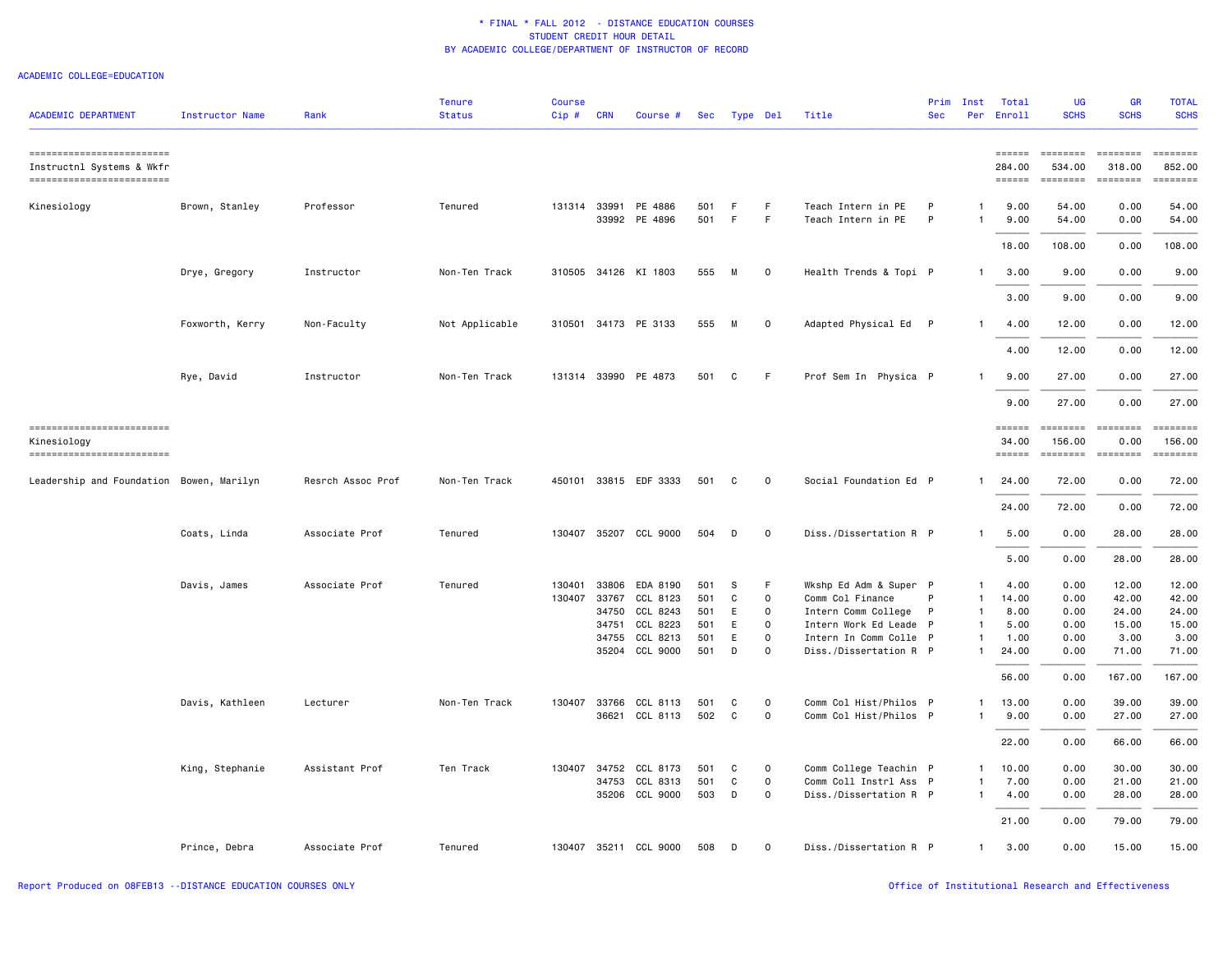| <b>ACADEMIC DEPARTMENT</b>                                      | <b>Instructor Name</b> | Rank           | <b>Tenure</b><br><b>Status</b> | <b>Course</b><br>Cip# | <b>CRN</b> | Course #                                           | Sec               | Type Del    |                    | Title                                                              | Prim<br><b>Sec</b> | Inst               | Total<br>Per Enroll                    | <b>UG</b><br><b>SCHS</b>               | <b>GR</b><br><b>SCHS</b>   | <b>TOTAL</b><br><b>SCHS</b>   |
|-----------------------------------------------------------------|------------------------|----------------|--------------------------------|-----------------------|------------|----------------------------------------------------|-------------------|-------------|--------------------|--------------------------------------------------------------------|--------------------|--------------------|----------------------------------------|----------------------------------------|----------------------------|-------------------------------|
|                                                                 |                        |                |                                |                       |            |                                                    |                   |             |                    |                                                                    |                    |                    | 3.00                                   | 0.00                                   | 15.00                      | 15.00                         |
| Leadership and Foundation Stumpf, Arthur                        |                        | Associate Prof | Tenured                        | 130407                |            | 33768 CCL 8333<br>34754 CCL 8283<br>35205 CCL 9000 | 501<br>501<br>502 | C<br>C<br>D | F.<br>0<br>$\circ$ | Comm Col Admin<br>Leadership Comm Coll P<br>Diss./Dissertation R P | P                  | 1.<br>$\mathbf{1}$ | 15.00<br>11.00<br>13.00                | 0.00<br>0.00<br>0.00                   | 45.00<br>33.00<br>66.00    | 45.00<br>33.00<br>66.00       |
|                                                                 | Williams, Frankie      | Associate Prof | Tenured                        | 130407                |            | 35209 CCL 9000                                     | 506               | D           | $\mathbf 0$        | Diss./Dissertation R P                                             |                    | 1.                 | 39.00<br>4.00                          | 0.00<br>0.00                           | 144.00<br>8.00             | 144.00<br>8.00                |
| -------------------------                                       |                        |                |                                |                       |            |                                                    |                   |             |                    |                                                                    |                    |                    | 4.00<br>======                         | 0.00<br>========                       | 8.00<br><b>ESSESSE</b>     | 8.00<br>EEEEEEEE              |
| Leadership and Foundation<br>-------------------------<br>Music | Ensor, Carol           | Lecturer       | Non-Ten Track                  | 500901                |            | 33989 MU 1113                                      | 501               | C.          | $\mathbf{O}$       | His & Apprec Of Musi P                                             |                    | $\mathbf{1}$       | 174.00<br>======<br>17.00              | 72.00<br>========<br>51.00             | 507.00<br>========<br>0.00 | 579.00<br>========<br>51.00   |
| ===========================                                     |                        |                |                                |                       |            |                                                    |                   |             |                    |                                                                    |                    |                    | 17.00<br>======                        | 51.00<br>========                      | 0.00<br>========           | 51.00<br>========             |
| Music<br>==========================                             |                        |                |                                |                       |            |                                                    |                   |             |                    |                                                                    |                    |                    | 17.00<br>======<br>$=$ $=$ $=$ $=$ $=$ | 51.00<br>=================<br>======== | 0.00<br>========           | 51.00<br>========<br>======== |
|                                                                 |                        |                |                                |                       |            |                                                    |                   |             |                    |                                                                    |                    |                    | 971.00                                 | 1839,00                                | 1589.00<br>========        | 3428.00<br>---------          |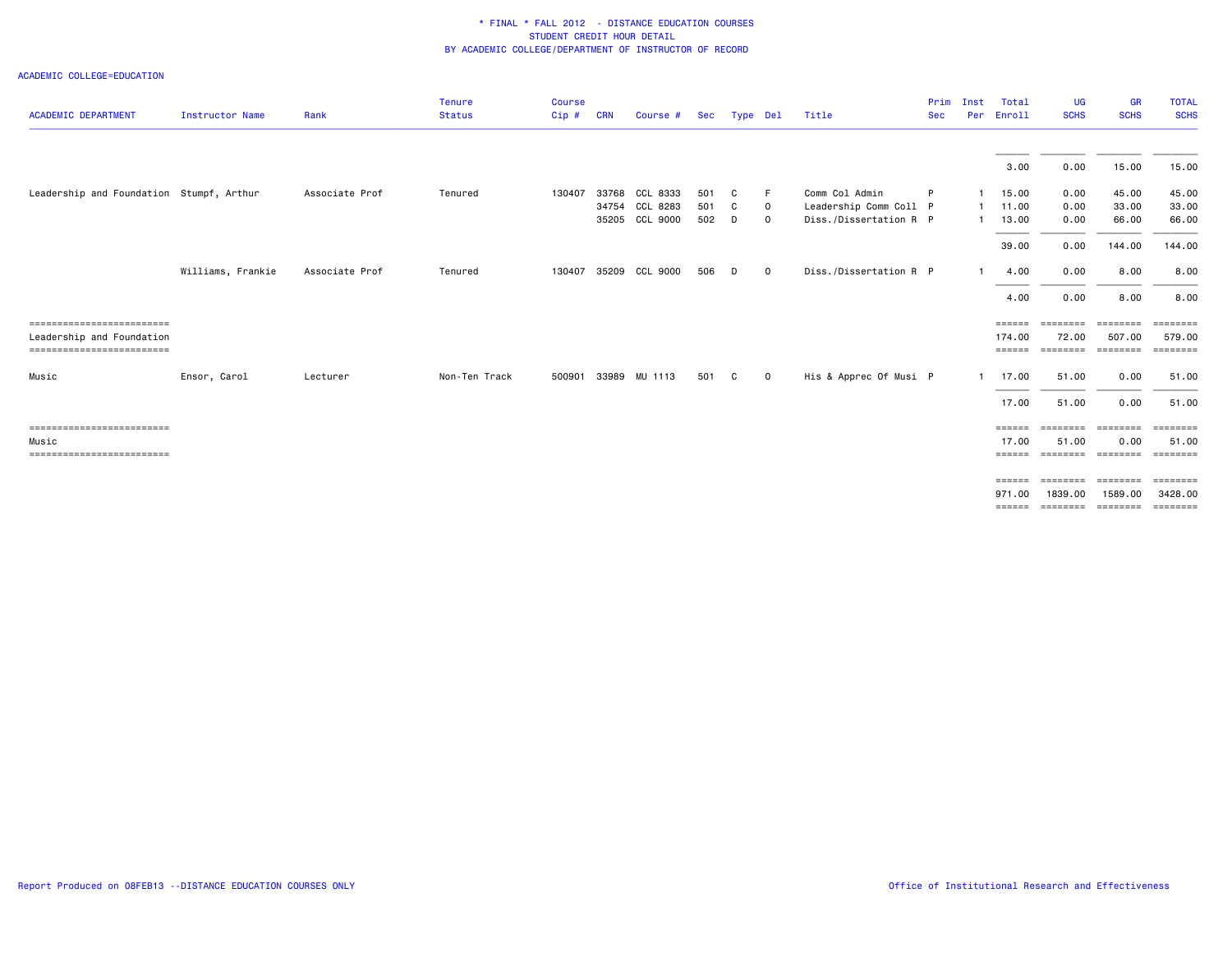#### ACADEMIC COLLEGE=ENGINEERING

| <b>ACADEMIC DEPARTMENT</b>                                                    | <b>Instructor Name</b> | Rank               | <b>Tenure</b><br><b>Status</b> | <b>Course</b><br>Cip# | <b>CRN</b>     | Course #                                             | Sec                      | Type Del                             |                                                           | Title                                                                                           | Prim<br><b>Sec</b> | Inst<br>Per                                                          | Total<br>Enroll                         | <b>UG</b><br><b>SCHS</b>             | <b>GR</b><br><b>SCHS</b>              | <b>TOTAL</b><br><b>SCHS</b>           |
|-------------------------------------------------------------------------------|------------------------|--------------------|--------------------------------|-----------------------|----------------|------------------------------------------------------|--------------------------|--------------------------------------|-----------------------------------------------------------|-------------------------------------------------------------------------------------------------|--------------------|----------------------------------------------------------------------|-----------------------------------------|--------------------------------------|---------------------------------------|---------------------------------------|
| Aerospace Engineering                                                         | Janus, Jonathan        | Associate Prof     | Tenured                        | 140201                | 33735<br>34471 | ASE 8413<br>ASE 8313                                 | 501<br>501               | C<br>$\mathtt{C}$                    | $\mathbf I$<br>$\mathsf{o}$                               | Comput Fluid Dyn I<br>Adv Comp Aerodyn I                                                        | P<br>P             | $\mathbf{1}$<br>$\mathbf{1}$                                         | 5.00<br>4.00                            | 0.00<br>0.00                         | 15.00<br>12.00                        | 15.00<br>12.00                        |
|                                                                               |                        |                    |                                |                       |                |                                                      |                          |                                      |                                                           |                                                                                                 |                    |                                                                      | 9.00                                    | 0.00                                 | 27.00                                 | 27.00                                 |
|                                                                               | Lacy, Thomas           | Professor          | Tenured                        |                       |                | 141101 34855 EM 8113                                 | 501                      | C                                    | $\mathbf 0$                                               | Theory Of Cont Media P                                                                          |                    | $\mathbf{1}$                                                         | 3.00                                    | 0.00                                 | 9.00                                  | 9.00                                  |
|                                                                               |                        |                    |                                |                       |                |                                                      |                          |                                      |                                                           |                                                                                                 |                    |                                                                      | 3.00                                    | 0.00                                 | 9.00                                  | 9.00                                  |
|                                                                               | Sullivan, Rani         | Associate Prof     | Tenured                        | 140201                |                | 36584 ASE 9000                                       | 503                      | D                                    | $\mathbf 0$                                               | Research/Diss                                                                                   | P                  | $\mathbf{1}$                                                         | 1.00                                    | 0.00                                 | 13.00                                 | 13.00                                 |
|                                                                               |                        |                    |                                |                       |                |                                                      |                          |                                      |                                                           |                                                                                                 |                    |                                                                      | 1.00                                    | 0.00                                 | 13.00                                 | 13.00                                 |
|                                                                               | Thompson, David        | Associate Prof     | Tenured                        | 140201                | 34469          | ASE 6433<br>36346 ASE 9000                           | 501<br>501               | C<br>D                               | $\circ$<br>$\mathbf 0$                                    | Fund Num Grid Gen<br>Research/Diss                                                              | P<br>P             | $\mathbf{1}$<br>$\mathbf{1}$                                         | 1.00<br>1.00                            | 0.00<br>0.00                         | 3.00<br>1.00                          | 3.00<br>1.00                          |
|                                                                               |                        |                    |                                |                       |                |                                                      |                          |                                      |                                                           |                                                                                                 |                    |                                                                      | 2.00                                    | 0.00                                 | 4.00                                  | 4.00                                  |
| ------------------------<br>Aerospace Engineering<br>------------------------ |                        |                    |                                |                       |                |                                                      |                          |                                      |                                                           |                                                                                                 |                    |                                                                      | $=$ = = = = =<br>15.00<br>$=$ = = = = = | ========<br>0.00<br><b>EEEEEEEE</b>  | ========<br>53.00<br>$= 222222222$    | <b>EBBEBBBB</b><br>53.00<br>========  |
| Civil & Environmental Eng Berger, Rutherford                                  |                        | Lecturer           | Non-Ten Track                  |                       |                | 140801 36077 CE 8553                                 | 501                      | C                                    | $\mathbf 0$                                               | Rivers, Estuaries & P                                                                           |                    | 0.34                                                                 | 1.36                                    | 0.00                                 | 4.08                                  | 4.08                                  |
|                                                                               |                        |                    |                                |                       |                |                                                      |                          |                                      |                                                           |                                                                                                 |                    |                                                                      | 1.36                                    | 0.00                                 | 4.08                                  | 4.08                                  |
|                                                                               | Copeland, Ronald       | Lecturer           | Non-Ten Track                  | 140801                |                | 36077 CE 8553                                        | 501                      | C                                    | $\mathbf 0$                                               | Rivers, Estuaries &                                                                             | <b>S</b>           | 0.33                                                                 | 1.32                                    | 0.00                                 | 3.96                                  | 3.96                                  |
|                                                                               |                        |                    |                                |                       |                |                                                      |                          |                                      |                                                           |                                                                                                 |                    |                                                                      | 1.32                                    | 0.00                                 | 3.96                                  | 3.96                                  |
|                                                                               | Diaz-Ramirez, Jairo    | Resrch Assist Prof | Non-Ten Track                  | 140801                |                | 34917 CE 8000<br>35404 CE 6523                       | 501<br>501               | D<br>$\mathbb{C}$                    | $\Omega$<br>$\mathsf{O}$                                  | Research / Thesis<br>Open Chan Hydraul                                                          | P<br>P             | $\mathbf{1}$<br>$\mathbf{1}$                                         | 1.00<br>9.00                            | 0.00<br>0.00                         | 3.00<br>27.00                         | 3.00<br>27.00                         |
|                                                                               |                        |                    |                                |                       |                |                                                      |                          |                                      |                                                           |                                                                                                 |                    |                                                                      | 10.00                                   | 0.00                                 | 30.00                                 | 30.00                                 |
|                                                                               | Gude, Veera            | Assistant Prof     | Ten Track                      | 140801                |                | 34451 CE 6843                                        | 501                      | C                                    | $\mathbf 0$                                               | Environ Engineering                                                                             | $\mathsf{P}$       | $\mathbf{1}$                                                         | 3.00                                    | 0.00                                 | 9.00                                  | 9.00                                  |
|                                                                               |                        |                    |                                |                       |                |                                                      |                          |                                      |                                                           |                                                                                                 |                    |                                                                      | 3.00                                    | 0.00                                 | 9.00                                  | 9.00                                  |
|                                                                               | Gullett, Philip        | Associate Prof     | Tenured                        | 140801                | 34921<br>35881 | CE 8000<br>CE 8683<br>36191 CE 7000<br>36192 CE 7000 | 505<br>501<br>503<br>504 | D<br>C<br>$\mathbf I$<br>$\mathbf I$ | $\mathsf{o}$<br>$\mathbf 0$<br>$\mathbf 0$<br>$\mathbf 0$ | Research / Thesis<br>Finite Element Analy P<br>Directed Indiv Study P<br>Directed Indiv Study P | P                  | $\overline{1}$<br>$\overline{1}$<br>$\overline{1}$<br>$\overline{1}$ | 3.00<br>9.00<br>1.00<br>1.00            | 0.00<br>0.00<br>0.00<br>0.00         | 3.00<br>27.00<br>3.00<br>3.00         | 3.00<br>27.00<br>3.00<br>3.00         |
|                                                                               |                        |                    |                                |                       |                |                                                      |                          |                                      |                                                           |                                                                                                 |                    |                                                                      | 14.00                                   | 0.00                                 | 36.00                                 | 36.00                                 |
|                                                                               | Howard, Isaac          | Associate Prof     | Tenured                        | 140801                | 34935<br>36066 | 34922 CE 8000<br>CE 9000<br>CE 7000<br>36067 CE 7000 | 506<br>506<br>501<br>502 | D<br>D<br>Ι.<br>$\mathbf{I}$         | $\mathbf 0$<br>$\mathsf{o}$<br>$\circ$<br>$\mathbf 0$     | Research / Thesis<br>Research / Diss<br>Directed Indiv Study P<br>Directed Indiv Study P        | P<br>P             | $\mathbf{1}$<br>$\overline{1}$<br>$\overline{1}$<br>$\overline{1}$   | 1.00<br>2.00<br>1.00<br>1.00<br>5.00    | 0.00<br>0.00<br>0.00<br>0.00<br>0.00 | 3.00<br>4.00<br>3.00<br>3.00<br>13,00 | 3,00<br>4.00<br>3.00<br>3.00<br>13.00 |
|                                                                               | Martin, James          | Professor          | Tenured                        | 140801                | 34925          | CE 8000<br>140805 34455 CE 8573                      | 509<br>501               | D<br>C                               | $\circ$<br>$\overline{0}$                                 | Research / Thesis<br>Hydro-environmental P                                                      | P                  | $\mathbf{1}$<br>$\mathbf{1}$                                         | 2.00<br>18.00                           | 0.00<br>0.00                         | 3.00<br>54.00                         | 3.00<br>54.00                         |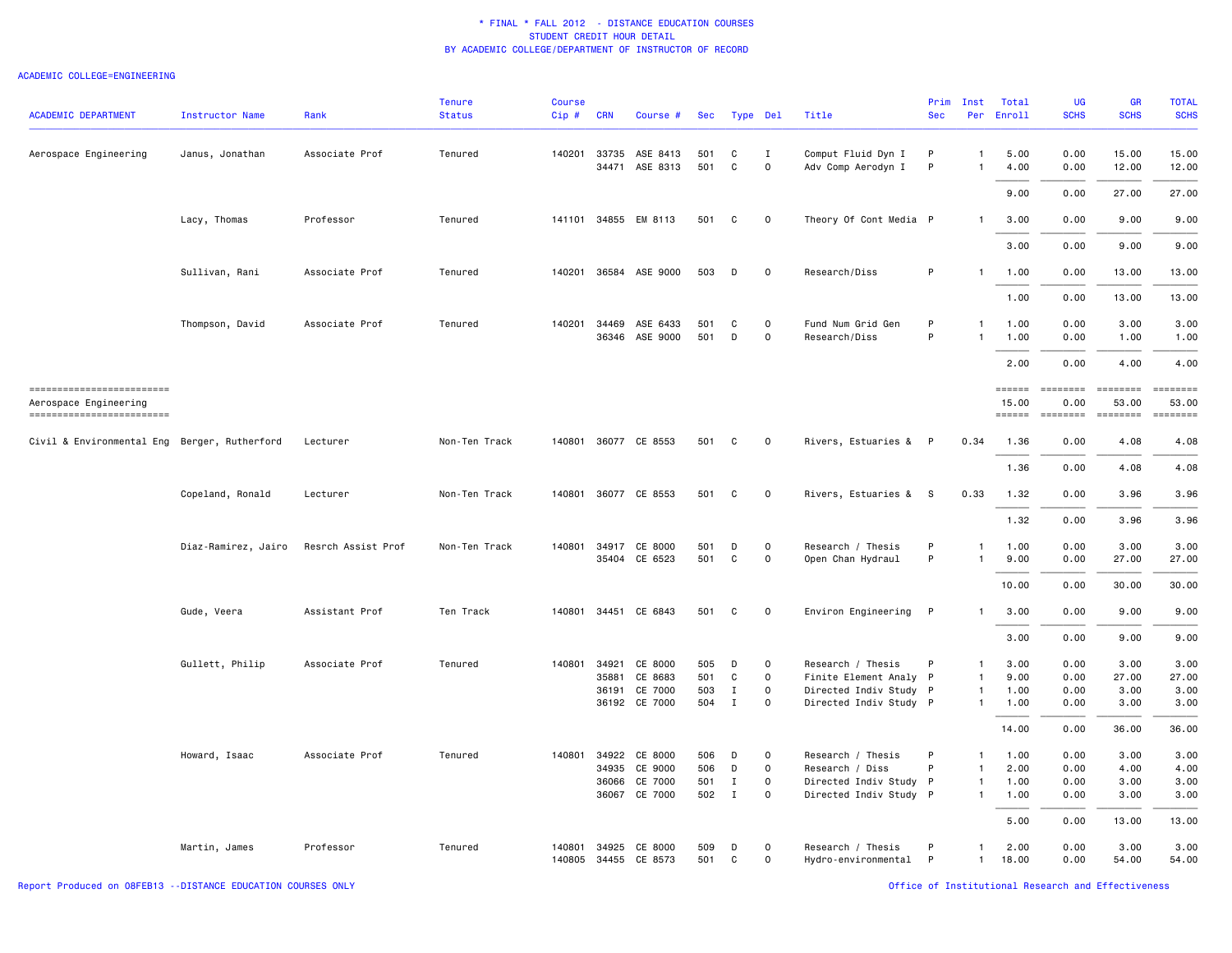#### ACADEMIC COLLEGE=ENGINEERING

| <b>ACADEMIC DEPARTMENT</b>                                                           | Instructor Name   | Rank             | <b>Tenure</b><br><b>Status</b> | Course<br>Cip#   | <b>CRN</b> | Course #                         | Sec        |              | Type Del                 | Title                                     | Prim<br><b>Sec</b> | Inst<br>Per                  | Total<br>Enroll                               | <b>UG</b><br><b>SCHS</b>                                                                                                                     | <b>GR</b><br><b>SCHS</b>      | <b>TOTAL</b><br><b>SCHS</b> |
|--------------------------------------------------------------------------------------|-------------------|------------------|--------------------------------|------------------|------------|----------------------------------|------------|--------------|--------------------------|-------------------------------------------|--------------------|------------------------------|-----------------------------------------------|----------------------------------------------------------------------------------------------------------------------------------------------|-------------------------------|-----------------------------|
|                                                                                      |                   |                  |                                |                  |            |                                  |            |              |                          |                                           |                    |                              | 20.00                                         | 0.00                                                                                                                                         | 57.00                         | 57.00                       |
| Civil & Environmental Eng McAnally, William                                          |                   | Resrch Professor | Non-Ten Track                  | 140801           |            | 34926 CE 8000<br>34939 CE 9000   | 510<br>510 | D<br>D       | $\Omega$<br>0            | Research / Thesis<br>Research / Diss      | P<br>P             | $\mathbf{1}$<br>$\mathbf{1}$ | 2.00<br>1.00                                  | 0.00<br>0.00                                                                                                                                 | 2.00<br>3.00                  | 2.00<br>3.00                |
|                                                                                      |                   |                  |                                |                  |            |                                  |            |              |                          |                                           |                    |                              | 3.00                                          | 0.00                                                                                                                                         | 5.00                          | 5.00                        |
|                                                                                      | Peters, John      | Lecturer         | Non-Ten Track                  | 140899           |            | 35882 CE 8990                    | 501        | C            | 0                        | Special Topic In CE P                     |                    |                              | 1 11.00                                       | 0.00                                                                                                                                         | 33.00                         | 33.00                       |
|                                                                                      |                   |                  |                                |                  |            |                                  |            |              |                          |                                           |                    |                              | 11.00                                         | 0.00                                                                                                                                         | 33.00                         | 33.00                       |
|                                                                                      | Smith, Jane       | Lecturer         | Non-Ten Track                  |                  |            | 140801 36077 CE 8553             | 501        | C            | 0                        | Rivers, Estuaries & S                     |                    | 0.33                         | 1.32                                          | 0.00                                                                                                                                         | 3.96                          | 3.96                        |
|                                                                                      |                   |                  |                                |                  |            |                                  |            |              |                          |                                           |                    |                              | 1.32                                          | 0.00                                                                                                                                         | 3.96                          | 3.96                        |
|                                                                                      | Truax, Dennis     | Professor        | Tenured                        | 140801           |            | 34940 CE 9000                    | 511        | D            | 0                        | Research / Diss                           | P                  | $\mathbf{1}$                 | 1.00                                          | 0.00                                                                                                                                         | 9.00                          | 9.00                        |
|                                                                                      |                   |                  |                                |                  |            |                                  |            |              |                          |                                           |                    |                              | 1.00                                          | 0.00                                                                                                                                         | 9.00                          | 9.00                        |
|                                                                                      | White, Thomas     | Professor        | Tenured                        | 140801           |            | 34928 CE 8000                    | 512        | D            | 0                        | Research / Thesis                         | P                  | -1                           | 1.00                                          | 0.00                                                                                                                                         | 6.00                          | 6.00                        |
|                                                                                      |                   |                  |                                |                  |            |                                  |            |              |                          |                                           |                    |                              | 1.00                                          | 0.00                                                                                                                                         | 6.00                          | 6.00                        |
|                                                                                      | Woodson, Stanley  | Lecturer         | Non-Ten Track                  | 140801           |            | 36079 CE 8673                    | 501        | C            | $\mathbf 0$              | <b>Blast Effects</b>                      | P                  | -1                           | 18.00                                         | 0.00                                                                                                                                         | 54.00                         | 54.00                       |
|                                                                                      |                   |                  |                                |                  |            |                                  |            |              |                          |                                           |                    |                              | 18.00                                         | 0.00                                                                                                                                         | 54.00                         | 54.00                       |
|                                                                                      | Zhang, Li         | Associate Prof   | Tenured                        | 140801           |            | 34942 CE 9000                    | 513        | D            | $\mathbf 0$              | Research / Diss                           | P                  | $\mathbf{1}$                 | 2.00                                          | 0.00                                                                                                                                         | 6.00                          | 6.00                        |
|                                                                                      |                   |                  |                                |                  |            |                                  |            |              |                          |                                           |                    |                              | 2.00                                          | 0.00                                                                                                                                         | 6.00                          | 6.00                        |
| -------------------------<br>Civil & Environmental Eng<br>========================== |                   |                  |                                |                  |            |                                  |            |              |                          |                                           |                    |                              | $=$ = = = = =<br>92.00<br>$=$ $=$ $=$ $=$ $=$ | $\qquad \qquad \blacksquare \blacksquare \blacksquare \blacksquare \blacksquare \blacksquare \blacksquare \blacksquare \blacksquare$<br>0.00 | ========<br>270.00            | 270.00<br>$= 10000000000$   |
| Computer Science & Engr                                                              | Dampier, David    | Professor        | Tenured                        | 110101           |            | 35055 CSE 8990                   | 504        | C            | 0                        | Special Topic in CS                       | P                  | $\mathbf{1}$                 | 9.00                                          | 0.00                                                                                                                                         | 27.00                         | 27.00                       |
|                                                                                      |                   |                  |                                |                  |            |                                  |            |              |                          |                                           |                    |                              | 9.00                                          | 0.00                                                                                                                                         | 27.00                         | 27.00                       |
|                                                                                      | Dandass, Yoginder | Associate Prof   | Tenured                        |                  |            | 110101 36100 CSE 6713            | 501        | C            | $\mathbf 0$              | Prog Languages                            | P                  | $\mathbf{1}$                 | 1.00                                          | 0.00                                                                                                                                         | 3.00                          | 3.00                        |
|                                                                                      |                   |                  |                                |                  |            |                                  |            |              |                          |                                           |                    |                              | 1.00                                          | 0.00                                                                                                                                         | 3.00                          | 3.00                        |
|                                                                                      | Zhang, Song       | Associate Prof   | Tenured                        | 110101           |            | 36439 CSE 7000                   | 501        | $\mathbf{I}$ | $\mathsf{o}\,$           | Directed Indiv Study P                    |                    | $\mathbf{1}$                 | 1.00                                          | 0.00                                                                                                                                         | 3.00                          | 3.00                        |
|                                                                                      |                   |                  |                                |                  |            |                                  |            |              |                          |                                           |                    |                              | 1.00                                          | 0.00                                                                                                                                         | 3.00                          | 3.00                        |
| ------------------------<br>Computer Science & Engr<br>------------------------      |                   |                  |                                |                  |            |                                  |            |              |                          |                                           |                    |                              | $=$ $=$ $=$ $=$ $=$ $=$<br>11.00<br>======    | $=$ ========<br>0.00<br>========                                                                                                             | ========<br>33.00<br>======== | 33.00<br>========           |
| Electrical & Computer Eng Abdelwahed, Sherif                                         |                   | Associate Prof   | Tenured                        | 140901<br>141001 |            | 33803 ECE 6713<br>36474 ECE 8000 | 501<br>503 | C<br>D       | $\Omega$<br>$\mathsf{o}$ | Computer Architectur P<br>Research/Thesis | P                  | -1<br>$\mathbf{1}$           | 9.00<br>1.00                                  | 0.00<br>0.00                                                                                                                                 | 27.00<br>1.00                 | 27.00<br>1.00               |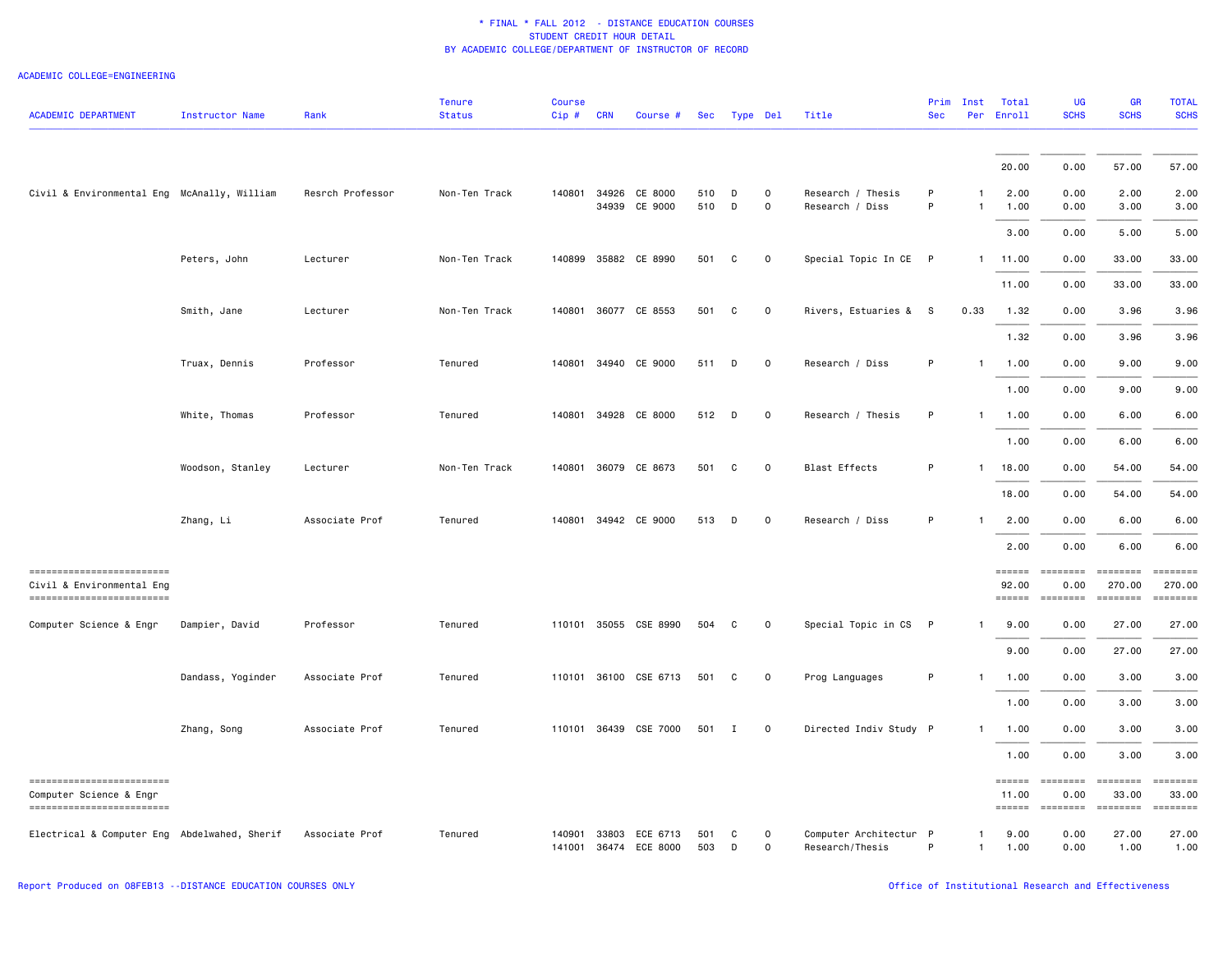#### ACADEMIC COLLEGE=ENGINEERING

| <b>ACADEMIC DEPARTMENT</b>                                                            | Instructor Name                | Rank           | <b>Tenure</b><br><b>Status</b> | Course<br>Cip#   | <b>CRN</b>     | Course #                 |            | Sec Type Del |                     | Title                                     | Prim<br><b>Sec</b> | Inst<br>Per                  | Total<br>Enroll                                | UG<br><b>SCHS</b>                        | <b>GR</b><br><b>SCHS</b> | <b>TOTAL</b><br><b>SCHS</b> |
|---------------------------------------------------------------------------------------|--------------------------------|----------------|--------------------------------|------------------|----------------|--------------------------|------------|--------------|---------------------|-------------------------------------------|--------------------|------------------------------|------------------------------------------------|------------------------------------------|--------------------------|-----------------------------|
|                                                                                       |                                |                |                                |                  |                |                          |            |              |                     |                                           |                    |                              | 10.00                                          | 0.00                                     | 28.00                    | 28.00                       |
| Electrical & Computer Eng Anderson, Derek                                             |                                | Assistant Prof | Ten Track                      |                  |                | 141001 33802 ECE 6413    | 501        | C            | $\Omega$            | Digital SIgnal Proce P                    |                    | $\mathbf{1}$                 | 9.00                                           | 0.00                                     | 27.00                    | 27.00                       |
|                                                                                       |                                |                |                                |                  |                |                          |            |              |                     |                                           |                    |                              | 9.00                                           | 0.00                                     | 27.00                    | 27.00                       |
|                                                                                       | Du, Qian                       | Associate Prof | Tenured                        | 140901<br>141001 | 35360<br>36184 | ECE 8473<br>ECE 8493     | 501<br>501 | C<br>C       | $\mathbf 0$<br>0    | Digital Image Proces P<br>Neural Networks | P                  | $\mathbf{1}$<br>$\mathbf{1}$ | 1.00<br>1.00                                   | 0.00<br>0.00                             | 3.00<br>3.00             | 3.00<br>3.00                |
|                                                                                       |                                |                |                                |                  |                |                          |            |              |                     |                                           |                    |                              | 2.00                                           | 0.00                                     | 6.00                     | 6.00                        |
|                                                                                       | Fowler, James                  | Professor      | Tenured                        | 141001           |                | 36186 ECE 9000           | 503        | D            | $\mathsf{O}\xspace$ | Research/Diss                             | P                  | $\mathbf{1}$                 | 1.00                                           | 0.00                                     | 1.00                     | 1.00                        |
|                                                                                       |                                |                |                                |                  |                |                          |            |              |                     |                                           |                    |                              | 1.00                                           | 0.00                                     | 1.00                     | 1.00                        |
|                                                                                       | Grzybowski, Stanisla Professor |                | Tenured                        | 141001           |                | 36256 ECE 7000           | 501        | I            | 0                   | Directed Indiv Study P                    |                    | $\mathbf{1}$                 | 1.00<br>1.00                                   | 0.00<br>0.00                             | 3.00<br>3.00             | 3.00<br>3.00                |
|                                                                                       | King, Roger                    | Non-Faculty    | Not Applicable                 | 141001           |                | 35971 ECE 9000           | 501        | D            | $\mathsf{O}\xspace$ | Research/Diss                             | P                  | $\mathbf{1}$                 | 2.00                                           | 0.00                                     | 2.00                     | 2.00                        |
|                                                                                       |                                |                |                                |                  |                |                          |            |              |                     |                                           |                    |                              | 2.00                                           | 0.00                                     | 2.00                     | 2.00                        |
|                                                                                       | Mazzola, Michael               | Professor      | Tenured                        | 141001           |                | 36600 ECE 9000           | 504        | D            | $\mathbf 0$         | Research/Diss                             | P                  | $\mathbf{1}$                 | 1.00                                           | 0.00                                     | 1.00                     | 1.00                        |
|                                                                                       |                                |                |                                |                  |                |                          |            |              |                     |                                           |                    |                              | 1.00                                           | 0.00                                     | 1.00                     | 1.00                        |
|                                                                                       | Morris, Thomas                 | Assistant Prof | Ten Track                      | 141001           |                | 35970 ECE 8000           | 502        | D            | $\mathsf{o}\,$      | Research/Thesis                           | P                  | $\mathbf{1}$                 | 1.00                                           | 0.00                                     | 2.00                     | 2.00                        |
|                                                                                       |                                |                |                                |                  |                |                          |            |              |                     |                                           |                    |                              | 1.00                                           | 0.00                                     | 2.00                     | 2.00                        |
|                                                                                       | Younan, Nicolas                | Professor      | Tenured                        | 141001           |                | 35972 ECE 9000           | 502        | D            | $\Omega$            | Research/Diss                             | P                  | $\mathbf{1}$                 | 2.00                                           | 0.00                                     | 3.00                     | 3.00                        |
|                                                                                       |                                |                |                                |                  |                |                          |            |              |                     |                                           |                    |                              | 2.00                                           | 0.00                                     | 3.00                     | 3.00                        |
| ==========================<br>Electrical & Computer Eng<br>========================== |                                |                |                                |                  |                |                          |            |              |                     |                                           |                    |                              | $=$ $=$ $=$ $=$ $=$ $=$ $=$<br>29.00<br>====== | <b>EEEEEEE</b><br>0.00<br>$= 1000000000$ | ========<br>73.00        | $= 1.122222222$<br>73.00    |
| Industrial & Systems Engr Bullington, Stanley                                         |                                | Professor      | Tenured                        |                  |                | 141701 35694 IE 9000     | 502        | D            | 0                   | Research/DIss                             | P                  | $\mathbf{1}$                 | 2.00                                           | 0.00                                     | 2.00                     | 2.00                        |
|                                                                                       |                                |                |                                |                  |                |                          |            |              |                     |                                           |                    |                              | 2.00                                           | 0.00                                     | 2.00                     | 2.00                        |
|                                                                                       | Dalton, Larry                  | Non-Faculty    | Not Applicable                 | 141701           | 34478<br>34479 | IE 6333<br>IE 6653       | 501<br>501 | C<br>C       | 0<br>0              | Prod Control Sys I<br>Ind Qual Control I  | P<br>P             | $\mathbf{1}$<br>$\mathbf{1}$ | 10.00<br>7.00                                  | 0.00<br>0.00                             | 30.00<br>21.00           | 30.00<br>21.00              |
|                                                                                       |                                |                |                                |                  |                |                          |            |              |                     |                                           |                    |                              | 17.00                                          | 0.00                                     | 51.00                    | 51.00                       |
|                                                                                       | Eksioglu, Burak                | Associate Prof | Tenured                        | 141701           | 34483          | IE 8353<br>35695 IE 9000 | 501<br>503 | C<br>D       | 0<br>0              | Mfg Systems Modeling P<br>Research/DIss   | P                  | $\mathbf{1}$<br>$\mathbf{1}$ | 7.00<br>3.00                                   | 0.00<br>0.00                             | 21.00<br>4.00            | 21.00<br>4.00               |
|                                                                                       |                                |                |                                |                  |                |                          |            |              |                     |                                           |                    |                              | 10.00                                          | 0.00                                     | 25.00                    | 25.00                       |
|                                                                                       | Eksioglu, Sandra               | Associate Prof | Tenured                        |                  |                | 141701 34484 IE 8753     | 501        | C            | 0                   | Network Flow & Dynam P                    |                    | $\mathbf{1}$                 | 6.00                                           | 0.00                                     | 18.00                    | 18.00                       |

Report Produced on 08FEB13 --DISTANCE EDUCATION COURSES ONLY **COURSES ONLY COURSES ONLY COURSES ONLY COURSES ONLY**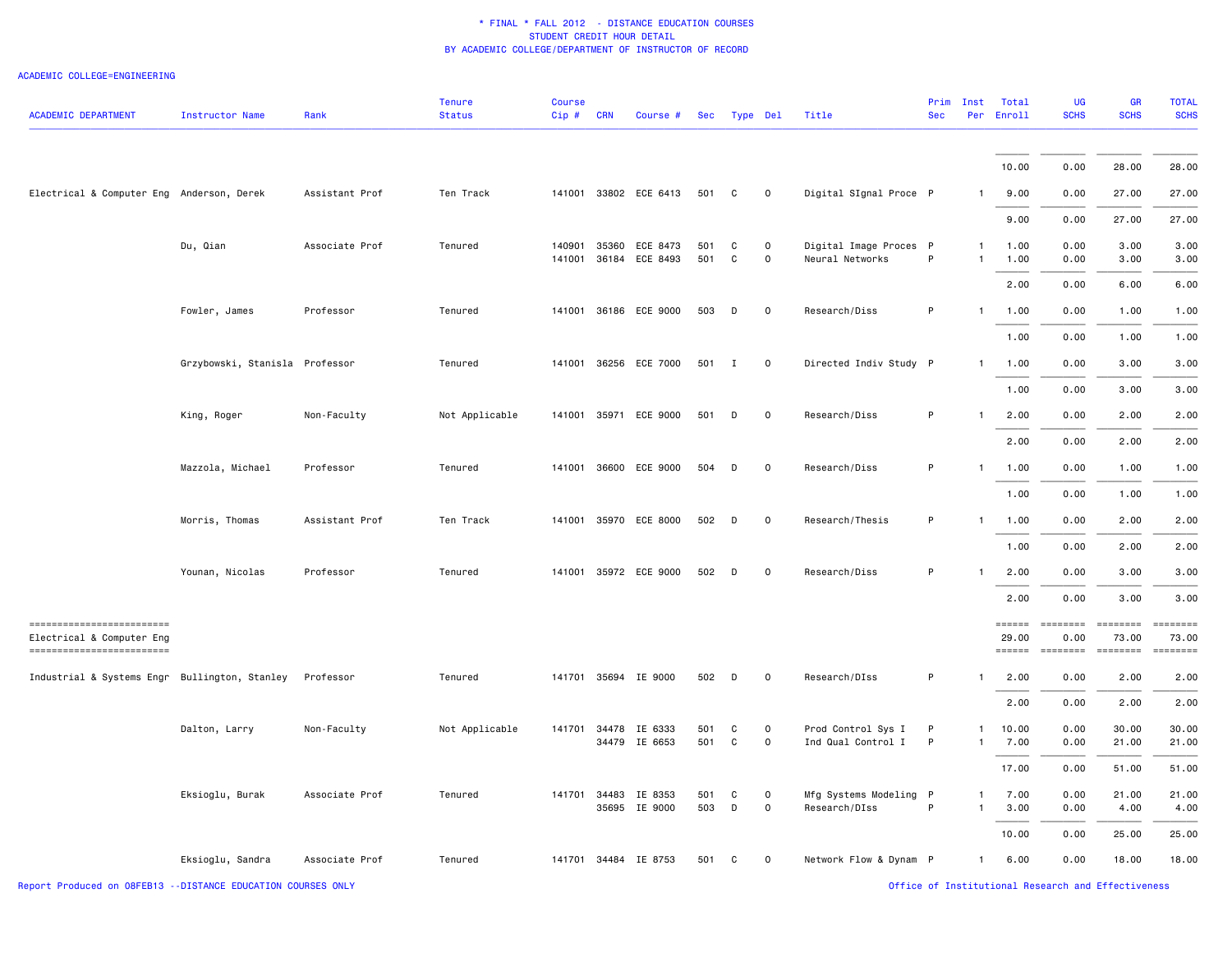| ACADEMIC COLLEGE=ENGINEERING |
|------------------------------|
|                              |

| <b>ACADEMIC DEPARTMENT</b>                          | <b>Instructor Name</b> | Rank           | <b>Tenure</b><br><b>Status</b> | <b>Course</b><br>Cip# | <b>CRN</b> | Course #             |     | Sec Type Del |              | Title                  | Prim<br><b>Sec</b> | Inst         | Total<br>Per Enroll                                                | <b>UG</b><br><b>SCHS</b>                                                                                                                                                                                                                                                                                                                                                                                                                                                                       | <b>GR</b><br><b>SCHS</b>                                                                                                                                                                                                                                                                                                                                                                                                                                                               | <b>TOTAL</b><br><b>SCHS</b> |
|-----------------------------------------------------|------------------------|----------------|--------------------------------|-----------------------|------------|----------------------|-----|--------------|--------------|------------------------|--------------------|--------------|--------------------------------------------------------------------|------------------------------------------------------------------------------------------------------------------------------------------------------------------------------------------------------------------------------------------------------------------------------------------------------------------------------------------------------------------------------------------------------------------------------------------------------------------------------------------------|----------------------------------------------------------------------------------------------------------------------------------------------------------------------------------------------------------------------------------------------------------------------------------------------------------------------------------------------------------------------------------------------------------------------------------------------------------------------------------------|-----------------------------|
|                                                     |                        |                |                                |                       |            |                      |     |              |              |                        |                    |              |                                                                    |                                                                                                                                                                                                                                                                                                                                                                                                                                                                                                |                                                                                                                                                                                                                                                                                                                                                                                                                                                                                        |                             |
| Industrial & Systems Engr Green, Robert             |                        | Non-Faculty    | Not Applicable                 |                       |            | 141701 33946 IE 6553 | 501 | C            | Ι.           | Eng Law & Ethics       | s                  | 0.5          | 6.00<br>5.50                                                       | 0.00<br>0.00                                                                                                                                                                                                                                                                                                                                                                                                                                                                                   | 18.00<br>16.50                                                                                                                                                                                                                                                                                                                                                                                                                                                                         | 18.00<br>16.50              |
|                                                     |                        |                |                                |                       |            |                      |     |              |              |                        |                    |              |                                                                    |                                                                                                                                                                                                                                                                                                                                                                                                                                                                                                |                                                                                                                                                                                                                                                                                                                                                                                                                                                                                        |                             |
|                                                     |                        |                |                                |                       |            |                      |     |              |              |                        |                    |              | 5.50                                                               | 0.00                                                                                                                                                                                                                                                                                                                                                                                                                                                                                           | 16.50                                                                                                                                                                                                                                                                                                                                                                                                                                                                                  | 16.50                       |
|                                                     | Greenwood, Allen       | Professor      | Tenured                        | 141701                | 33950      | IE 8583              | 501 | C            | $\Omega$     | Enterprise Systems E P |                    | $\mathbf{1}$ | 15.00                                                              | 0.00                                                                                                                                                                                                                                                                                                                                                                                                                                                                                           | 45.00                                                                                                                                                                                                                                                                                                                                                                                                                                                                                  | 45.00                       |
|                                                     |                        |                |                                |                       |            | 34480 IE 6773        | 501 | C            | $\mathsf{o}$ | Sys Simulation I       | P                  | $\mathbf{1}$ | 11.00                                                              | 0.00                                                                                                                                                                                                                                                                                                                                                                                                                                                                                           | 33.00                                                                                                                                                                                                                                                                                                                                                                                                                                                                                  | 33.00                       |
|                                                     |                        |                |                                |                       |            | 35692 IE 8000        | 503 | D            | $\mathsf{o}$ | Research / Thesis      | P                  | $\mathbf{1}$ | 2.00                                                               | 0.00                                                                                                                                                                                                                                                                                                                                                                                                                                                                                           | 4.00                                                                                                                                                                                                                                                                                                                                                                                                                                                                                   | 4.00                        |
|                                                     |                        |                |                                |                       |            | 35697 IE 9000        | 505 | D            | $\mathsf{o}$ | Research/DIss          | P                  | $\mathbf{1}$ | 3.00                                                               | 0.00                                                                                                                                                                                                                                                                                                                                                                                                                                                                                           | 6.00                                                                                                                                                                                                                                                                                                                                                                                                                                                                                   | 6.00                        |
|                                                     |                        |                |                                |                       |            |                      |     |              |              |                        |                    |              | 31.00                                                              | 0.00                                                                                                                                                                                                                                                                                                                                                                                                                                                                                           | 88.00                                                                                                                                                                                                                                                                                                                                                                                                                                                                                  | 88.00                       |
|                                                     | Reeves, Kari           | Associate Prof | Tenured                        | 141701                |            | 34824 IE 6113        | 501 | В            | 0            | Human Factors Eng      | P                  | $\mathbf{1}$ | 11.00                                                              | 0.00                                                                                                                                                                                                                                                                                                                                                                                                                                                                                           | 33.00                                                                                                                                                                                                                                                                                                                                                                                                                                                                                  | 33.00                       |
|                                                     |                        |                |                                |                       |            | 35118 IE 8990        | 501 | C            | $\mathsf{o}$ | Special Topic In IE    | $\mathsf{P}$       | $\mathbf{1}$ | 10.00                                                              | 0.00                                                                                                                                                                                                                                                                                                                                                                                                                                                                                           | 30.00                                                                                                                                                                                                                                                                                                                                                                                                                                                                                  | 30.00                       |
|                                                     |                        |                |                                |                       | 35690      | IE 8000              | 501 | D            | $\Omega$     | Research / Thesis      | P                  | $\mathbf{1}$ | 1.00                                                               | 0.00                                                                                                                                                                                                                                                                                                                                                                                                                                                                                           | 1.00                                                                                                                                                                                                                                                                                                                                                                                                                                                                                   | 1.00                        |
|                                                     |                        |                |                                |                       |            | 35693 IE 9000        | 501 | D            | $\mathsf{o}$ | Research/DIss          | P                  | $\mathbf{1}$ | 2.00                                                               | 0.00                                                                                                                                                                                                                                                                                                                                                                                                                                                                                           | 6.00                                                                                                                                                                                                                                                                                                                                                                                                                                                                                   | 6.00                        |
|                                                     |                        |                |                                |                       |            | 36466 IE 7000        | 501 | Ι.           | 0            | Directed Indiv Study P |                    | $\mathbf{1}$ | 1.00                                                               | 0.00                                                                                                                                                                                                                                                                                                                                                                                                                                                                                           | 3.00                                                                                                                                                                                                                                                                                                                                                                                                                                                                                   | 3.00                        |
|                                                     |                        |                |                                |                       |            |                      |     |              |              |                        |                    |              | 25.00                                                              | 0.00                                                                                                                                                                                                                                                                                                                                                                                                                                                                                           | 73.00                                                                                                                                                                                                                                                                                                                                                                                                                                                                                  | 73.00                       |
|                                                     | Strawderman, Lesley    | Assistant Prof | Ten Track                      | 141701                |            | 35698 IE 9000        | 506 | D            | 0            | Research/DIss          | P                  | $\mathbf{1}$ | 1.00                                                               | 0.00                                                                                                                                                                                                                                                                                                                                                                                                                                                                                           | 3.00                                                                                                                                                                                                                                                                                                                                                                                                                                                                                   | 3.00                        |
|                                                     |                        |                |                                |                       |            |                      |     |              |              |                        |                    |              | 1.00                                                               | 0.00                                                                                                                                                                                                                                                                                                                                                                                                                                                                                           | 3.00                                                                                                                                                                                                                                                                                                                                                                                                                                                                                   | 3.00                        |
|                                                     | Usher, John            | Professor      | Tenured                        | 141701                |            | 33946 IE 6553        | 501 | C            | I            | Eng Law & Ethics       | P                  | 0.5          | 5.50                                                               | 0.00                                                                                                                                                                                                                                                                                                                                                                                                                                                                                           | 16.50                                                                                                                                                                                                                                                                                                                                                                                                                                                                                  | 16.50                       |
|                                                     |                        |                |                                |                       |            | 35696 IE 9000        | 504 | D            | 0            | Research/DIss          | P                  | $\mathbf{1}$ | 3.00                                                               | 0.00                                                                                                                                                                                                                                                                                                                                                                                                                                                                                           | 8.00                                                                                                                                                                                                                                                                                                                                                                                                                                                                                   | 8.00                        |
|                                                     |                        |                |                                |                       |            |                      |     |              |              |                        |                    |              | 8.50                                                               | 0.00                                                                                                                                                                                                                                                                                                                                                                                                                                                                                           | 24.50                                                                                                                                                                                                                                                                                                                                                                                                                                                                                  | 24.50                       |
| ------------------------                            |                        |                |                                |                       |            |                      |     |              |              |                        |                    |              | $= = = = = =$                                                      | $\qquad \qquad \equiv \equiv \equiv \equiv \equiv \equiv \equiv \equiv$                                                                                                                                                                                                                                                                                                                                                                                                                        | ========                                                                                                                                                                                                                                                                                                                                                                                                                                                                               |                             |
| Industrial & Systems Engr                           |                        |                |                                |                       |            |                      |     |              |              |                        |                    |              | 106.00                                                             | 0.00                                                                                                                                                                                                                                                                                                                                                                                                                                                                                           | 301.00                                                                                                                                                                                                                                                                                                                                                                                                                                                                                 | 301.00                      |
| -------------------------                           |                        |                |                                |                       |            |                      |     |              |              |                        |                    |              | $=$ = = = = =                                                      |                                                                                                                                                                                                                                                                                                                                                                                                                                                                                                | <b>EDEDEDER</b>                                                                                                                                                                                                                                                                                                                                                                                                                                                                        |                             |
| Mechanical Engineering                              | Horstemeyer, Mark      | Professor      | Tenured                        |                       |            | 141901 35988 ME 8990 | 504 | C            | $\mathbf 0$  | Special Topic In ME P  |                    | $\mathbf{1}$ | 1.00                                                               | 0.00                                                                                                                                                                                                                                                                                                                                                                                                                                                                                           | 3.00                                                                                                                                                                                                                                                                                                                                                                                                                                                                                   | 3.00                        |
|                                                     |                        |                |                                |                       |            |                      |     |              |              |                        |                    |              | 1.00                                                               | 0.00                                                                                                                                                                                                                                                                                                                                                                                                                                                                                           | 3.00                                                                                                                                                                                                                                                                                                                                                                                                                                                                                   | 3.00                        |
|                                                     | Schneider, Judith      | Professor      | Tenured                        | 141901                |            | 35359 ME 6133        | 501 | C            | 0            | Mechanical Metallurg P |                    | $\mathbf{1}$ | 6.00                                                               | 0.00                                                                                                                                                                                                                                                                                                                                                                                                                                                                                           | 18.00                                                                                                                                                                                                                                                                                                                                                                                                                                                                                  | 18.00                       |
|                                                     |                        |                |                                |                       |            |                      |     |              |              |                        |                    |              | 6.00                                                               | 0.00                                                                                                                                                                                                                                                                                                                                                                                                                                                                                           | 18.00                                                                                                                                                                                                                                                                                                                                                                                                                                                                                  | 18.00                       |
|                                                     |                        |                |                                | 141901                |            | 33966 ME 6123        | 501 | C            | 0            | Failure of Eng. Mat' P |                    | $\mathbf{1}$ | 4.00                                                               | 0.00                                                                                                                                                                                                                                                                                                                                                                                                                                                                                           |                                                                                                                                                                                                                                                                                                                                                                                                                                                                                        | 12.00                       |
|                                                     | Stone, Tonya           | Assistant Prof | Ten Track                      |                       |            |                      |     |              |              |                        |                    |              |                                                                    |                                                                                                                                                                                                                                                                                                                                                                                                                                                                                                | 12.00                                                                                                                                                                                                                                                                                                                                                                                                                                                                                  |                             |
|                                                     |                        |                |                                |                       |            |                      |     |              |              |                        |                    |              | 4.00                                                               | 0.00                                                                                                                                                                                                                                                                                                                                                                                                                                                                                           | 12.00                                                                                                                                                                                                                                                                                                                                                                                                                                                                                  | 12.00                       |
| -------------------------                           |                        |                |                                |                       |            |                      |     |              |              |                        |                    |              | $\qquad \qquad \equiv \equiv \equiv \equiv \equiv \equiv$<br>11.00 | $\begin{array}{cccccccccc} \multicolumn{2}{c}{} & \multicolumn{2}{c}{} & \multicolumn{2}{c}{} & \multicolumn{2}{c}{} & \multicolumn{2}{c}{} & \multicolumn{2}{c}{} & \multicolumn{2}{c}{} & \multicolumn{2}{c}{} & \multicolumn{2}{c}{} & \multicolumn{2}{c}{} & \multicolumn{2}{c}{} & \multicolumn{2}{c}{} & \multicolumn{2}{c}{} & \multicolumn{2}{c}{} & \multicolumn{2}{c}{} & \multicolumn{2}{c}{} & \multicolumn{2}{c}{} & \multicolumn{2}{c}{} & \multicolumn{2}{c}{} & \mult$<br>0.00 | ========<br>33.00                                                                                                                                                                                                                                                                                                                                                                                                                                                                      | $= 222222222$<br>33.00      |
| Mechanical Engineering<br>========================= |                        |                |                                |                       |            |                      |     |              |              |                        |                    |              |                                                                    |                                                                                                                                                                                                                                                                                                                                                                                                                                                                                                | $\begin{array}{cccccccccc} \multicolumn{2}{c}{} & \multicolumn{2}{c}{} & \multicolumn{2}{c}{} & \multicolumn{2}{c}{} & \multicolumn{2}{c}{} & \multicolumn{2}{c}{} & \multicolumn{2}{c}{} & \multicolumn{2}{c}{} & \multicolumn{2}{c}{} & \multicolumn{2}{c}{} & \multicolumn{2}{c}{} & \multicolumn{2}{c}{} & \multicolumn{2}{c}{} & \multicolumn{2}{c}{} & \multicolumn{2}{c}{} & \multicolumn{2}{c}{} & \multicolumn{2}{c}{} & \multicolumn{2}{c}{} & \multicolumn{2}{c}{} & \mult$ | ---------                   |
|                                                     |                        |                |                                |                       |            |                      |     |              |              |                        |                    |              | $=$ $=$ $=$ $=$ $=$ $=$ $=$                                        | <b>EEEEEEE</b>                                                                                                                                                                                                                                                                                                                                                                                                                                                                                 | ========                                                                                                                                                                                                                                                                                                                                                                                                                                                                               | $= 222222222$               |
|                                                     |                        |                |                                |                       |            |                      |     |              |              |                        |                    |              | 264.00<br><b>EEEEEE</b>                                            | 0.00<br>========                                                                                                                                                                                                                                                                                                                                                                                                                                                                               | 763.00<br>========                                                                                                                                                                                                                                                                                                                                                                                                                                                                     | 763.00<br>EEEEEEE           |